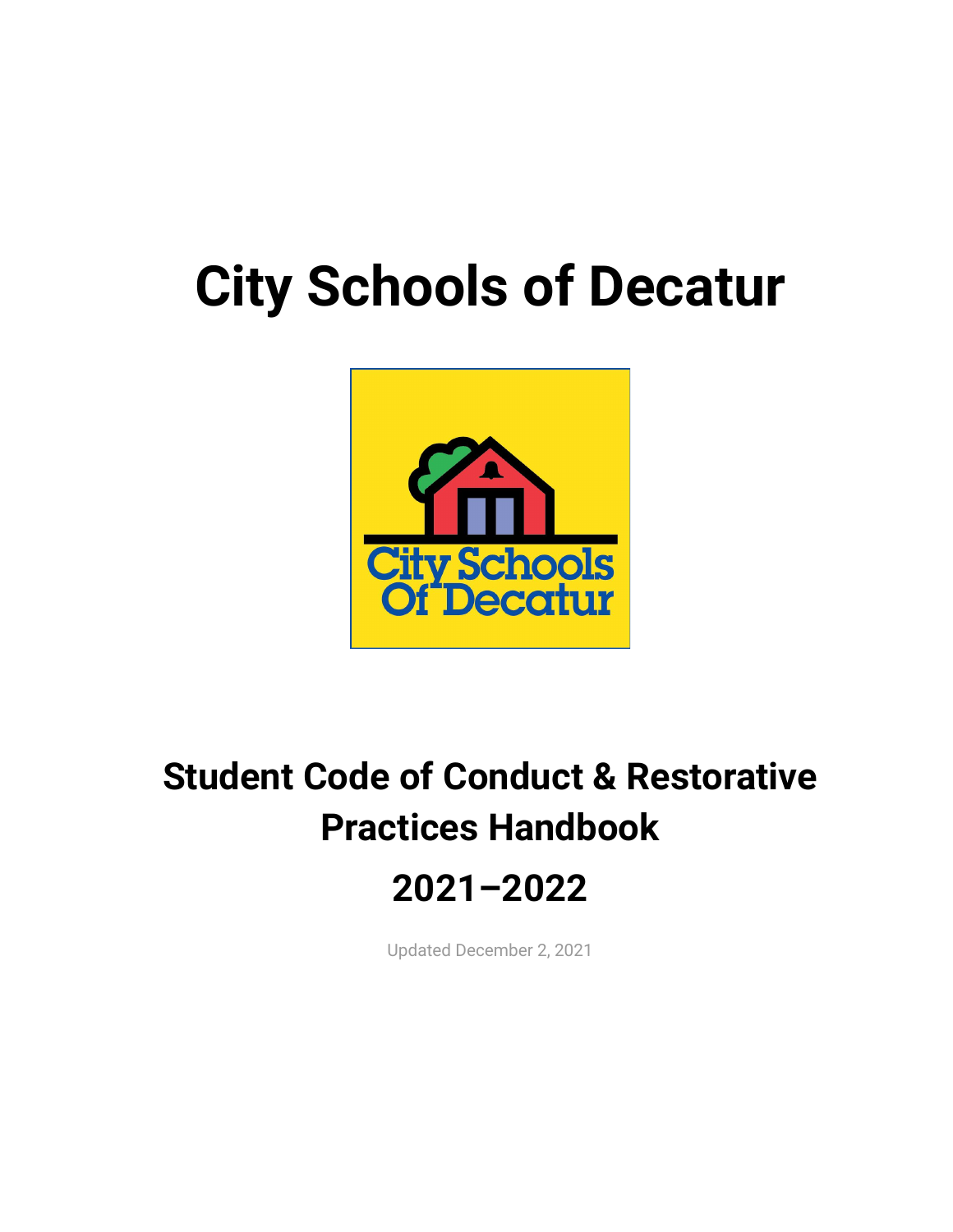# **Table of Contents**

| <b>CSD Vision</b>                                                    | 4              |
|----------------------------------------------------------------------|----------------|
| <b>CSD Mission</b>                                                   | 4              |
| <b>Purpose</b>                                                       | 4              |
| <b>Scope of the Code</b>                                             | 4              |
| <b>Context and Overview</b>                                          | 5              |
| <b>Positive Behavior Intervention System (PBIS)</b>                  | 6              |
| <b>Restorative Practices (RP)</b>                                    | 6              |
| Social Emotional Learning (SEL)                                      | 6              |
| Multi-Tiered System of Supports (MTSS)                               | 7              |
| <b>Our Values:</b>                                                   | 7              |
| <b>Decatur CREATES Leaders!</b>                                      | $\overline{7}$ |
|                                                                      |                |
| <b>Rights and Responsibilities</b>                                   | 8<br>8         |
| Administration, faculty, and staff partners will:                    | 8              |
| The parent or guardian partners are asked to:                        | 9              |
| Student partners are expected to:<br>Searches                        | 10             |
|                                                                      | 10             |
| CSD's Commitment to Equity<br>Parent, Student, and Staff Involvement | 10             |
| <b>Annual Review Process</b>                                         | 11             |
|                                                                      | 11             |
| Authority of Teachers and Administrators                             |                |
| <b>Infractions and Associated Responses</b>                          | 11             |
| <b>Extra and Co-Curricular Activities</b>                            | 11             |
| Progressive Discipline Levels                                        | 12             |
| <b>Disciplinary Rules</b>                                            | 15             |
| Rule 1: Drugs, Alcohol, and Tobacco                                  | 15             |
| Section 1A: Alcohol                                                  | 16             |
| Section 1B: Drugs, except alcohol and tobacco                        | 16             |
| Section 1C: Tobacco                                                  | 17             |
| Rule 2: Weapons                                                      | 17             |
| Section 2A: Weapons - Knives                                         | 17             |
| Section 2B: Weapons - Other                                          | 18             |
| Section 2C: Weapons - Firearms                                       | 18             |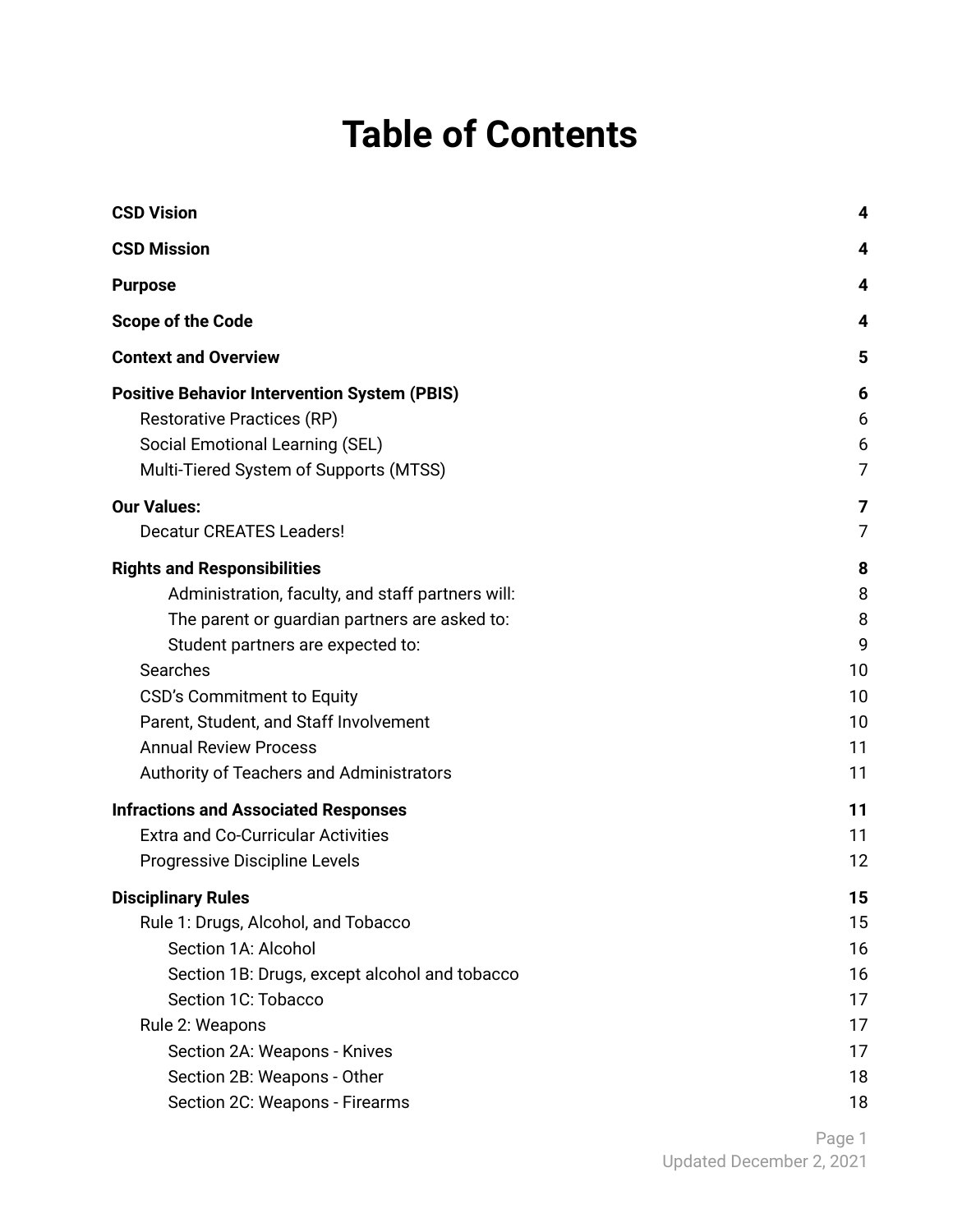| Section 2D: Other Weapon Paraphernalia or Associated Objects                                                                     | 18 |
|----------------------------------------------------------------------------------------------------------------------------------|----|
| Rule 3: School Disruption or Interference with School                                                                            | 18 |
| Rule 4: Damage or Destruction to School or Private Property                                                                      | 19 |
| Section 4A: Vandalism or Destruction                                                                                             | 19 |
| Section 4B: Arson                                                                                                                | 19 |
| Section 4C: Computer Trespass                                                                                                    | 19 |
| Section 4D: Theft, Larceny, or Robbery                                                                                           | 20 |
| Section 4E: Assessment Security                                                                                                  | 20 |
| Rule 5: Abuse, Threat, Intimidation of School Employee(s)                                                                        | 20 |
| Section 5A: Oral, Written Abuse or Threats, Intimidation                                                                         | 20 |
| Section 5B: Physical Abuse, Assault or Battery                                                                                   | 21 |
| Rule 6: Abuse, Threats, Intimidation, Bullying, and Fighting with Students or Other Persons not<br><b>Employed by the School</b> | 21 |
| Section 6A: Oral, Written Abuse, or Threats, Intimidation                                                                        | 22 |
| Section 6B: Physical Abuse, Assault, Battery                                                                                     | 23 |
| Section 6C: Fighting                                                                                                             | 23 |
| Section 6D: Bullying and Cyberbullying                                                                                           | 23 |
| Rule 7: Student Incivility and Not Following Directions or Commands                                                              | 23 |
| Section 7A: Failure to follow directions, school regulations, or local school rules                                              | 24 |
| Section 7B: Dress Code Violation                                                                                                 | 24 |
| Rule 8: Offenses Against the General Order of School                                                                             | 24 |
| Section 8A: Trespassing and Breaking and Entering                                                                                | 25 |
| Section 8B: Academic Dishonesty                                                                                                  | 25 |
| Section 8C: Possession of other Unapproved Items                                                                                 | 25 |
| Section 8D: Gang-Related Violations                                                                                              | 26 |
| Section 8E: Off Campus Misconduct                                                                                                | 26 |
| Section 8F: Other Conduct Subversive to the Good Order of Schools                                                                | 26 |
| Rule 9: Sexual Misconduct and Indecency                                                                                          | 26 |
| Section 9A: Sexual Battery and Sexual Assault                                                                                    | 27 |
| Section 9B: Sexual Harassment                                                                                                    | 28 |
| Section 9C: Sexual Offenses                                                                                                      | 28 |
| <b>Rule 10: Unexcused Absences and Tardies</b>                                                                                   | 28 |
| Rule 11: Chronic Disciplinary Infractions                                                                                        | 29 |
| Rule 12: Hate Speech                                                                                                             | 29 |
| <b>Rule Matrix</b>                                                                                                               | 29 |
| <b>School Bus Transportation</b>                                                                                                 | 29 |
| Authority of School Bus Driver                                                                                                   | 30 |
| <b>Bus Misconduct</b>                                                                                                            | 30 |
| The Transportation Plan                                                                                                          | 30 |
|                                                                                                                                  |    |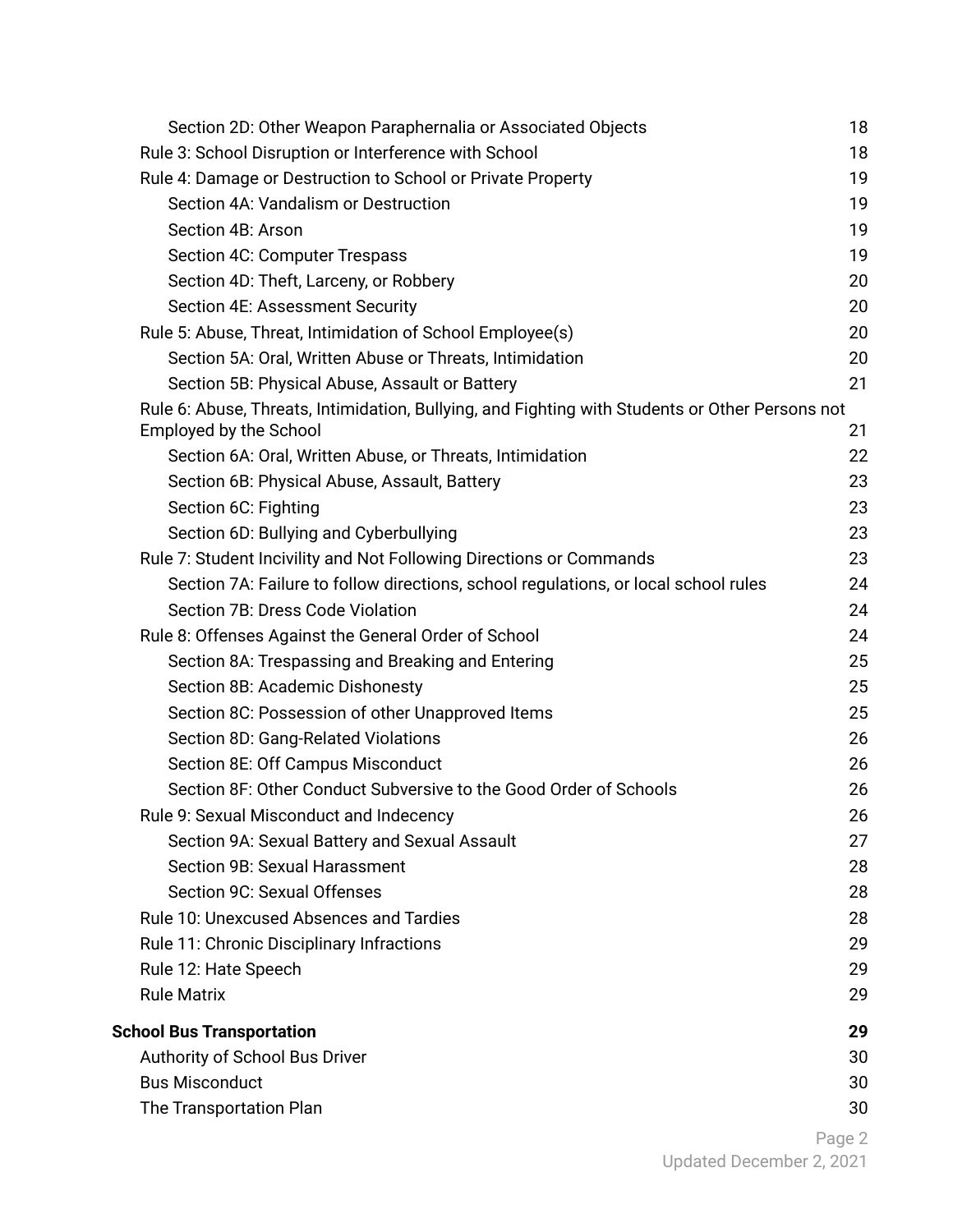| <b>School Bus Safety Rules</b>                   | 30 |
|--------------------------------------------------|----|
| <b>Discipline Hearings</b>                       | 31 |
| <b>Composition of Hearings</b>                   | 31 |
| <b>Hearing Proceedings</b>                       | 32 |
| <b>Written Notice of Hearing</b>                 | 32 |
| <b>Delivery of Notification</b>                  | 32 |
| Continuance                                      | 33 |
| Waiver of Hearing                                | 33 |
| How Decisions are Made                           | 33 |
| Appeals                                          | 34 |
| <b>Students with Disabilities</b>                |    |
| <b>Glossary</b>                                  |    |
| <b>Disciplinary Offenses</b>                     | 35 |
| <b>Descriptions of Disciplinary Consequences</b> | 38 |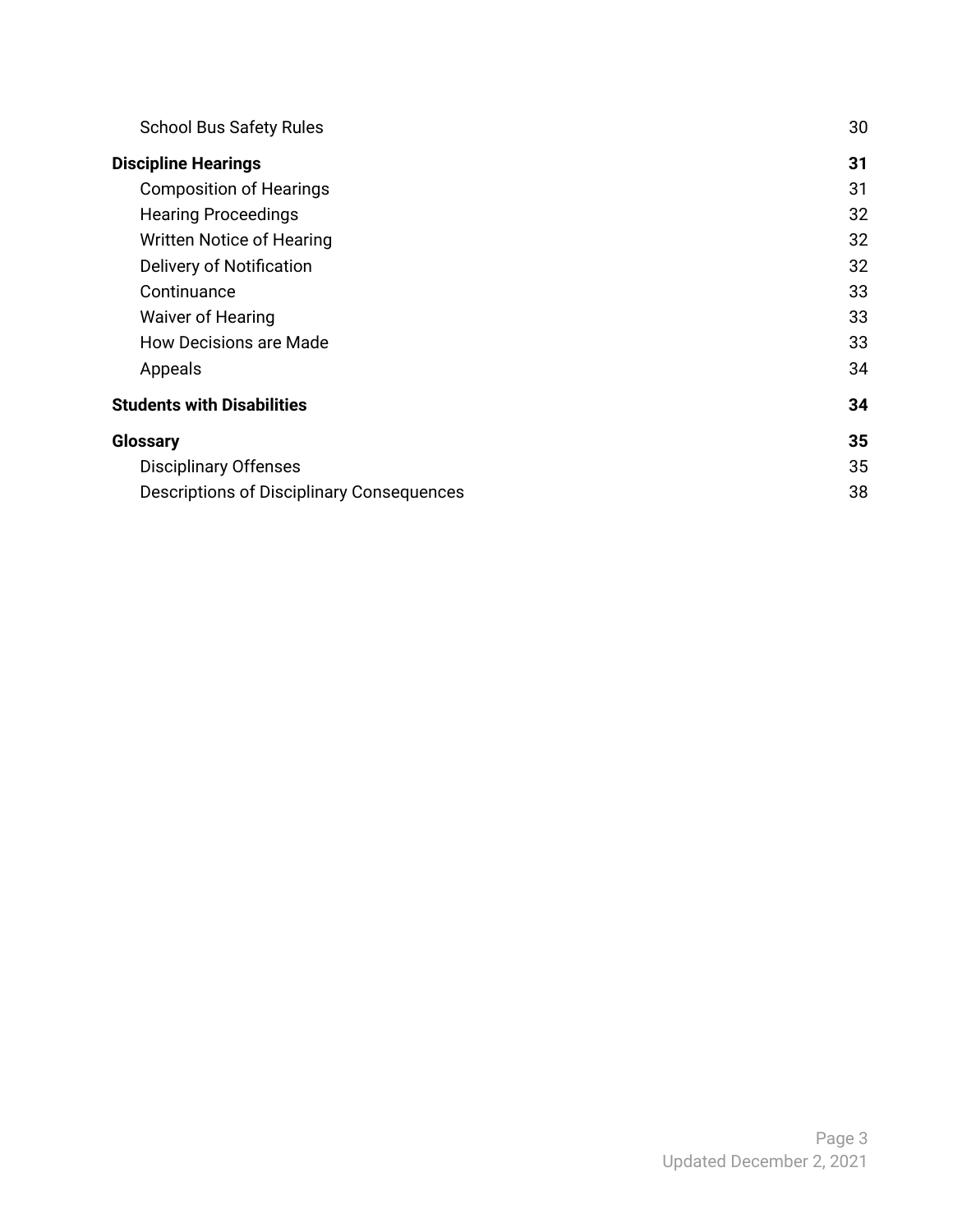# **Student Code of Conduct and Restorative Practices Handbook**

# <span id="page-4-0"></span>**CSD Vision**

We will build the foundation for all children to do their best, achieve their dreams, and make the world a better place.

# <span id="page-4-1"></span>**CSD Mission**

Our mission is to work with and inspire students to grow and develop their ability to learn, think, and inquire through meaningful, motivating, and rewarding learning experiences supported by highly qualified, caring adults in a safe, supportive, and inviting community.

# <span id="page-4-2"></span>**Purpose**

The City Schools of Decatur (CSD) believes in the importance of setting high expectations for all members of our school community. We recognize that disparities in disciplinary action have historically existed among student groups based on race. We have integrated Restorative Practices into our code of conduct to eliminate potential disproportionality and rebuild a sense of trust and respect among all stakeholders. CSD is committed to being an antiracist school community where the color of your skin does not predetermine educational or disciplinary outcomes.

The CSD Student Code of Conduct and Restorative Practices Handbook "Code" is intended to accomplish the following:

- 1. Support the vision and mission of CSD
- 2. Assist parents, students, teachers, and administrators in establishing a safe, positive, and productive learning environment.
- 3. Help school personnel support our students in meeting our behavior expectations by:
	- a. Explicitly teaching the expected behaviors;
	- b. Positively acknowledging when students meet our expectations;
	- c. Using restorative practices to restore peace and trust in our school communities; and
	- d. Guiding school leaders in the appropriate steps to take when applying consequences if expectations are not met.

# <span id="page-4-3"></span>**Scope of the Code**

This Code of Conduct applies to all students grades K-12:

1. Before, during, and after school hours in any school building and on any school premises;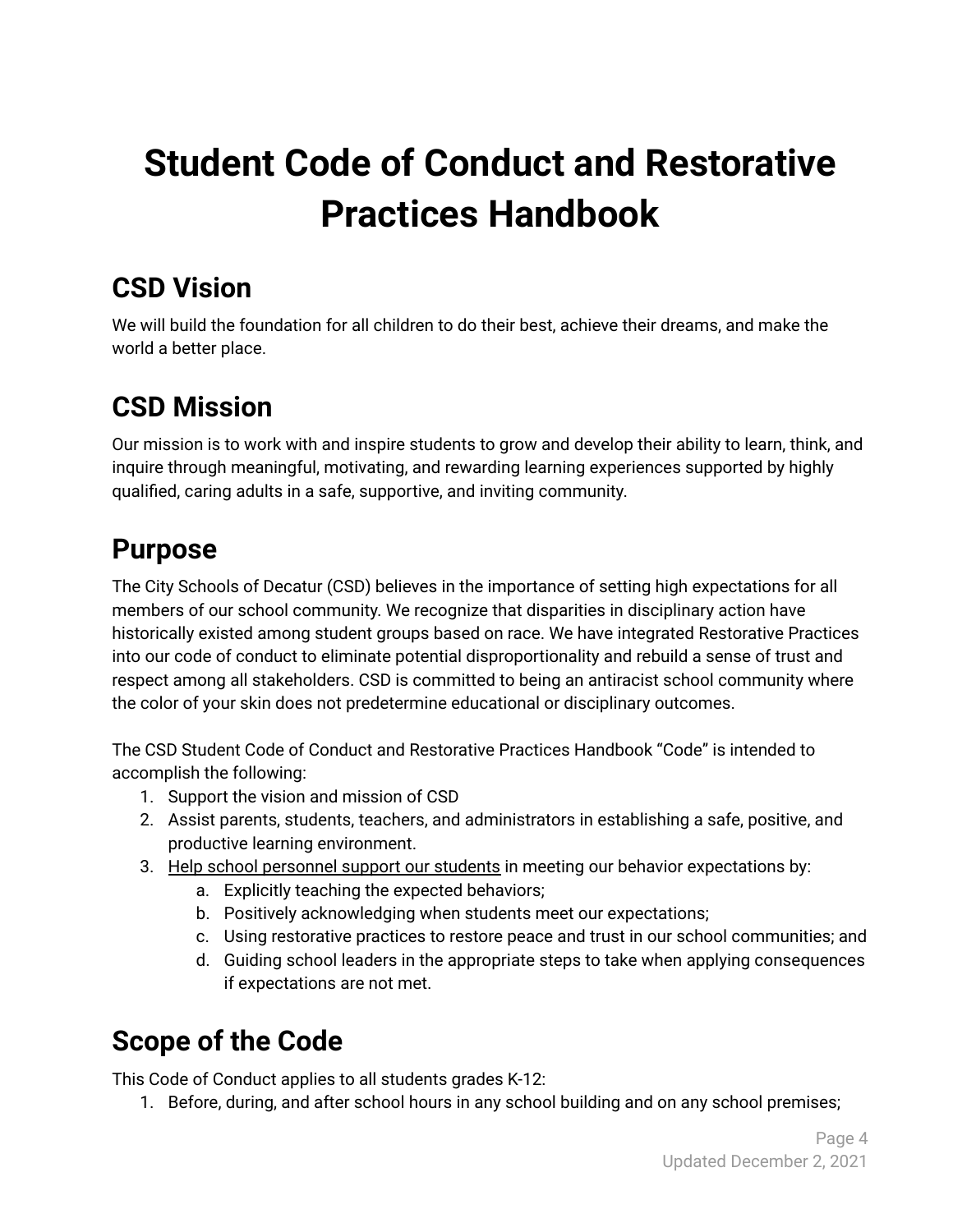- 2. In any school-owned or approved vehicle used to transport students to and from school or to and from school activities;
- 3. Off school property at any school-sponsored or school-approved activity, event, or function;
- 4. During any period of time when students are subject to the authority of school personnel;
- 5. On the way to and from school, a school activity, a school function, or a school event'
- 6. Off school grounds at a bus stop, on a school bus, at a school activity, function, or event.

This code also applies to any behavior off school grounds when any of the following are true:

- 1. The behavior of a student could result in the student being criminally charged with a felony and which makes the student's continued presence at school a potential danger to persons or property at the school;
- 2. The behavior utilizes CSD owned or operated property, resources, or services, or;
- 3. The behavior occurs during CSD virtual learning activities.

The Code is consistent with state regulations outlined in Georgia Code Title 20 - Chapter 2 - Article 16 and all related subparts to ensure compliance with due process and protection of staff and students.

# <span id="page-5-0"></span>**Context and Overview**

CSD builds a positive and supportive learning environment by providing a multi-tiered system of supports to build character, social emotional competence, and positive relationships. The Code serves as the foundation to a healthy school environment by ensuring the safety and welfare of students and staff. It also ensures due process and fair treatment for every student, giving each an opportunity to be heard.

Principals will review key elements of the Code with their staff and students (as developmentally appropriate) at the beginning of each school year, and as needed throughout the year. We ask families to do the same with their children. It is the collective responsibility of students, staff, and parents or guardians to ensure that the expectations outlined in the Code are followed. Responses to violations of the Code will be developmentally/age appropriate and a balance of proportional consequences and restorative practices. All school faculty and staff must establish clear and consistent behavioral expectations that set the tone for a safe, orderly, and respectful school community. School faculty and staff must be fair and consistent in addressing student behavior in a manner which enables students to learn from their mistakes and be accountable for their misconduct. CSD promotes respect for self and others through good conduct modeled by staff, students, and parents or guardians.

Under the multi-tiered system of supports framework, CSD implements **Positive Behavioral Interventions and Supports** (PBIS), **Restorative Practices** (RP), **Comprehensive School Mental Health Services** (CSMHS), and **Social Emotional Learning** (SEL), including structured classroom and school behavior expectations to ensure processes and procedures are in place to create a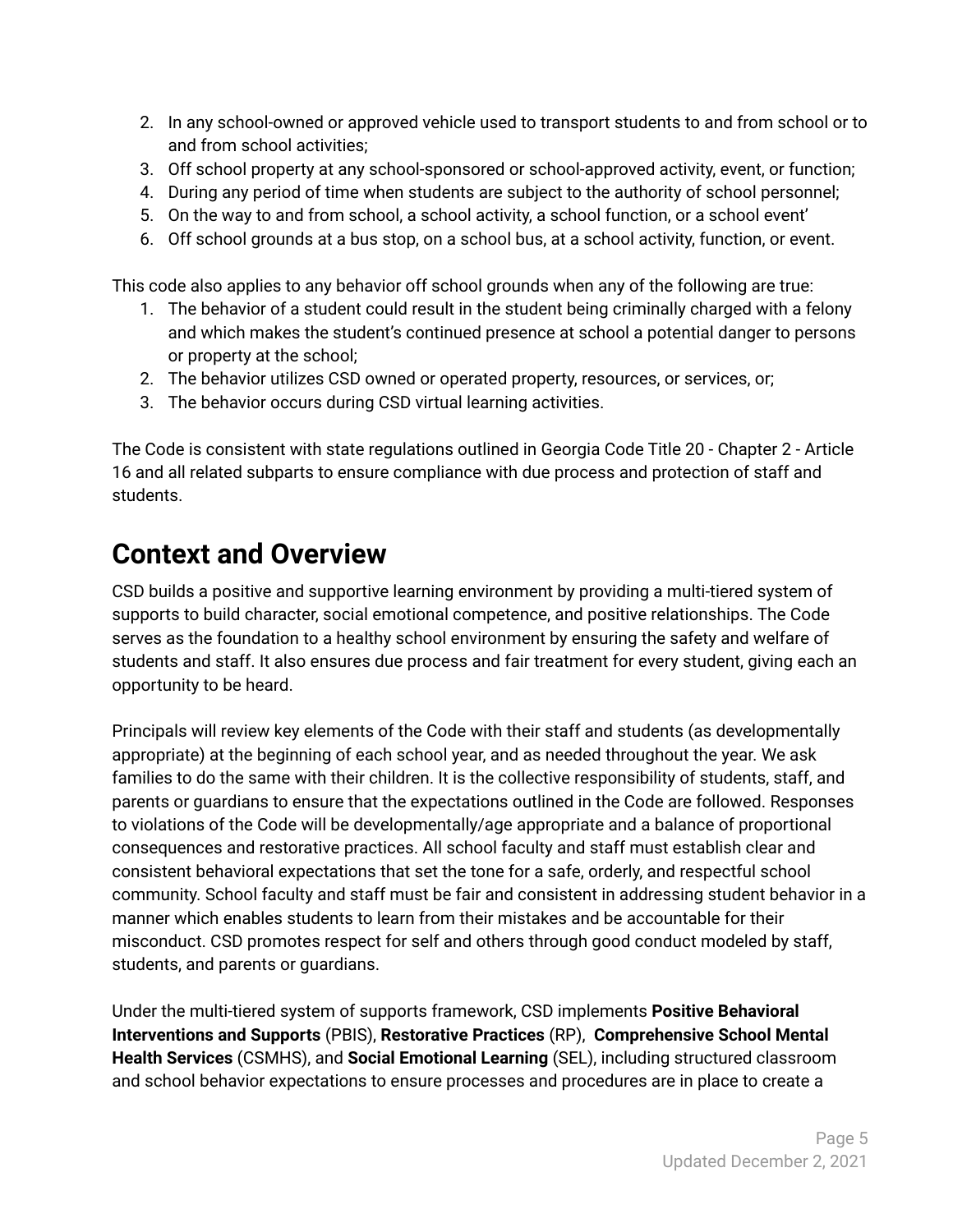positive school culture and climate. More information about these and other supports can be found below and in the CSD PreK-12 Parent-Student Handbook.

# <span id="page-6-0"></span>**Positive Behavior Intervention System (PBIS)**

City Schools of Decatur has adopted the PBIS framework as our overarching guide for setting expectations, supporting teachers and students in demonstrating positive behaviors, and determining the appropriate response when expectations are not met. PBIS is based on the premise that behavioral expectations must be explicitly taught to our students through direct instruction. PBIS uses data as a foundation to make decisions in a continuous improvement process for staff and students. PBIS also helps our schools to build in support for students who may not be meeting expectations over a period of time through its connection with MTSS.

Each school, except College Heights, implements PBIS in City Schools of Decatur. At each school a local PBIS team leads the implementation process. In order to ensure all schools can meet the needs of their students and staff, flexibility was given at each school to fine tune the details of PBIS. Contact your school to get more specific details about how PBIS is implemented at the local school level.

### <span id="page-6-1"></span>**Restorative Practices (RP)**

Restorative Practices are used to build community and respond to challenging behavior through authentic conversations that lead to understanding and action to set things right and repair and restore damaged relationships. The RP process seeks the participants' perspectives and encourages them to reflect on the reasons for their behaviors. It also provides a way for staff, students and families to work together to repair the harm done and address the underlying reason(s) for the behavior. Students who are removed from the class or school should be warmly welcomed back into the community and provided additional support as needed.

A restorative approach to building community is integral to creating the supportive and inclusive school culture of CSD. All members of a school community bring with them diverse abilities, interests, viewpoints, and family and cultural backgrounds. These differences can be a source of great energy and strength when members of the community value and respect one another.

### <span id="page-6-2"></span>**Social Emotional Learning (SEL)**

Social emotional learning (SEL) encompasses a wide range of knowledge, attitudes, and skills that are integral to student success. The Collaborative for Academic, Social, and Emotional Learning (CASEL), defines SEL as the process through which children and adults understand and manage emotions, set and achieve positive goals, feel and show empathy for others, establish and maintain positive relationships, and make responsible decisions.

The five core areas related to social emotional learning include self-awareness, self-management, social awareness, relationship skills, and responsible decision making.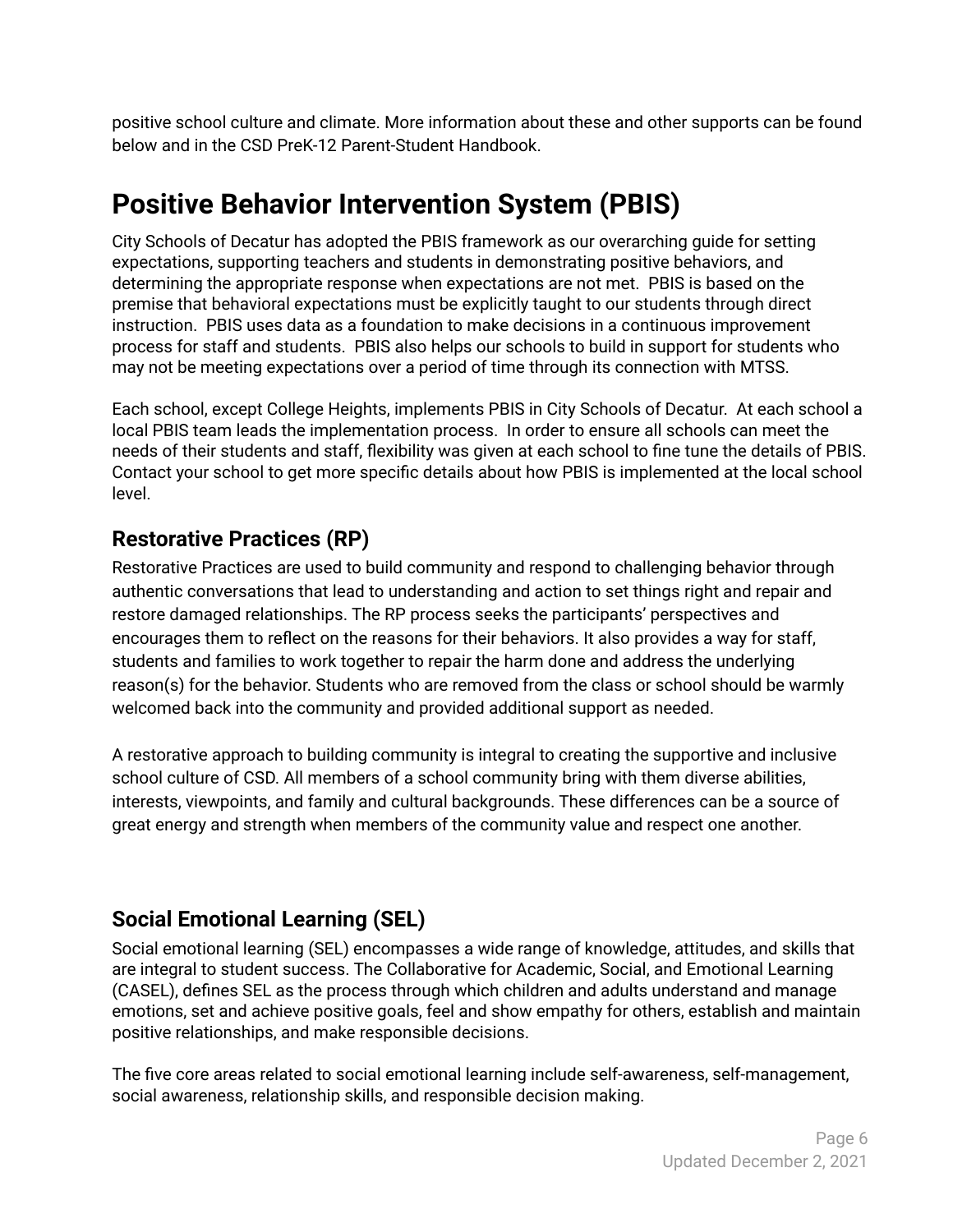CSD is committed to integrating SEL skills into the K-12 classroom curriculum as well as offering social emotional lessons provided by school mental health professionals.

# <span id="page-7-0"></span>**Multi-Tiered System of Supports (MTSS)**

CSD provides a variety of resources, which are available to every school in order to provide assistance and support to help address behavioral and academic challenges of students. All of the services provided to support a positive school climate and culture are delivered within a tiered framework with universal supports for all students (Tier 1), targeted support for students at-risk of developing more serious behavioral/mental health concerns (Tier 2), and more intensive support for students who need an individualized problem-solving approach (Tier 3).

#### **Formal MTSS Process**

As part of MTSS, each school develops a Student Support Team. The Student Support Team may include classroom teachers, counselor(s), a social worker, and additional staff members who have been trained in Restorative Practices and behavior strategies. The Student Support Team meets on a regular basis to review referrals and provide support, interventions and coaching to staff and students, as needed.

# <span id="page-7-1"></span>**Our Values:**

The CSD Board of Education values social emotional learning and the development of positive character traits. Our goal is that all Decatur High School graduates will be active, compassionate, life-long learners as described in the IB Learner Profile. In support of developing students who demonstrate the 10 attributes of the IB Learner Profile, the District-wide PBIS Framework focuses on the following characteristics:

# <span id="page-7-2"></span>**Decatur CREATES Leaders!**

**C**ARING: We show empathy, compassion, and respect so that we all feel physically and emotionally safe. We care.

**R**EFLECTIVE: We honor our need to stop and think, make connections, and use our strengths to grow as a learner and person.

**E**NGAGED: We learn with enthusiasm and sustain our love of learning through perseverance, collaboration, and craftsmanship.

**ALTRUISTIC:** We do good things for others to help make the world a just and better place.

**T**HOUGHTFUL: We pause to think critically and creatively to make sense of the world and respond positively in learning situations and interactions.

**E**XCEPTIONAL: We approach each day with an attitude of excellence, balancing our responsibility to self and others.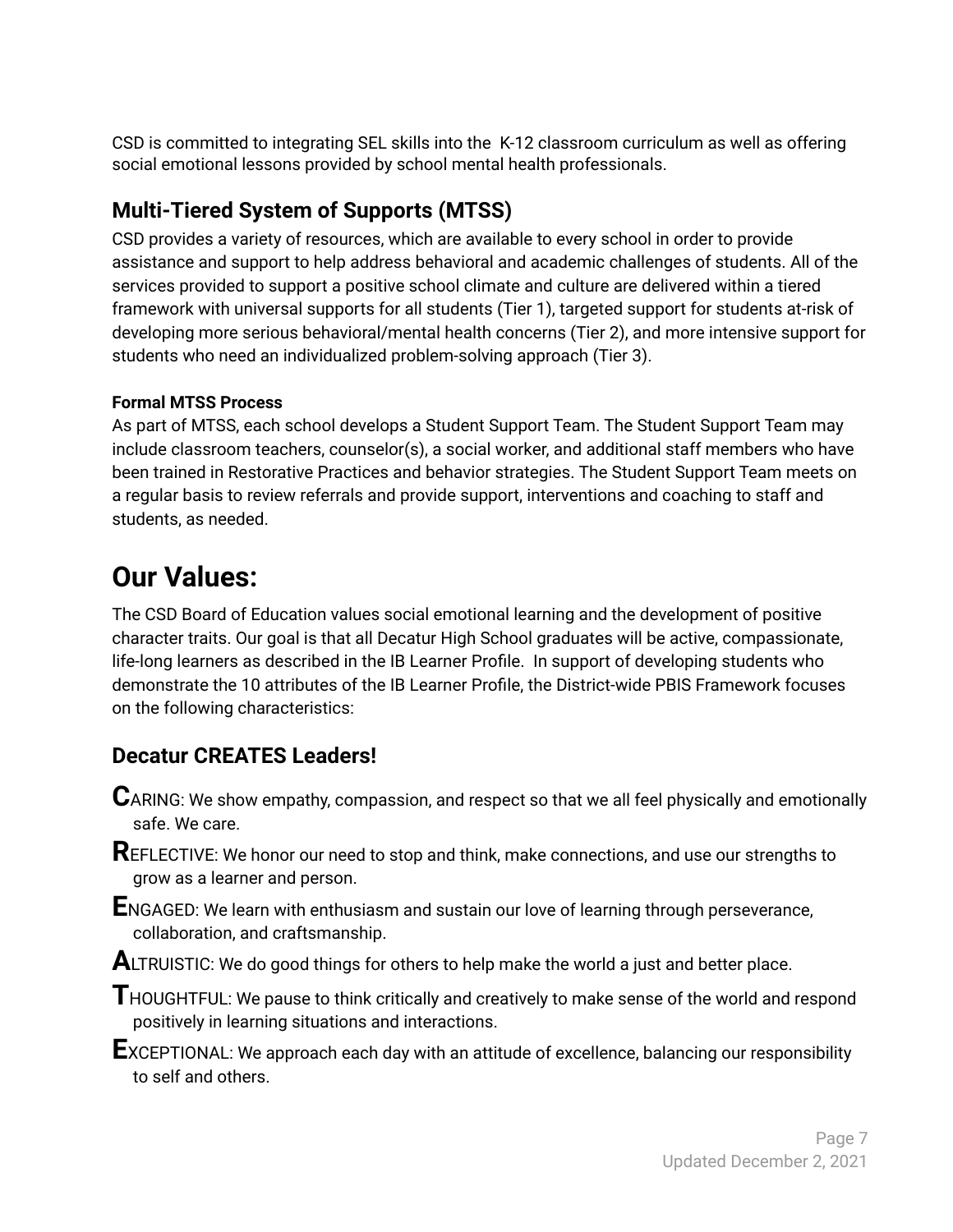**S**CHOLARS: We collaborate locally and globally to discover and engage in learning that is personal, meaningful, and authentic.

# <span id="page-8-0"></span>**Rights and Responsibilities**

City Schools of Decatur believes that students, staff, and parents or guardians must be partners in education to create leaders. Rights and Responsibilities for each group are outlined below.

#### <span id="page-8-1"></span>**Administration, faculty, and staff partners will:**

- Through the use of **Restorative Practices**, establish and maintain a positive, equitable, safe, secure, orderly, and non-threatening learning environment that allows for open communication, dialogue, and discussion.
	- $\circ$  Be courteous and respectful to all, being sensitive to individual needs, and using appropriate language and pronouns.
	- Treat individual students fairly, consistently, and respectfully; making a conscious effort to engage in thinking and practices that eliminate bias.
	- Follow due process.
	- $\circ$  Be cooperative and provide support to administration, staff, and students, in the performance of their duties.
	- $\circ$  Implement proactive restorative circles as a way of building community in their classroom.
- Refer students to counseling and support services when the need emerges;
- Support students in using the internet in ways that are safe, responsible, and appropriate.
- Support effective digital learning by providing clear norms and expectations for what safe, responsible, and appropriate digital learning looks like.
- Acknowledge the existence of racism in the United States and work toward the elimination of personal and systemic-racism by engaging in anti-racist self- and staff-development, developing anti-racist school and classroom policy and procedure, and using curriculum that involves multiple racial perspectives.
	- Implement Culturally Responsive Teaching practices
- Actively engage every student in the learning process and promote achievement of high academic standards.
- Communicate student progress and behavior to students, parents or guardians, and other staff in a timely, consistent, and effective manner.

#### <span id="page-8-2"></span>**The parent or guardian partners are asked to:**

- Establish and maintain conditions for your child's academic, social, and emotional success.
	- Ensure that your child attends school in compliance with the law.
	- Ensure that your child is in compliance with the CSD dress code.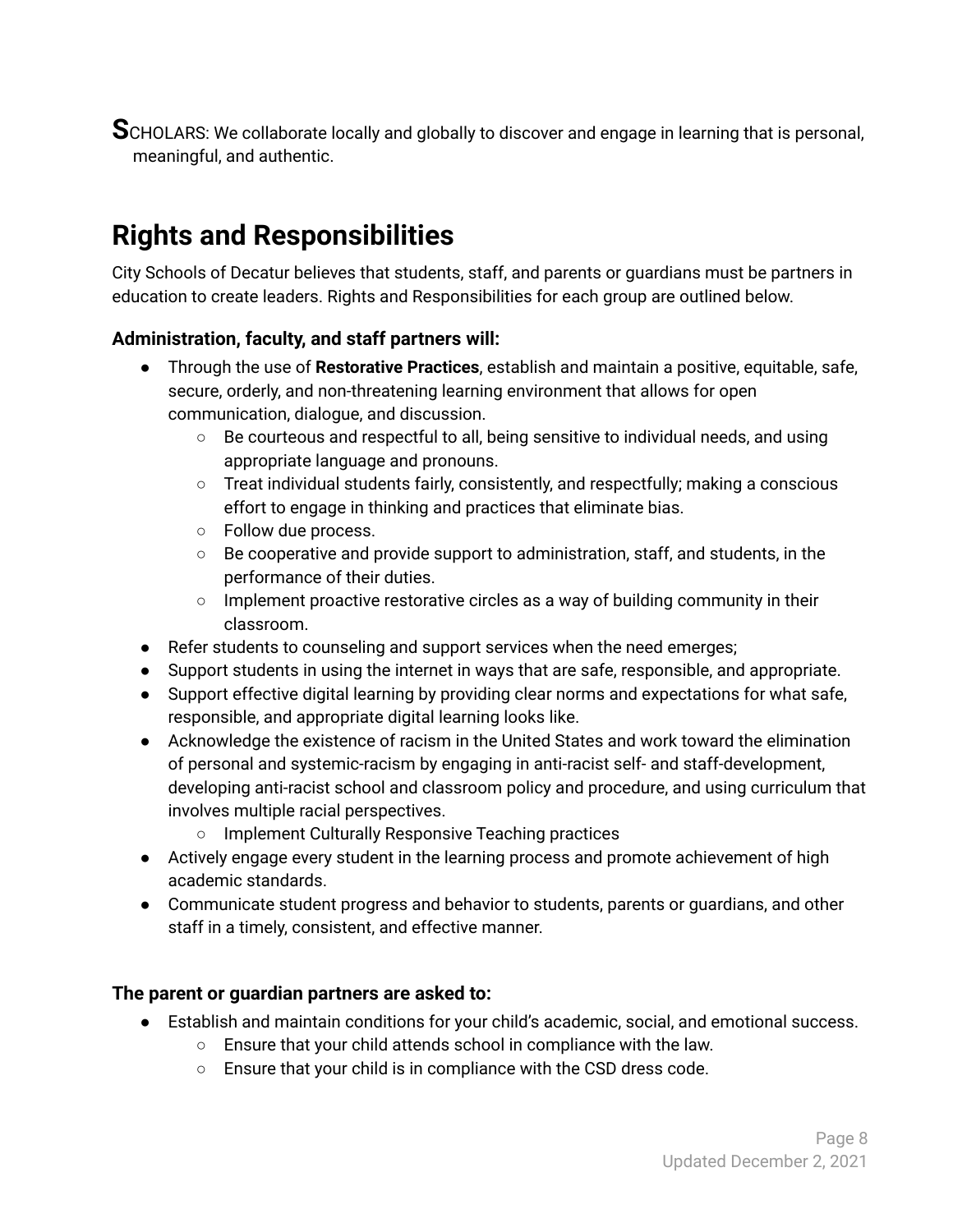- Partner with staff to maintain a positive, productive, safe, orderly, and non-threatening learning environment.
- $\circ$  Set up a regular routine where your child has space and time to study and complete assignments.
- Monitor your child's social media and other online activity to promote cybersafety and eliminate cyber-bullying. (See <https://www.csdecatur.net/technologyathome> for suggested resources.)
- Establish and maintain a productive relationship with the school.
	- While interacting with members of the school community be sensitive to individual needs and be respectful to all.
	- Be responsible for property lost or damaged by your child.
	- Respect and follow the visitor policy at all schools.
	- Respect and follow the traffic, parking, and safety rules at all schools.

#### <span id="page-9-0"></span>**Student partners are expected to:**

- Engage in their academic growth.
	- Attend school regularly and be on time for school and classes.
	- $\circ$  Be prepared for and participate in learning by having a positive attitude, asking thoughtful questions, completing and returning homework on time, and seeking help when needed.
	- Demonstrate personal academic integrity and social responsibility in face-to-face and or online interactions.
	- Commit to constant personal growth and improvement.
- Be a responsive and responsible partner in their school community.
	- Value one another's differences.
	- Resolve conflicts using restorative practices: discussion, peer mediation, or assistance from school personnel.
	- Contribute to the creation and maintenance of a safe, clean, green, and orderly school.
	- Refrain from participating in discrimination, harassment, intimidation, and bullying of any student.
	- Follow all lawful directions.
	- Demonstrate care for themselves and others.
	- $\circ$  Take responsibility for their own behavior, realizing there are always options and consequences for choices.
	- Dress in accordance with the CSD dress code.
	- Bring home communication from school and return all necessary materials.
	- Take care of the personal property of others.
- Contribute to an inclusive school environment by demonstrating respect for diversity and interrupting discrimination on the basis of race, religion, sexual orientation, and other cultural characteristics.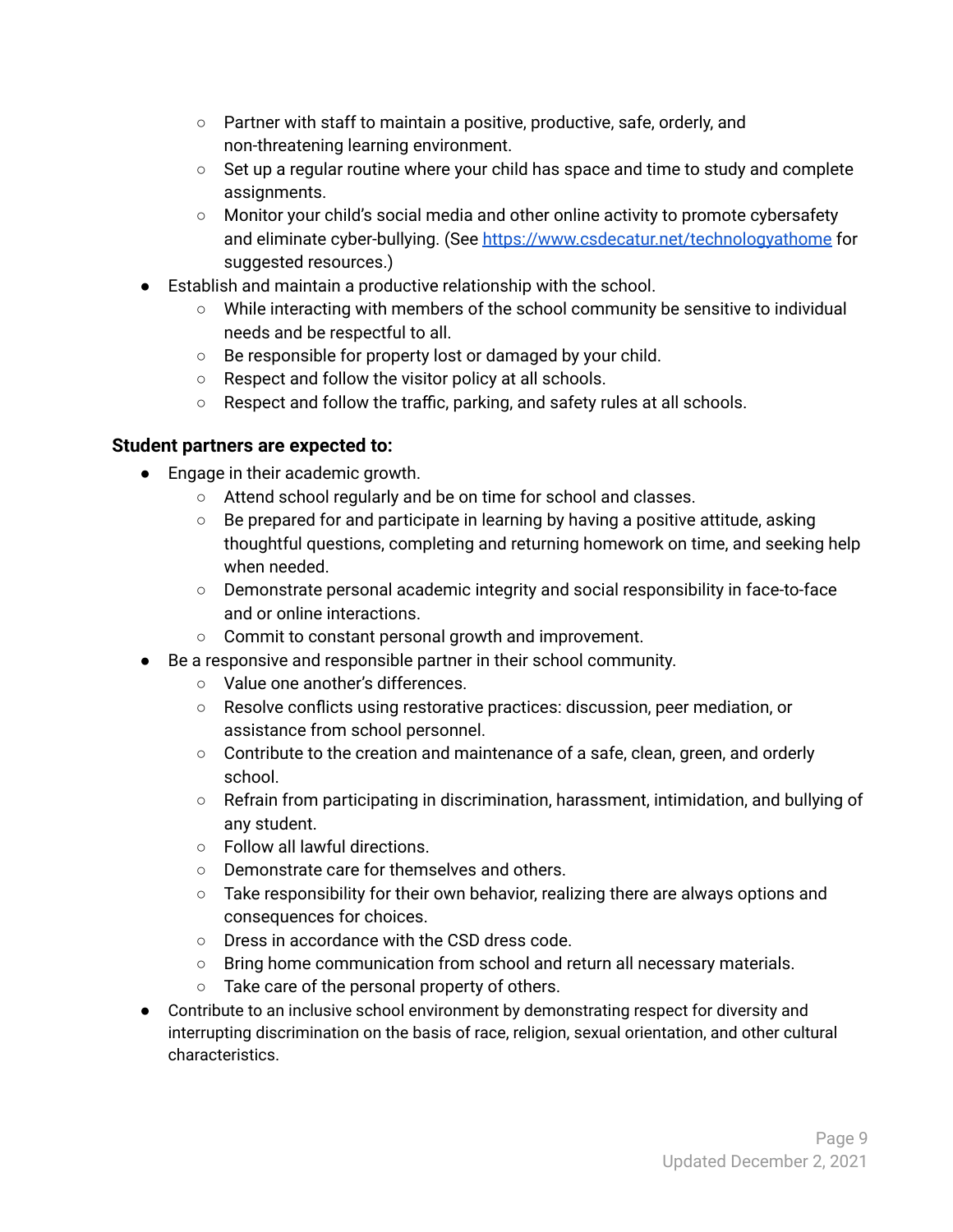### <span id="page-10-0"></span>**Searches**

Students have the right to be safe and secure at school and pursue their education in a structured environment conducive to learning. Therefore, students and all their property will be subject to random administrative searches. Refusal to cooperate with a reasonable request may result in disciplinary actions.

Any principal or designee, having reasonable suspicion may search any student, place or thing on school property or in the actual possession of any student during any organized school activity off campus, including buses, vehicles of students or visitors, and containers or packages if the principal or designee receives information which would cause a reasonable belief that the search will lead to the discovery of:

- 1. Evidence of any violation of the law;
- 2. Evidence of any violation of school rules or regulations or proper standards of student or faculty conduct;
- 3. Any object or substance which, because of its presence, presents an immediate danger of harm or illness to any person.

### <span id="page-10-1"></span>**CSD's Commitment to Equity**

City Schools of Decatur (CSD) desires to provide a safe school environment that allows all students equal access and opportunities to the district's academic and other educational support programs, services, and activities. The District prohibits, at any district site or school activity, unlawful discrimination, harassment, intimidation, and bullying of any student based on the student's actual race, ethnicity, national origin, color, religion, sex, gender identity, disability, age, marital status, or sexual orientation; the perception of one or more of such characteristics; or association with a person or group with one or more of these actual or perceived characteristics.

Submit Harassment/Discrimination compliants to the Office of Equity & Student Support: Race, Ethnicity, Limited English Proficiency, Religion, etc. - TitleVI@csdecatur.net Sex, Gender, Gender Identity, Sexual Orientation, etc. - TitleIX@csdecatur.net

### <span id="page-10-2"></span>**Parent, Student, and Staff Involvement**

CSD seeks to promote a positive environment in which there is an awareness, involvement in, and support for the overall school system discipline plan. Recognizing that open channels of communication are essential, the board invites parents, students, and staff to review this plan annually and to offer feedback to their principal. Each school is responsible for implementing this policy and its accompanying rules and communicating this information to students, parents, and staff.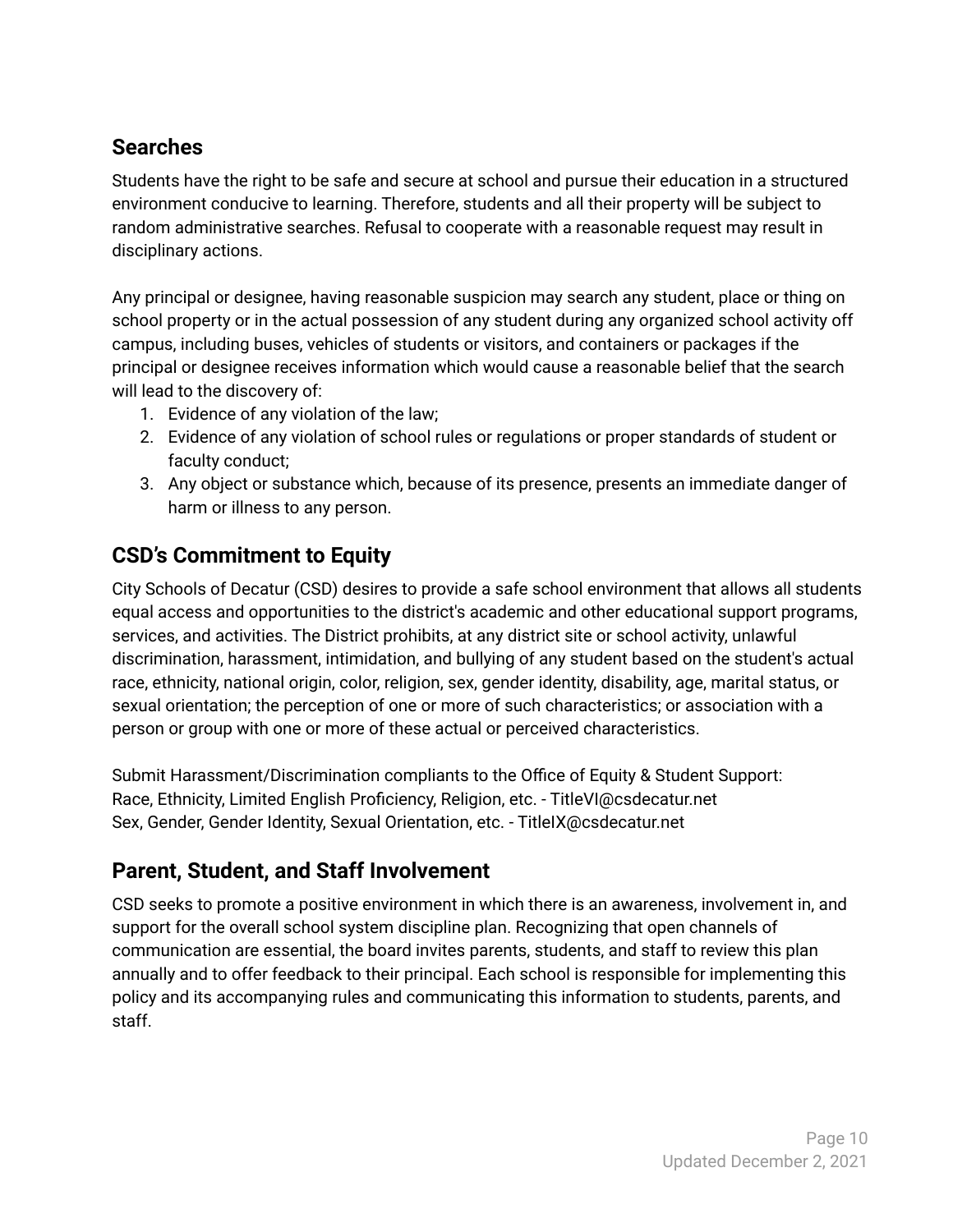# <span id="page-11-0"></span>**Annual Review Process**

The Code is reviewed and updated annually. Students, parents, and other community members are asked to join the district and school level staff in the review process. Comments and suggestions regarding the Code may be directed to the attention of the Associate Superintendent located at the M. Elizabeth Wilson School Support Center, 125 Electric Avenue, Decatur, GA 30030 or by responding to surveys requesting such feedback.

# <span id="page-11-1"></span>**Authority of Teachers and Administrators**

A teacher has the authority to manage their classroom, assign appropriate consequences to students, and refer a student to the principal or designee to maintain discipline in the classroom. Teachers must follow the established protocols and PBIS plans in their classroom. Once a student is referred to the principal or designee for a disciplinary infraction, the teacher or staff member has relinquished their authority to the principal or designee to take the next appropriate steps with the student.

Teachers, administrators, and professional staff have the authority to take reasonable measures to maintain the good order of the school and will follow disciplinary practices which are progressive in nature. Thus, the disciplinary consequences will be correlated to the seriousness of the offense, the student's age and grade level, the effect of the misconduct on the school environment, and statutory requirements, where applicable. The decision to charge a student with a violation of the Code that is ultimately placed in a student's permanent record is made by the administrators of the school.

City Schools of Decatur administration supports the authority of principals and teachers to remove a student from the classroom. For a student with disabilities, including those with IEPs or 504 plans, the removal from class must be consistent with state and federal laws and regulations regarding students with disabilities. School staff should refer to additional processes maintained by the Department of Equity and Student Support for more information regarding implementation of the removal process for students with disabilities.

# <span id="page-11-2"></span>**Infractions and Associated Responses**

CSD's response when students do not meet established behavior expectations follows the principles of Restorative Practices (RP). A Restorative Practice approach focuses on resolving conflicts and disruptions in the school environment in a way that provides growth and understanding of the impact of one's behavior in the school community.

# <span id="page-11-3"></span>**Extra and Co-Curricular Activities**

Participation in extracurricular activities, school functions, sports, or graduation exercises may be denied where necessary to maintain the order and integrity of the school environment. If a student's suspension from school spans a weekend, or any school break, the student is not eligible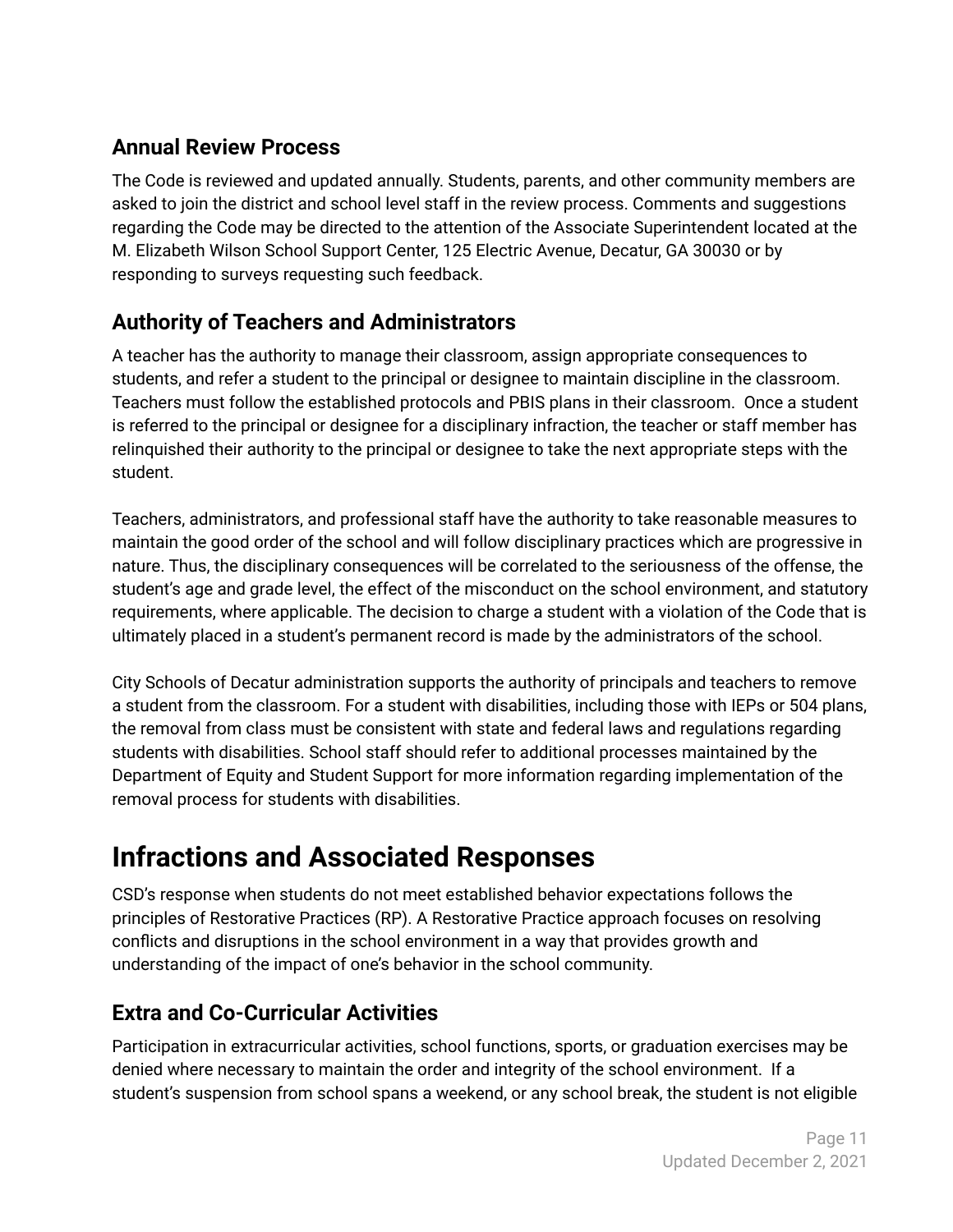to participate in any extra or co-curricular activities or activities during that time. This applies if the student is suspended in or out of school. For additional information, see the DHS Athletics and Activities Handbook.

# <span id="page-12-0"></span>**Progressive Discipline Levels**

CSD follows a progressive discipline framework which is divided into five levels. Each level represents a progression of offenses, classroom interventions, and possible responses. Repeated offenses within the same level that have been addressed and documented may elevate the consequence to the next level. Progressive discipline levels are *not* intended to be a checklist of interventions or consequences to be assigned in a sequential order when students are not meeting expectations. This system allows for the discretion of administrators to make an appropriate judgment based on occurrence and or reoccurrence of offenses.

Each school developed a more detailed list of student behaviors and associated responses that are appropriate for the age and maturity level of the students that attend their school through the PBIS implementation process. The table below serves as a guide for schools as they developed their school specific responses.

Unless otherwise required by law, within each level the administrator will impose the response he or she deems most appropriate to address the student misconduct based on the severity of the infraction, the developmental age of the student, and the student's history of problem behaviors. In the instances where an infraction falls within multiple levels, it is within the discretion of the administrator to determine the level of the response for that infraction. Similarly, in instances where the behavior may not be clearly listed below as a disciplinary infraction, it is within the discretion of the administrator to determine the level of the response.

#### **Level 1: Minor Non-Violent, Uncooperative, Non-Compliant Behaviors (1st-3rd incident) 1**

*Possible Teacher Action Steps*

#### **Classroom Interventions:**

- 1. Teacher implements classroom-based student support interventions,
	- a. Re-state the classroom expectations
	- b. Verbal or visual warning of next step
	- c. Re-teach expectations
	- d. Planned ignoring
	- e. Written reflection or apology
	- f. Seat change
- 2. Teacher or staff member holds individual conference with student using RP questions to guide the conference
- 3. Teacher holds a restorative circle with the class if needed
- 4. Teacher contacts parent or guardian via telephone and or email

<sup>1</sup> *Incidents are tracked by individual teachers for each student. Incidents accumulate annually, July 1 - June 30.*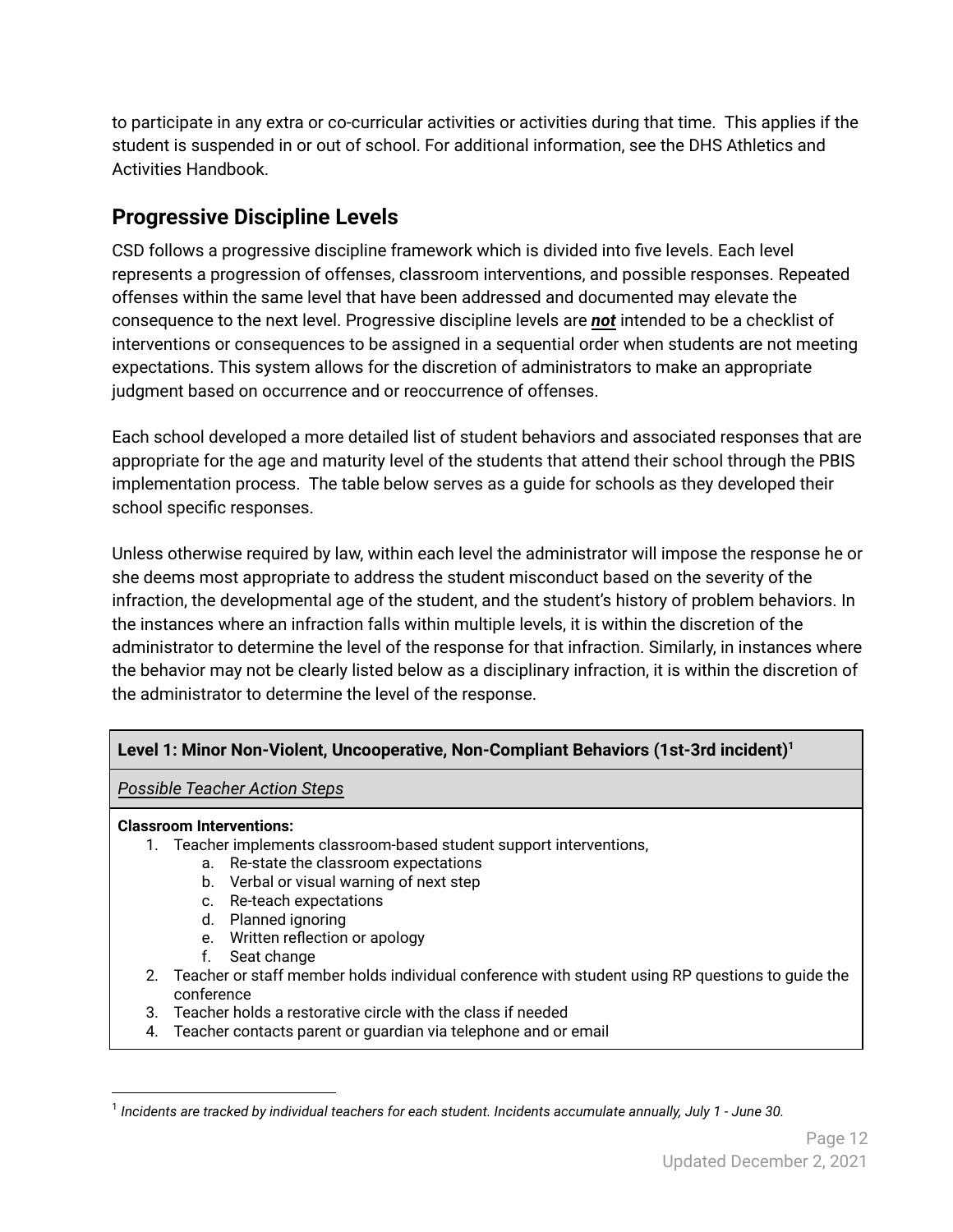- 5. Record of incident is entered by teacher in SWIS (School Wide Information System) as a minor<sup>2</sup> incident
- 6. Parent contact summary and responses used are documented in the teacher contact log.

#### **Possible Responses:**

- teacher or student conference
- silent lunch or lunch detention
- lunch and learn session
- $\bullet$  loss of a classroom based privilege (use of headphones, computer time)<sup>3</sup>
- participation in a class service activity
- confiscation of devices
- teacher detention (MS/HS only)
- $\bullet$  restitution<sup>4</sup>

#### **Level 2: Minor Non-Violent, Disruptive, Disorderly Behaviors (or 4th+ Level 1 Incidents)**

#### *Possible Teacher Action Steps*

#### **Classroom Interventions:**

- 1. Teacher implements classroom-based student support interventions,
	- a. Any or a continuation of the above interventions in Level 1
	- b. Development of a behavior agreement
	- c. Review of individual student support plans such as an Individual Education Plan (IEP) or Behavior Intervention Plan (BIP)
	- d. If additional support is needed, referral to counselor, nurse, case-manager, social worker, or Intervention Team
	- e. Parent Teacher Conference
- 2. Teacher or staff member holds individual conference with student using RP questions to guide the conference
- 3. Teacher holds a restorative circle with the class if needed
- 4. Teacher contacts parent or guardian via telephone and or email
- 5. Record of incident is entered by teacher in SWIS as a minor incident
- 6. Parent contact summary and response is entered in the teacher contact log.

#### **Possible Responses:**

- Any Level 1 Responses
- Time-out for no more than one class period (student is placed in an instructional setting where the same content is being taught)
- For 4th+ Level 1 incidents teacher conferences with the principal or designee to review the behaviors and interventions and decide next steps.

**Level 3 (Intermediate): Habitual Behaviors and/or Behaviors that** *Could* **Cause Physical/Emotional Harm (Level 1 behaviors after consultation with admin and 4th+ Level 2)**

*Possible Teacher and Administration Action Steps*

**Teacher or staff member:**

*<sup>2</sup> Minor incidents do not become part of a student's permanent record.*

<sup>3</sup> *Unstructured break time is not an option for teachers to remove as a privilege*

<sup>4</sup> *Students may be required to make restitution to the school district or to individuals. Such restitution may include, but is not limited to, financial reimbursement or replacement.*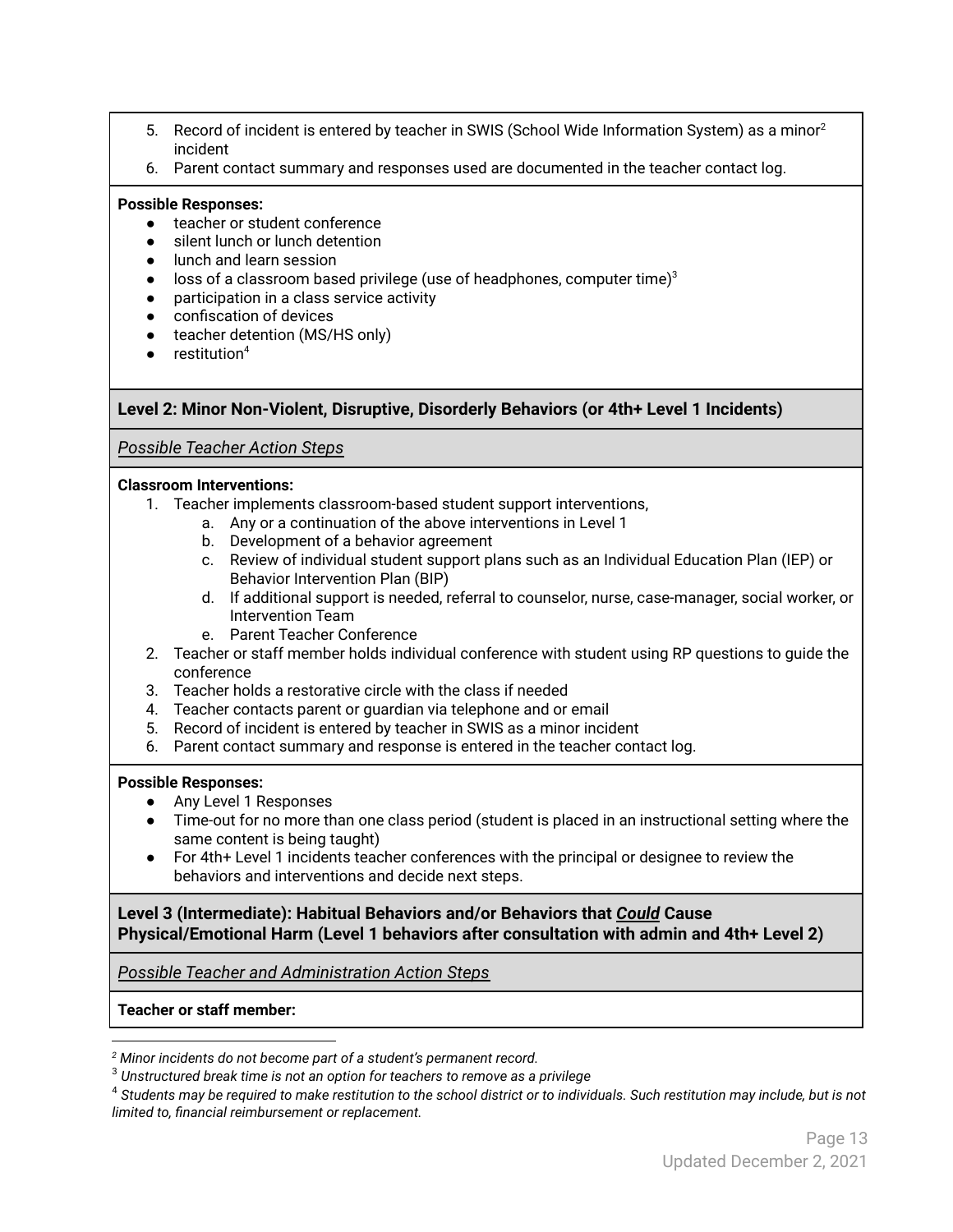- 1. Refers incident to principal or designee through SWIS paperless referral as a major incident $5$ .
- 2. Calls parent or guardian shares what he or she witnessed and that a major referral was submitted to the principal or designee.
- 3. Record of parent contact is entered in the teacher contact log.

#### **Administrator Action Steps:**

- 1. Mandatory referral to counselor, nurse, case-manager, social worker, or Intervention Team
- 2. Administrator holds individual conference with student using RP questions to guide the conference,
- 3. Administrator provides instruction on the behavior that is not meeting expectations and what the desired behavior looks like
- 4. Parent or guardian contacted by the principal or designee
- 5. Parent or guardian conference with the principal or designee
- 6. Referral to a restorative conference with affected parties
- 7. Consider restitution
- 8. Revision of BIP, IEP, or initiate Functional Behavior Assessment (FBA) if applicable
- 9. Principal or designee enters information into Infinite Campus for state reporting
- 10. Parent is provided paper documentation of the incident

#### **Possible Responses Assigned by the Principal or Designee:**

- Any of the possible responses listed in Levels 1 and 2
- Saturday School
- Denial of participation in extracurricular activities, and or school functions
- Schedule Change
- Restitution
- Development of a behavior agreement or contract
- Administrative timeout (ES only)
- ISS Assignment ranging from 1 period to up to 2 school days (MS/HS Only)

#### **Level 4: Moderate infractions that are serious or cause imminent danger to self or others**

*Possible Teacher and Administration Action Steps*

#### **Teacher or staff member:**

- 1. Refers incident to principal or designee through SWIS paperless referral as a major incident.
- 2. Calls parent or guardian to share what he or she witnessed and that a major referral was submitted to the principal
- 3. Record of parent contact is entered in the teacher contact log.

#### **Administrator Action Steps:**

- 1. Mandatory referral to counselor, nurse, case-manager, social worker, Intervention Team
- 2. Administrator holds individual conference with student using RP questions to guide the conference,
- 3. Parent or guardian contacted by the principal or designee
- 4. Parent or guardian conference with the principal or designee
- 5. Referral to a restorative conference with affected parties
- 6. Revision of BIP, IEP, or initiate Functional Behavior Assessment (FBA) if applicable
- 7. Principal or designee enters information into Infinite Campus for state reporting
- 8. Re-entry conference with parents or guardians and school principal or designee
- 9. Parent is provided paper documentation of the incident

#### **Possible Responses Assigned by the Principal or Designee:**

<sup>5</sup> *Major incidents become a part of a student's permanent record.*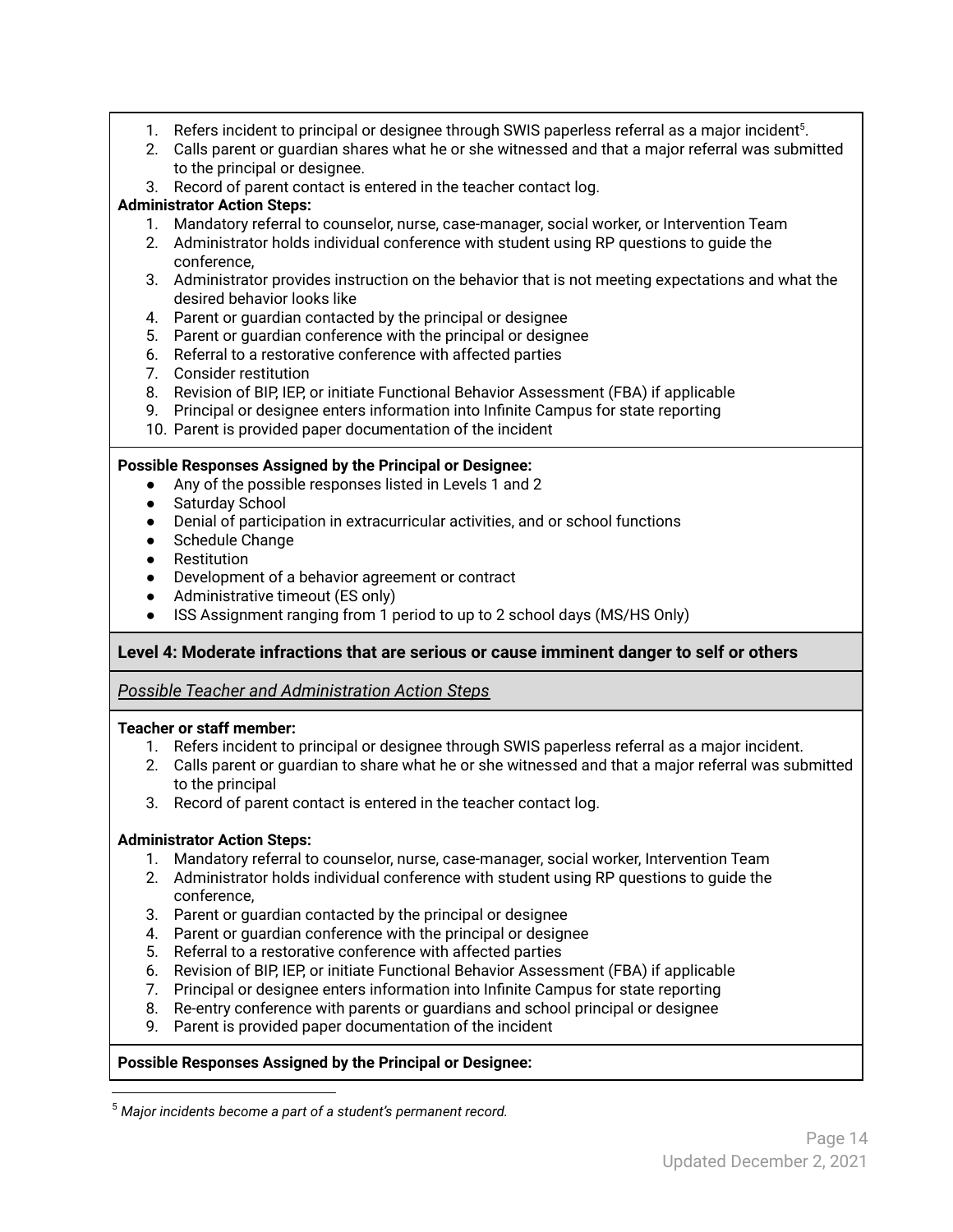- Any of the above responses in Levels 1-3
- Formal Restorative Conference
- Combination of up to 10 school days in and or out of school suspension

ISS (beyond 2 school days) and OSS must be approved through consultation with the Executive Director of Student Services, Associate Superintendent, or Superintendent's Designee.

During the term of suspension students are not permitted to participate in extra and or co-curricular events such as field trips, dances, sporting events, competitions, etc.

#### **Level 5: Infractions that are highly serious and/or cause imminent danger to self or others**

*Possible Administration Action Steps*

#### **Administrator Action Steps:**

- 1. Mandatory referral to counselor, nurse, case-manager, social worker, Intervention Team
- 2. Administrator holds individual conference with student using RP questions to guide the conference
- 3. Parent or guardian contacted by the principal or designee
- 4. Parent or guardian conference with the principal or designee
- 5. Referral to a formal restorative conference with affected parties
- 6. Consider restitution
- 7. Revision of BIP, IEP, or initiate Functional Behavior Assessment (FBA) if applicable
- 8. Principal or designee enters information into Infinite Campus for state reporting
- 9. Contact SRO if appropriate
- 10. Parent is provided paper documentation of the incident

#### **Possible Responses Assigned by the Principal or Designee:**

- Formal Restorative Conference
- More than 10 school days out of school suspension, up to and including possible expulsion, pending a disciplinary hearing after consultation with the Executive Director of Student Services or Associate Superintendent

During the term of suspension students are not permitted to participate in extracurricular events such as field trips, dances, sporting events, competitions, etc.

# <span id="page-15-0"></span>**Disciplinary Rules**

### <span id="page-15-1"></span>**Rule 1: Drugs, Alcohol, and Tobacco**

A student shall not:

a. Possess, consume, transmit, store, buy, sell, or otherwise distribute or possess with intent to sell, otherwise distribute, or be under the influence of any illegal drug, alcohol, or tobacco. This includes but is not limited to alcoholic beverages, narcotics, hallucinogens, amphetamines, barbiturates, marijuana, marijuana oils, edibles containing THC, any other synthetic cannabinoid drugs, synthetic cathinone drugs (e.g. bath salts), or any other substance listed under the Georgia Controlled Substances Act. *The first time a student violates Rule 1, the student may be offered an opportunity to attend a drug, tobacco, alcohol*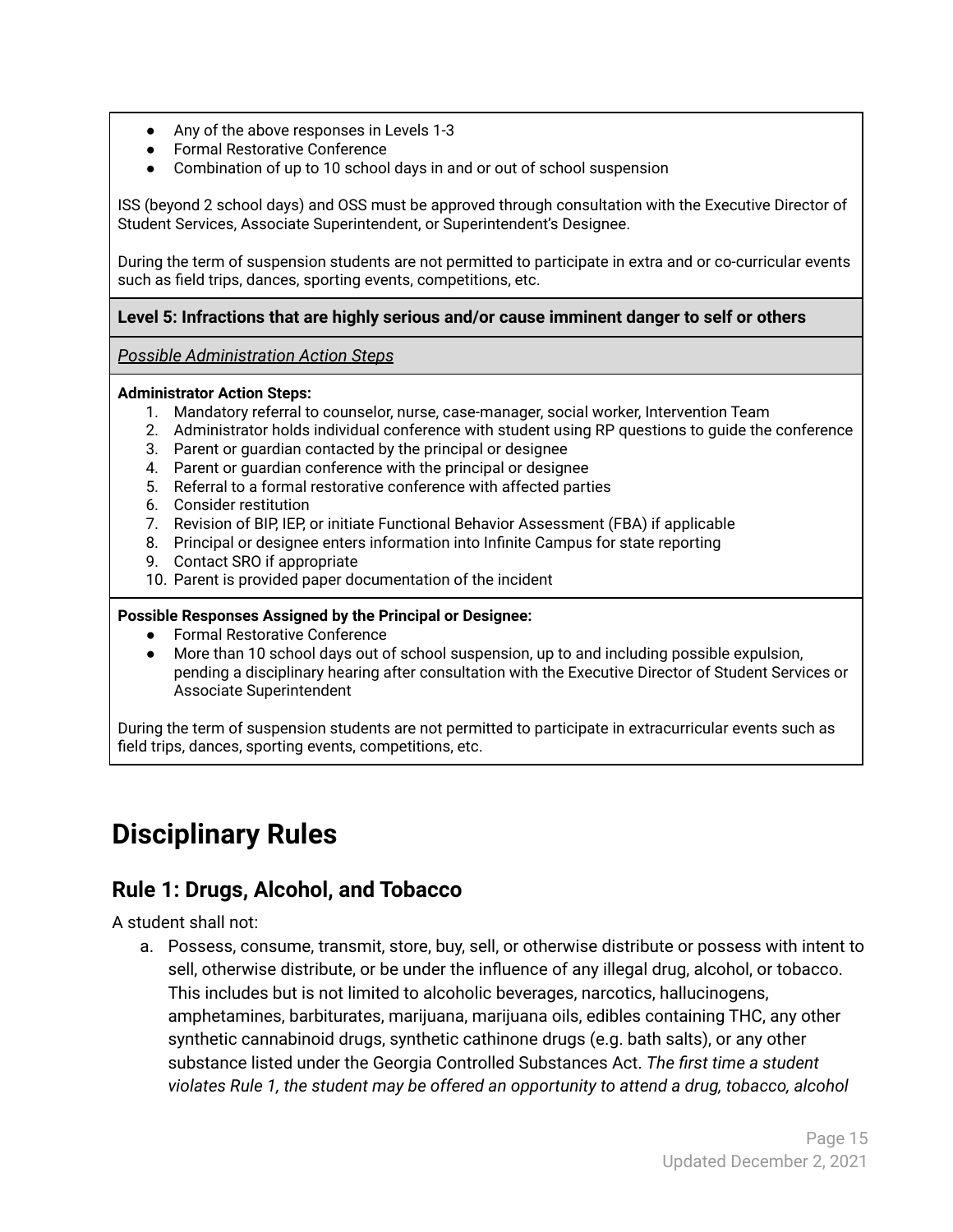*intervention program in addition to a referral to the school social worker and counselor. Upon successful completion of the approved program, the number of suspensions days will be reduced to an agreed upon number by the parent and principal.*

- b. Possess, transmit, store, buy, sell, or otherwise distribute or possess with intent to sell, or otherwise distribute any drug-related paraphernalia, which include vaporizers such as electronic cigarettes.
- c. Possess over-the-counter medication. *All over-the-counter medication on school property must be kept with the school nurse for distribution.* A student shall not sell, distribute, or possess with intent to distribute any over-the-counter medication. 6
- d. Possess prescription drugs. *All prescription medication prescribed for a student must be in compliance with written parent authorization and follow local school administration and storage procedures with the exception of epipens and inhalers. Local school procedures can be obtained from the school nurse.* In addition, a student shall not sell, distribute, or possess with intent to distribute any prescribed medication on school property.

#### <span id="page-16-0"></span>**Section 1A: Alcohol**

**1AA:** Unintentional possession of alcohol of beverages containing alcohol

**1AB:** Possession of alcohol or beverages containing alcohol

**1AC:** Consumption of alcohol or beverages containing alcohol

**1AD:** Being impaired by or under the influence of alcohol or beverages containing alcohol

**1AE:** Selling, buying, or distributing alcohol or beverages containing alcohol **1AZ:** Other

#### <span id="page-16-1"></span>**Section 1B: Drugs, except alcohol and tobacco**

**1BA:** Possession or use of marijuana, one ounce or less (misdemeanor level)

**1BB:** Possession or use of marijuana, more than one ounce (felony level)

**1BC:** Possession or use of any illegal drug or narcotic substance drug

**1BD:** Being impaired by, or under the influence of, any illegal drug or narcotic substance **1BE:** Use, transmit, store, buy, sell, or otherwise distribute or possess with intent to sell any

illegal drug, or narcotic substance including but not limited to oils containing THC

**1BF:** Possession of prescriptions medication

**1BG:** Possession of non-prescription medication

**1BH:** Unintentional possession of prescribed or over the counter medication. Does not include the possession of narcotics or any illegal drugs

**1BI:** Possess, transmit, store, buy, sell, or otherwise distribute or possess with intent to sell, or otherwise distribute any drug-related paraphernalia, which include vaporizers such as electronic cigarettes

<sup>6</sup> *Parents must contact the local school nurse for information and procedures regarding prescription and nonprescription medication usage and disbursement at each school.*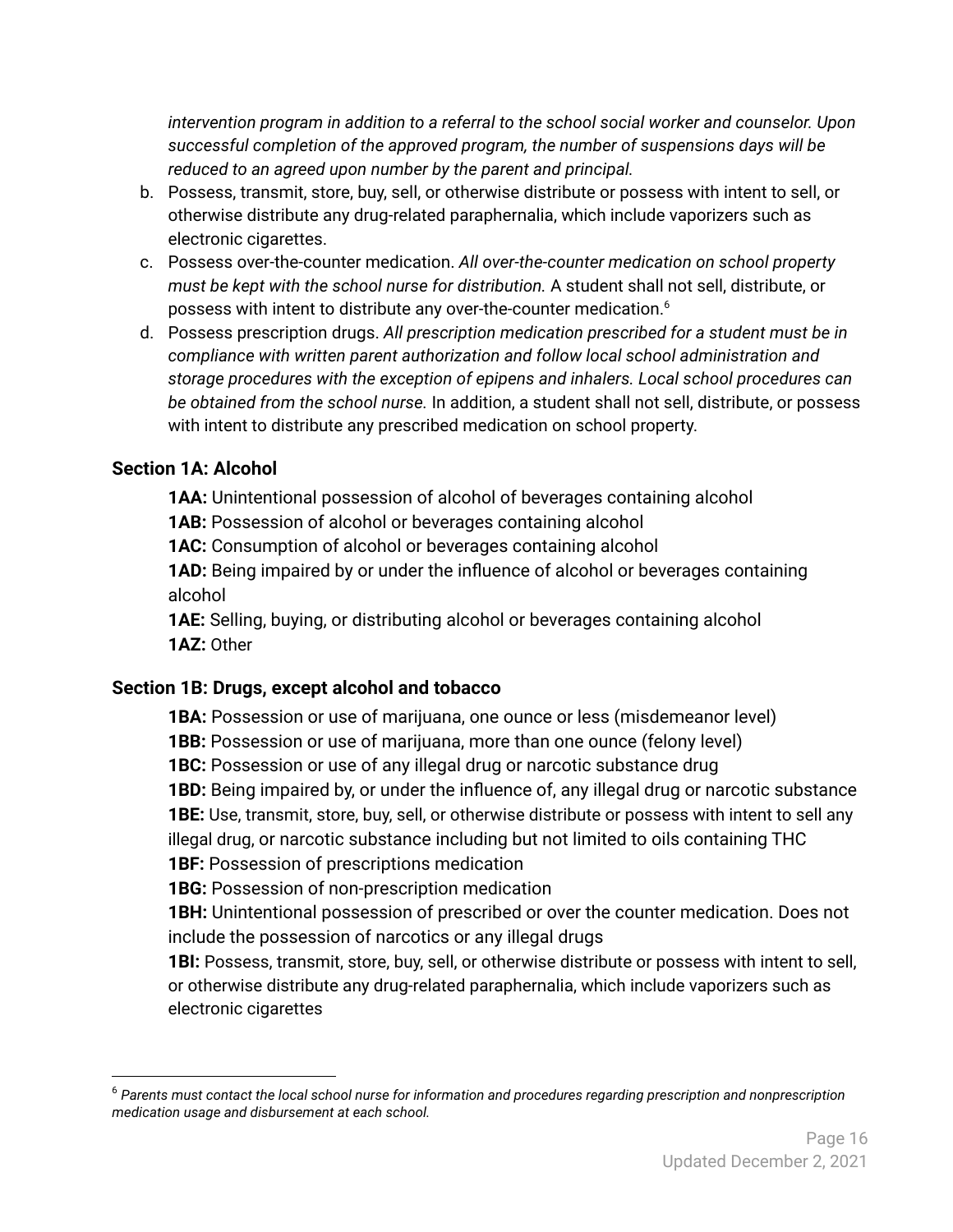**1BJ:** Possess, transmit, store, buy, sell, or otherwise distribute or possess with intent to sell, or otherwise distribute any product the student represents as an illegal drug **1BZ**: Other

#### <span id="page-17-0"></span>**Section 1C: Tobacco**

**1CA:** Unintentional possession of tobacco products or paraphernalia, including vaporizers, vape pens, vaping oils and or cartridges **1CB.** Possess, transmit, store, buy, sell, or otherwise distribute or possess with intent to sell, or otherwise distribute tobacco including but not limited to the following tobacco products: vaporizers, vape pens, vaping oils, and cartridges **1CZ:** Other

### <span id="page-17-1"></span>**Rule 2: Weapons**

The possession, use, handling, buying, selling, supplying, solicitation, threatening to use, or transmitting a weapon including, but not limited to, firearms, a knife with a blade of less than two inches, dangerous weapons, hazardous objects, any other instrument capable of inflicting bodily injury as a weapon, or any replica or facsimile of a weapon or other instrument represented to be a weapon or any item that a reasonable person would perceive as a hazardous weapon. Such terms shall not include any of these instruments used for classroom work authorized by the teacher.

As used in this rule, the following terms shall have the definitions set forth below:

- Dangerous weapon: shall have the same meaning as set forth in O.C.G.A. § 16-11-121.
- Firearm: a handgun, rifle, shotgun, starter gun or other weapon which will or can be converted to expel a projectile by the action of an explosive or electrical charge or any amended definition in O.C.G.A § 16-11-125.1.
- Fireworks: shall have the same meaning as set forth in O.C.G.A. § 25-10-1, as amended from time to time.
- Hazardous object: any dirk, bowie knife, switchblade knife, ballistic knife, any other knife having a blade two or more inches, straight-edge razor, razor blades, spring stick, knuckles, whether made from metal, thermoplastic, wood, or other similar material, blackjack, any bat, club or other bludgeon-type weapon, or any flailing instrument consisting of two or more rigid parts connected in such a manner as to allow them to swing freely, which may be known as a nun chahka, nunchuk, nunchaku, shuriken, or fighting chain, or any disc, of whatever configuration, having at least two points or pointed blades which is designed to be thrown or propelled and which may be known as a throwing star or oriental dart, or any instrument of like kind, any non-lethal air gun (e.g. airsoft gun, paintball gun, bb gun), and any stun gun or Taser as defined in subsection (a) of O.C.G.A. § 16-11-106. For purposes of this policy, "hazardous object" shall also mean any explosive, incendiary, or poison gas bomb, grenade, rocket, missile, mine or similar device, not including sparklers, which are non-explosive or contain negligible amounts of an explosive mixture.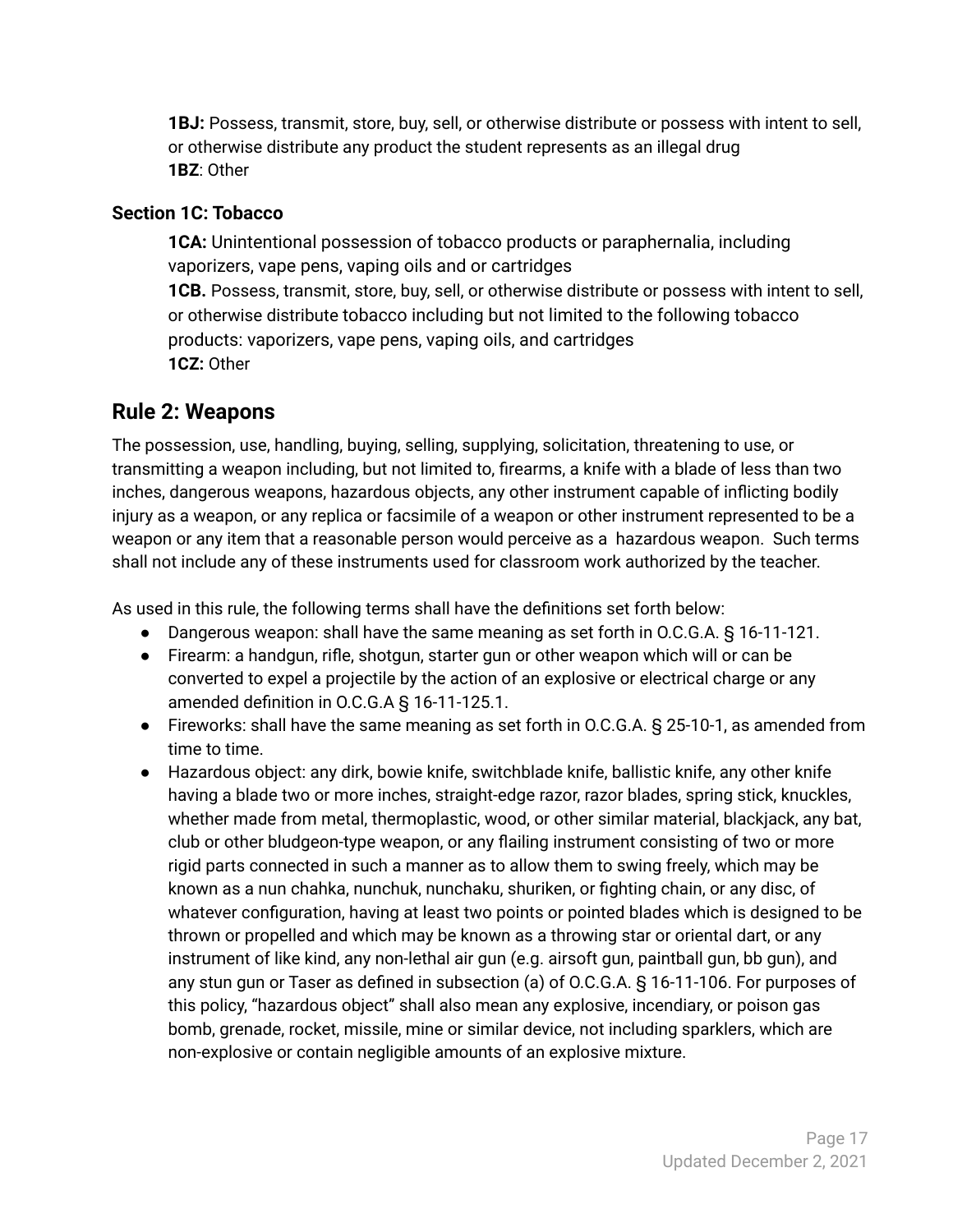#### <span id="page-18-0"></span>**Section 2A: Weapons - Knives**

**2AA:** Unintentional possession of a knife with a blade less than 2 inches without intent to harm or intimidate

**2AB:** Intentional possession of a knife with a blade less than 2 inches long without the intent to harm or intimidate

**2AC:** Possession of a knife with a blade 2 inches or more

**2AD:** Use or intention to use a knife or knife-like item with the intent to harm or intimidate

**2AZ:** Other

#### <span id="page-18-1"></span>**Section 2B: Weapons - Other**

**2BA:** Unintentional possession of a dangerous weapon or hazardous object **2BB:** Intentional possession of a dangerous weapon or hazardous object **2BC:** Use or intention to use a dangerous weapon or hazardous object **2BZ:** Other

#### <span id="page-18-2"></span>**Section 2C: Weapons - Firearms**

**2CA:** Possession of a handgun **2CB:** Possession of a rifle or shotgun

#### <span id="page-18-3"></span>**Section 2D: Other Weapon Paraphernalia or Associated Objects**

**2DA:** Possession of projectile objects or accessories used in a firearm, dangerous weapon or hazardous objects including but not limited to: ammunition, bullets, paintballs, pellets, CO2 Cartridges **2DZ:** Other

### <span id="page-18-4"></span>**Rule 3: School Disruption or Interference with School**

Acts which cause a disruption of the school environment and/or threaten the safety or wellbeing of other persons or property, including but not limited to: sit-downs, walk-outs, rioting, picketing, blocking normal pedestrian or vehicular traffic, inciting disturbances, threats, bomb threats, pranks, violence, interfering with, delaying or restricting educational activity or creating distracting noises. A student shall not cause or attempt to cause directly or indirectly disruptions or interference with school by any means including but not limited to any of the following behaviors:

**3AA:** Class Disruption. Student behavior that is repetitive or substantially interferes with the teacher's ability to provide instruction or one or more students' ability to learn **3AB:** Activate fire alarm

**3AC:** Refuse to identify themselves upon request of school personnel

**3AD:** Urge, encourage, or counsel other students to violate any rules of the SCCRPH

**3AE:** Willfully fail to leave the premises after being told to do so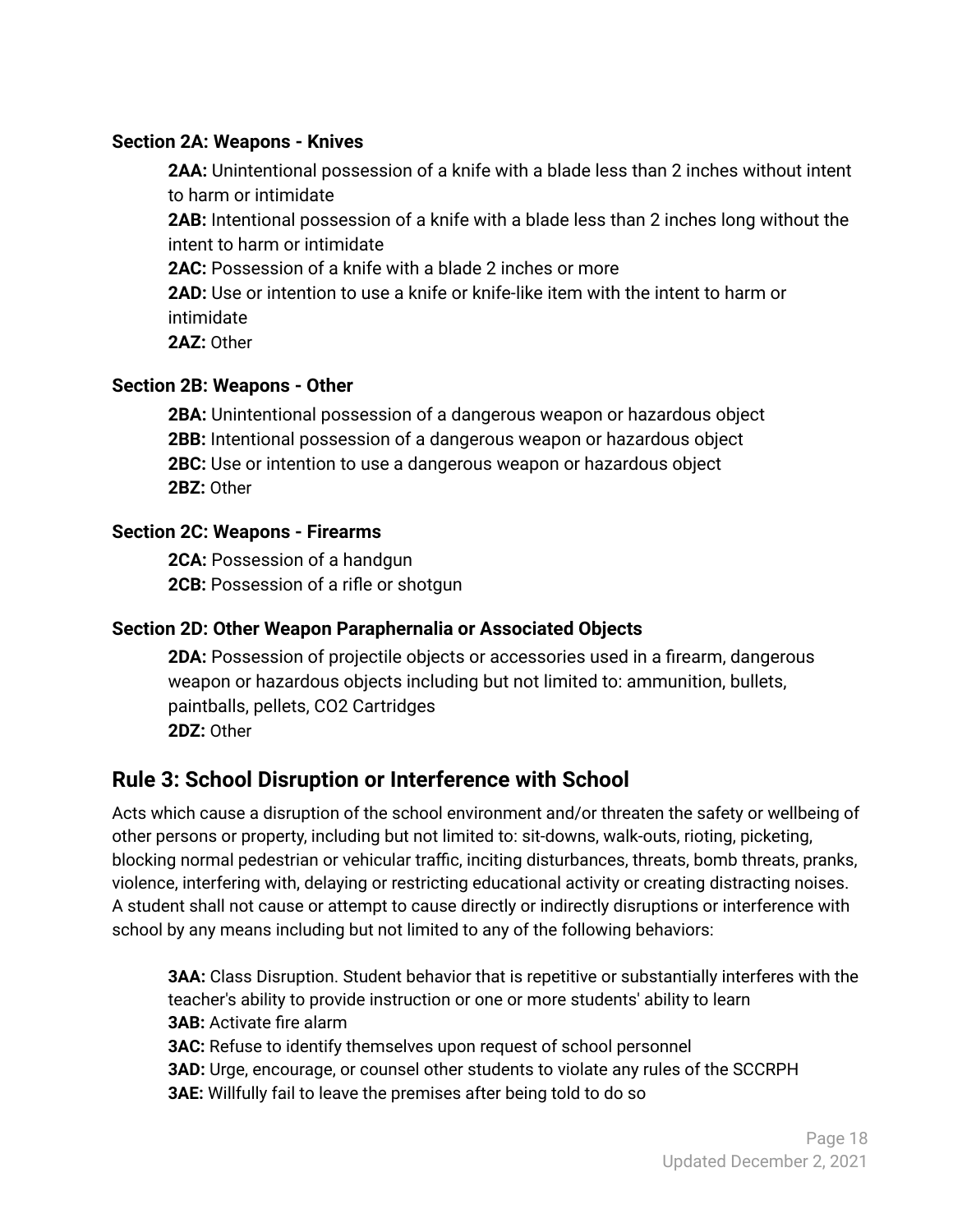**3AF:** Block any area of the campus, prevent or attempt to prevent normal pedestrian or vehicular traffic on campus or adjacent grounds **3AG:** Occupy, block, or prevent students from attending class, school, school activities, or school events inside a school building **3AH**: School Disruption. Student behavior that substantially interferes with the general operations of the school **3AI:** Disorderly Conduct. Any act that substantially disrupts the orderly learning environment, or poses a threat to the health, safety, or welfare of one or more students, staff members, or other individuals **3AZ**: Other

#### <span id="page-19-0"></span>**Rule 4: Damage or Destruction to School or Private Property**

A student shall not steal or attempt to steal school or private property. A student shall not damage or deface, or attempt to damage or deface, school or private property. A student shall not have unauthorized possession, use, sale, or distribution of school or private property. The offense applies whether the school property is or is not physically located on or in a CSD school, campus, or at a school sponsored event. A student shall not alter or misuse school technology or any other equipment including accessing unauthorized areas on a computer. While off school grounds a student shall not cause, attempt to cause damage to or steal private property of school personnel. A student shall not buy, sell, or attempt to buy or sell personal property while on school grounds.

Prohibited behaviors include but are not limited to the following:

#### <span id="page-19-1"></span>**Section 4A: Vandalism or Destruction**

**4AA:** Damage or vandalize property valued at less than \$100 **4AB**: Damage or vandalize property valued at \$100 or more **4AC**: Damage, destruction or alteration or deletion of computer or electronic, network, program(s) or data

#### <span id="page-19-2"></span>**Section 4B: Arson**

**4BA:** Attempting to commit arson by means of fire, explosive, or other incendiary device **4BB**: Use of matches, lighters, or other incendiary device

**4BC:** Knowingly damaging school property by means of fire or incendiary device (including counseling, hiring, advising, aiding, and or encouraging others to commit arson)

#### <span id="page-19-3"></span>**Section 4C: Computer Trespass**

**4CA:** Unauthorized use of a school computer or other school provided device for anything other than instructional purposes

**4CB:** Unauthorized use of a computer or computer network with the intention of deleting, obstructing, interrupting, altering, damaging, obtaining confidential information or in any way causing the malfunction of computer, network, program(s) or data; includes disclosure of a number, code, password, or other means of access to school computers or the school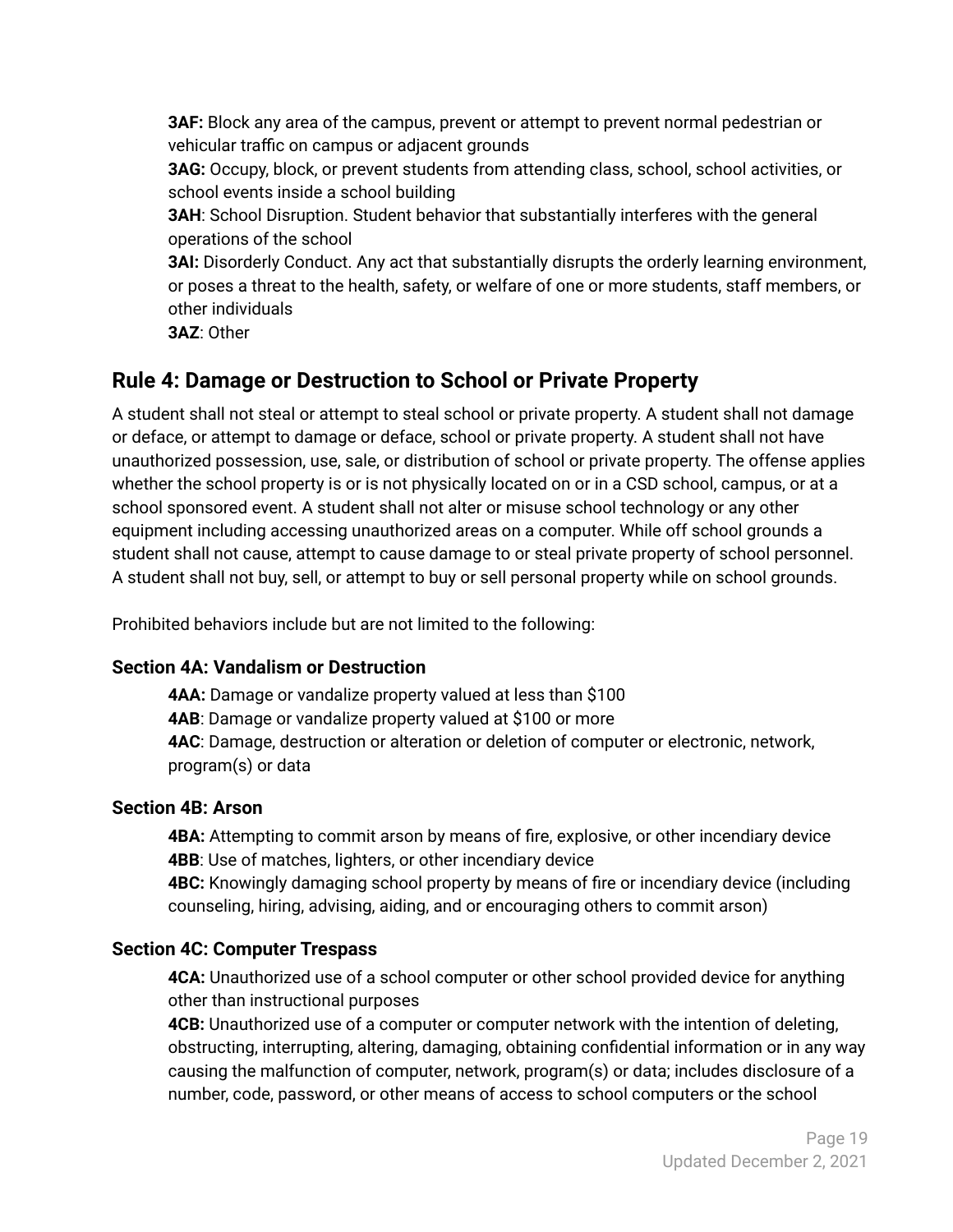system computer network without proper authorization

**4CC:** Accessing or altering school or teacher records kept on school district computers or servers

**4CZ**: Other

#### <span id="page-20-0"></span>**Section 4D: Theft, Larceny, or Robbery**

**4DA:** Steal, possess, use, or transmit stolen school or private property valued at less than \$100

**4DB:** Steal, possess, use, or transmit stolen school or private property valued at \$100 or more

**4DC:** Theft of school or private property by force or threat of force

**4DD:** Commit armed robbery (with intent to commit theft; a person takes property of another by use of a weapon, replica, article, or device having the appearance or perceived appearance of a weapon)

**4DE:** Theft or attempted theft of any motor vehicle including but not limited to cars, trucks, buses, ATV's, or golf carts

**4DZ**: Other

#### <span id="page-20-1"></span>**Section 4E: Assessment Security**

**4EA:** Committing any act that breaches test security for international, state, national, or local standardized tests

**4EZ**: Other

# <span id="page-20-2"></span>**Rule 5: Abuse, Threat, Intimidation of School Employee(s)**

Regardless of intent, a student shall not use vulgar or profane language or make vulgar or profane gestures directed at school employees. Regardless of intent, a student shall not make oral or written communications, create a document, or make a symbolic gesture or contact of a threatening, undermining, intimidating, abusive, or provoking nature to or about a school employee. This includes, but is not limited to, the development of a "hit list," "people to kill," "people to shoot," or a statement about bringing a weapon to school or injuring people.

The prohibited behaviors include but are not limited to:

#### <span id="page-20-3"></span>**Section 5A: Oral, Written Abuse or Threats, Intimidation**

**5AA:** Incivil behavior including but not limited to symbolic gestures and insults<sup>7</sup> **5AB:** Use of vulgar, profane, obscene or abusive language including ethnic, racial, sexual, sexual orientation, religious or disability-related slurs **5AC:** Oral or verbal assault (oral speech that creates or is intended to create a fear of physical harm) **5AD:** Written threat

<sup>7</sup> *See local school PBIS matrix for additional definitions of incivil behaviors.*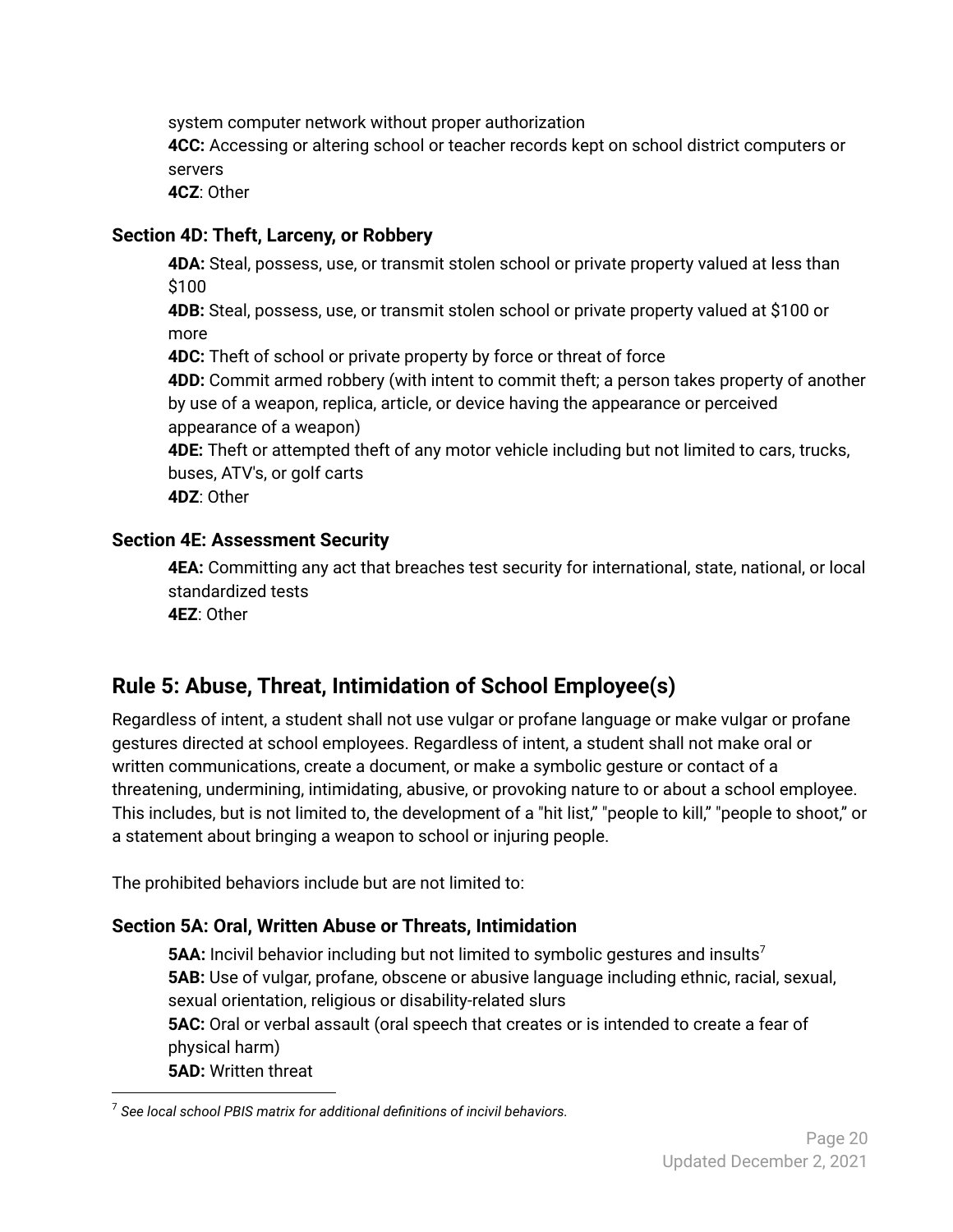**5AE:** Cyberbullying: Any electronic communication using school equipment, resources, or services, whether or not such electronic act originated on school property or off-campus that: (1) is directed at school personnel; (2) is maliciously intended for the purpose of (a) threatening the safety of school personnel or (b) substantially disrupting the orderly operation of the school or (3) creates a reasonable fear of harm to school personnel, school personnel's property or has the high likelihood of succeeding in the purpose **5AF:** Harassment. Repeated words (verbal or written), conduct, or actions that is unwelcome and objectively offensive and that could cause fear or distress to a reasonable person **5AG:** Any expression (oral or written) which has the effect of undermining the authority of school employees or distracting staff and students from the learning environment, including writings of a threatening or provoking nature

**5AH:** Terroristic threat

**5AI:** Posturing to inflict physical harm. Any act or gesture directed toward a school employee that places the school employee in reasonable fear of immediate physical harm **5AZ**: Other

#### <span id="page-21-0"></span>**Section 5B: Physical Abuse, Assault or Battery**

**5BA:** Intentional physical contact which causes physical harm of any level to a teacher or school employee

**5BB:** Behavior that could cause physical harm to a teacher or school employee **5BC:** Behavior that unintentionally caused physical injury to a school employee **5BD:** Battery that causes serious bodily injury (Serious bodily injury means bodily injury that involves a substantial risk of death, protracted and obvious disfigurement, or protracted loss or impairment of the function of a bodily member, organ, or mental faculty.) **5BE**: Homicide **5BF:** Kidnapping

**5BG**: Entering without permission the private property of a school employee and or deface, damage or, vandalize such property **5BZ**: Other

# <span id="page-21-1"></span>**Rule 6: Abuse, Threats, Intimidation, Bullying, and Fighting with Students or Other Persons not Employed by the School**

Regardless of intent a student shall not use vulgar or profane language or make vulgar or profane gestures directed at or about students or persons or in the presences of students or persons. Regardless of intent a student shall not make oral or written communications, create a document, make a symbolic gesture, or make contact of a threatening, distracting, provoking nature with other students or persons. This includes, but is not limited to, bullying, disrespectful conduct, insults, use of profanity; ethnic, racial, sexual, sexual orientation, disability or religious slurs; or the development of a "hit list", "people to kill", "people to shoot", or a statement about bringing a weapon to school or injuring people.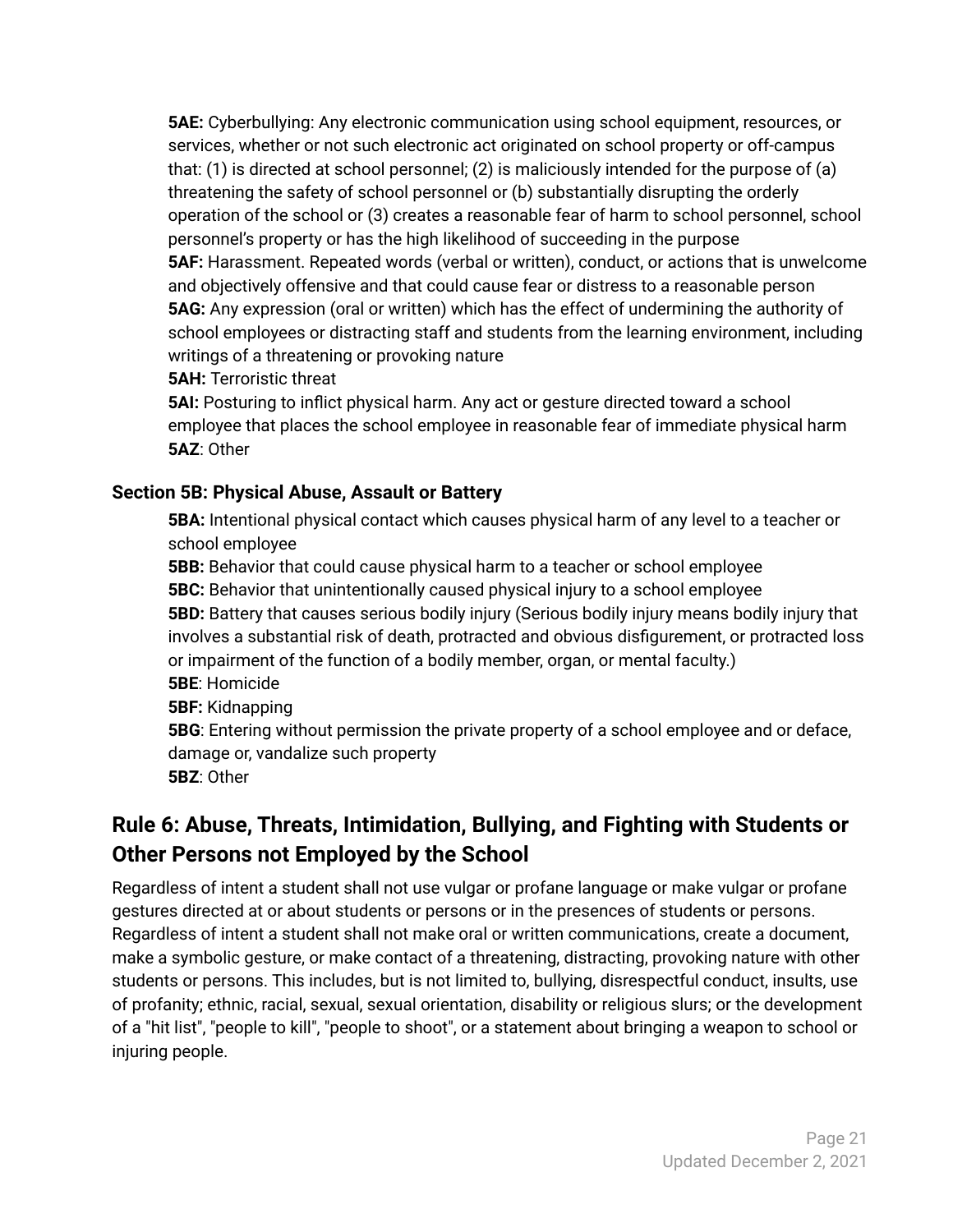The prohibited behaviors include, but are not limited to oral threat or verbal assault, written threat, any expression (oral, written, or gesture) which has the effect of distracting staff and or students from the learning environment, including writings of a threatening or provoking nature or terroristic threats (threatening to commit any crime of violence or to burn or damage property with the purpose of terrorizing another or of causing the evacuation of a building).

A student shall not cause or attempt to cause physical injury or behave in a way that could reasonably cause bodily harm to any student or person. A student shall not engage in behaviors that threaten the safety or well-being of other students or persons or has the likelihood of provoking a fight.

#### **Bullying**

Bullying of any kind is prohibited at City Schools of Decatur. In accordance with O.C.G.A. § 20-2-751.4, bullying means an act, including an act through the use of electronic communication, that is:

- 1. Any willful attempt or threat to inflict injury on another person, when accompanied by an apparent present ability to do so;
- 2. Any intentional display of force such as would give the victim reason to fear or expect immediate bodily harm; or
- 3. Any intentional written, verbal, or physical act, which a reasonable person would perceive as being intended to threaten, harass, or intimidate, that:
	- a. Causes another person substantial physical harm within the meaning of O.C.G.A. § 16-5-23.1 or visible bodily harm as defined in O.C.G.A. § 16-5-23.1;
	- b. Has the effect of substantially interfering with a student's education;
	- c. Is so severe, persistent, or pervasive that it creates an intimidating or threatening education environment; or .
	- d. Has the effect of substantially disrupting the orderly operation of the school.

The term applies to acts which occur on school property, on school vehicles, at designated school bus stops, or at school related functions or activities or by use of data or software that is accessed through a computer, computer system, computer network, or other electronic technology of a local school system. The term also applies to acts of cyberbullying which occur through the use of electronic communication, whether or not such electronic act originated on school property or with school equipment, if the electronic communication

- 1. is directed specifically at students or school personnel,
- 2. is maliciously intended for the purpose of threatening the safety of those specified or substantially disrupting the orderly operation of the school, and
- 3. creates a reasonable fear of harm to the students' or school personnel's person or property or has a high likelihood of succeeding in that purpose.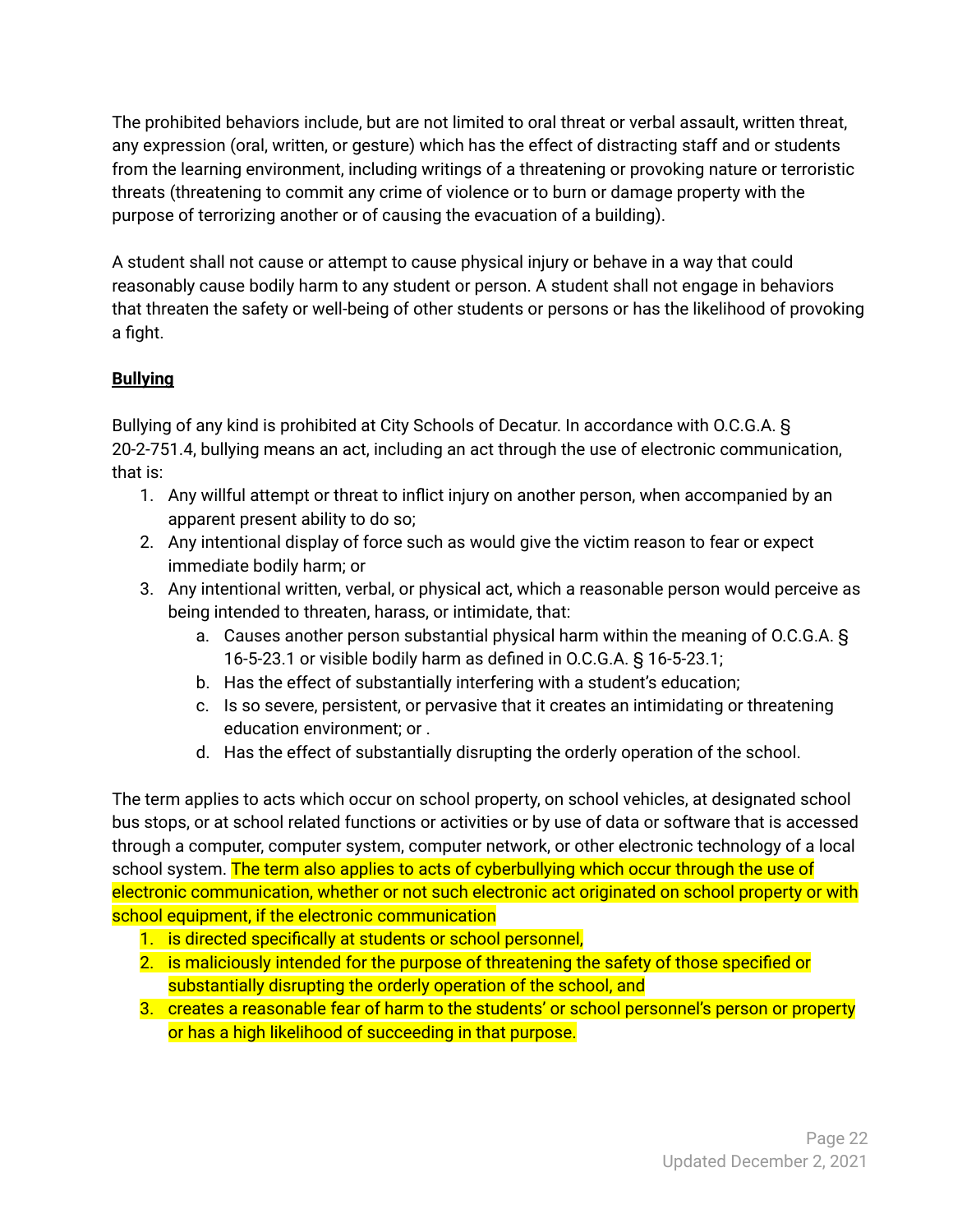For purposes of this Code Section, electronic communication includes but is not limited to any transfer of signs, signals, writings, images, sounds, data or intelligence of any nature transmitted in whole or in part by a wire, radio, electromagnetic, photo electronic or photo optical system.

#### Reporting Bullying

A report of intimidation, harassment, or bullying/cyberbullying can be made directly to a school teacher or administrator or by submitting this [form](https://drive.google.com/file/d/15TDgStxGGNu_4F6GtIcmEWzgqWaCXDNz/view?usp=sharing) to the Office of Equity and Student Services (lhuddleston@csdecatur.net).

#### Retaliation for Bullying

Retaliation is defined as bullying, harassment or intimidation toward a person in response to previously reported bullying, harassment or intimidation. Under O.C.G.A. § 20-2-751.4, retaliation against any person who reports, is thought to have reported, files a complaint or otherwise participates in an investigation or inquiry is prohibited. Such retaliation shall be considered a serious violation of the code of conduct, independent of whether a complaint of bullying is substantiated. Any student who knowingly files a false report of bullying, cyberbullying, harassment or intimidation will be punished under applicable disciplinary provisions.

The highlighted section reflects a change from the current version of the Code.

The prohibited behaviors include but are not limited to:

#### <span id="page-23-0"></span>**Section 6A: Oral, Written Abuse, or Threats, Intimidation**

**6AA:** Incivil behaviors including but not limited to symbolic gestures and insults<sup>8</sup> **6AB:** Use of vulgar, profane, obscene or abusive language including ethnic, racial, sexual, sexual orientation, religious or disability-related slurs

**6AC:** Oral or verbal assault (oral speech that creates or is intended to create a fear of physical harm)

**6AD:** Written threat that creates or intended to create fear of physical harm

**6AE:** School-wide physical, verbal, or electronic threat which creates fear of harm with or without displaying a weapon or subjecting victims to physical attack

**6AF:** Harassment. Repeated words (verbal or written), conduct, or action that annoys, alarms or causes distress and serves no legitimate purpose

**6AG**: Terroristic Threats (threatening to commit any crime of violence with the purpose of terrorizing another or causing terror)

**6AZ**: Other

#### <span id="page-23-1"></span>**Section 6B: Physical Abuse, Assault, Battery**

**6BA:** Pushing or shoving

<sup>8</sup> *See local school PBIS matrix for additional definitions of incivil behaviors.*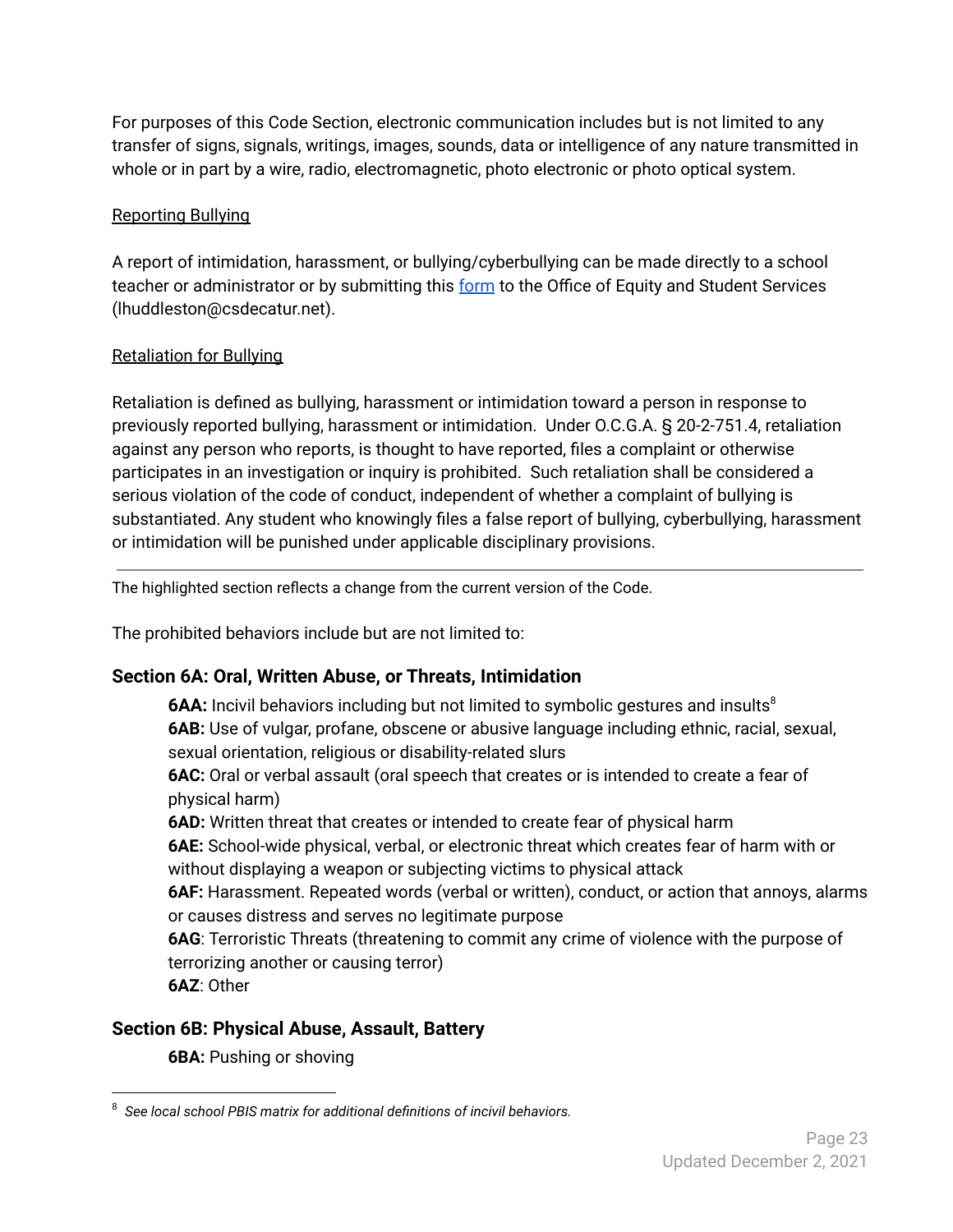**6BB:** Intentional physical contact resulting in no physical harm

**6BC:** Intentional physical contact with the intent to cause physical harm resulting in mild or moderate physical harm

**6BD:** Intentional physical attack with the intent to cause physical harm resulting in severe physical harm that requires medical attention or engaging in any level of physical attack three or more times in a given school year

**6BE:** Any behavior that inflicts bodily harm that dismembers, disfigures, causes permanent loss of a limb or function of an organ and causes substantial risk of death

**6BF**: Homicide

**6BG:** Kidnapping

**6BZ**: Other

#### <span id="page-24-0"></span>**Section 6C: Fighting**

**6CA:** Posturing to fight

**6CB:** Fighting (mutual fight or confrontation between two or more students with the intent to harm resulting in no bodily injury)

**6CC:** Fighting (mutual fight or confrontation between two or more students with the intent to harm resulting in mild or moderate bodily injury)

**6CD:** Fighting (mutual fight or confrontation between two or more students with the intent to harm resulting in severe bodily injury that requires medical attention or engaging in three or more fights in a given school year)

**6CZ**: Other

#### <span id="page-24-1"></span>**Section 6D: Bullying and Cyberbullying**

**6DA:** Bullying - 1st Offense **6DB**: Bullying - 2nd Offense **6DC:** Bullying - 3rd Offense **6DD:** Cyberbullying - 1st Offense **6DE:** Cyberbullying - 2nd Offense **6DF:** Cyberbullying - 3rd Offense **6DZ:** Other bullying violations not covered

# <span id="page-24-2"></span>**Rule 7: Student Incivility and Not Following Directions or Commands**

A student shall not refuse or fail to follow or comply with reasonable oral and or written direction or commands from teachers, substitute teachers, paraprofessionals, administrators, bus drivers and any other person employed by the school system. Students are subject to the CSD Dress Code Policy and violations of that code will result in a citation of Rule 7BA. The CSD [Dress](https://www.csdecatur.net/cms/lib/GA02000365/Centricity/Domain/140/2021%20-2022%20CSD%20Dress%20Code.pdf) Code can be found on the CSD web page in the forms and handbook section.

The prohibited behaviors include, but are not limited to the following: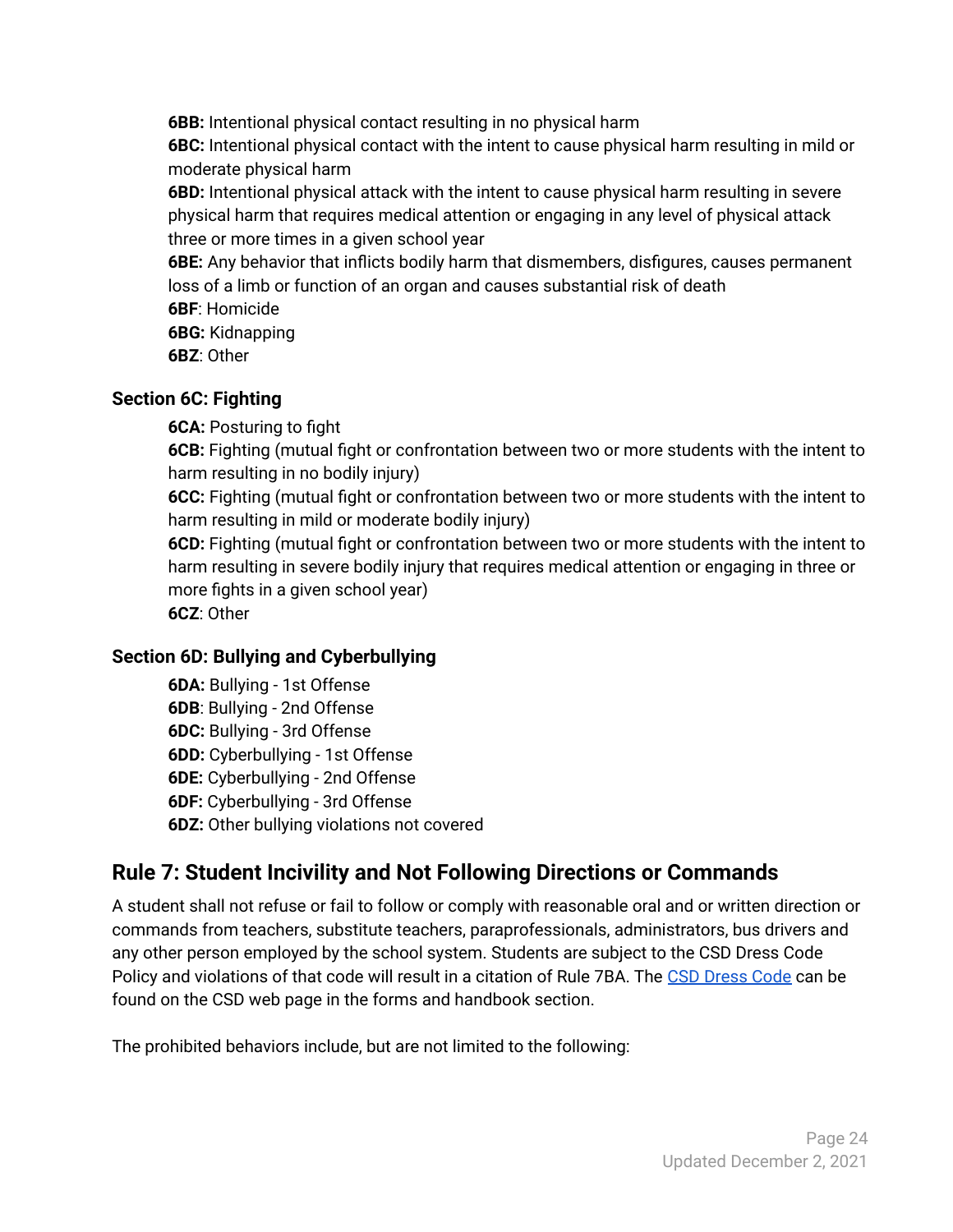#### <span id="page-25-0"></span>**Section 7A: Failure to follow directions, school regulations, or local school rules**

**7AA:** Failure to follow oral directions or commands from staff **7AB:** Failure to follow written directions or local school rules 9 **7AC:** Failure to serve an administrative consequence **7AD**: Misrepresentation of the truth or dishonesty **7AE:** Inadvertent use of inappropriate language **7AZ:** Other

#### <span id="page-25-1"></span>**Section 7B: Dress Code Violation**

**7BA:** Violation of CSD Dress Code **7BB:** Repeated Violation of CSD Dress Code

# <span id="page-25-2"></span>**Rule 8: Offenses Against the General Order of School**

A student shall not perform any other act which serves to disrupt the general good order of schools in CSD. This includes but is not limited to violation of local school rules and policies, violation of state and federal laws, providing false information to school personnel, unauthorized possession or use of electronics (including cell phones if prohibited<sup>10</sup>), unauthorized possession of any object that can serve to distract and deter students from learning, loitering, trespassing, providing false information to or about school personnel, or any off-campus behavior that could be charged as a felony and potential danger to persons or property at the school or which disrupts the educational process or environment.

A student shall not disrupt the good order of the school or the educational opportunity for any other student by holding him or herself out as a member of a criminal street gang as defined by O.C.G.A. § 16-15-3(2) by means of the student's mode of dress, jewelry or tattoos; means and method of communication including but not limited to the use of hand signs, vandalism and graffiti; the possession or publication of gang writings or symbols; or other acts of intimidation, threatening or violent behavior.

This rule also prohibits criminal gang-related activity as defined by O.C.G.A.§16-15-3 and §16- 15-4 including but not limited to:

- Conduct or participation in a criminal street gang through criminal gang activity as defined by O.C.G.A. §16-15-3 and §16-15-4;
- Acquire or maintain, directly or indirectly, through criminal gang activity or proceeds derived there from any interest in or control of any real or personal property of any nature, including money;

<sup>9</sup> *Local school rules are included in local school handbooks and PBIS matrices*

<sup>10</sup> *While students have permission to possess a cell phone on school grounds, principals have been given the authority to set forth rules pertaining to student possession and use of cell phones during school hours and on school grounds. Students who do not follow local school cell phone policies will be charged with a Rule 10 violation.*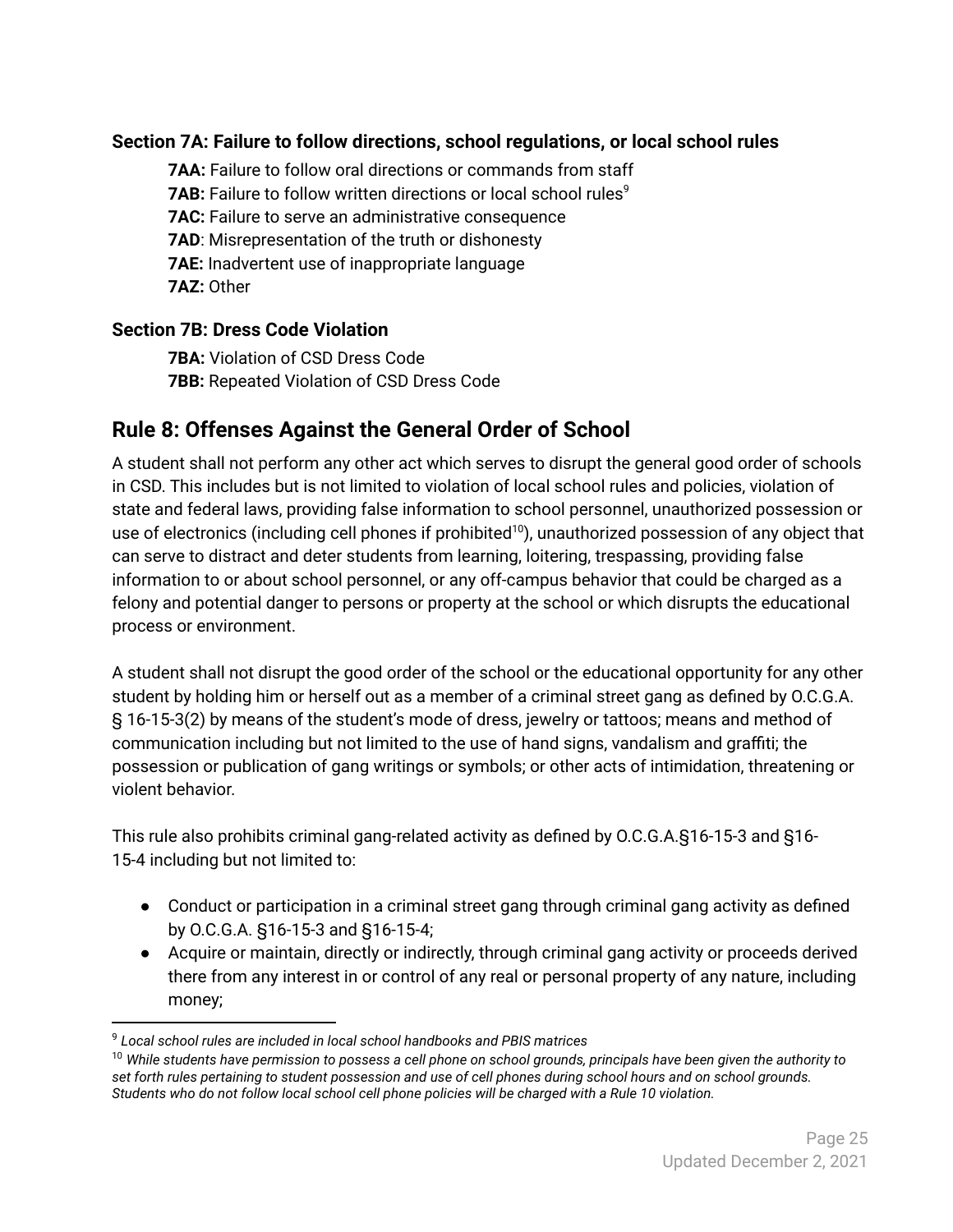- Engage in, directly or indirectly, or conspire to engage in criminal gang activity while acting as an organizer, supervisor or other position of management with regard to a criminal street gang;
- Cause, encourage, solicit, or coerce another to participate in a criminal street gang;
- Communicate, directly or indirectly, to another person any threat of injury or damage to the person or property of the other person or to any associate or relative of the other person with the intent to deter such person from assisting a member or associate of a criminal street gang to withdraw from such criminal street gang;
- Communicate, directly or indirectly, to another person any threat of injury or damage to the person or property of the other person or to any associate or relative of the person with the intent to punish or retaliate against such person for having withdrawn from a criminal street gang;
- While employed by or associated with a criminal street gang commit any offense enumerated in O.C.G.A. §16-15-3 with knowledge that members of such criminal street gang have committed one or more of such offenses; and commit any offense enumerated in O.C.G.A. §16-15-3 with the intent to maintain or increase their status or position in a criminal street gang.

Prohibited behaviors include but are not limited to:

#### <span id="page-26-0"></span>**Section 8A: Trespassing and Breaking and Entering**

**8AA:** Criminal Trespassing. Entering or remaining on a public school campus or CSD property without authority or invitation and no lawful purpose for entry **8AB:** Repeated violations of Trespassing **8AC:** Unlawful or unauthorized entry into a school building, structure, or vehicle (with or without the intent to commit theft)

#### <span id="page-26-1"></span>**Section 8B: Academic Dishonesty**

**8BA**: Plagiarizing, cheating, or receiving or providing unauthorized assistance on assignments including but not limited to: class projects, formative assessments, and homework

**8BB:** Plagiarising, cheating, or receiving or providing unauthorized assistance on major classroom summative assessments or tests

**8BC:** Cheating on College Board, IB, State, or other statewide or district assessments **8BZ:** Other

#### <span id="page-26-2"></span>**Section 8C: Possession of other Unapproved Items**

**8CA:** Violation of local school cell phone policy **8CB:** Lighters or matches **8CZ:** Other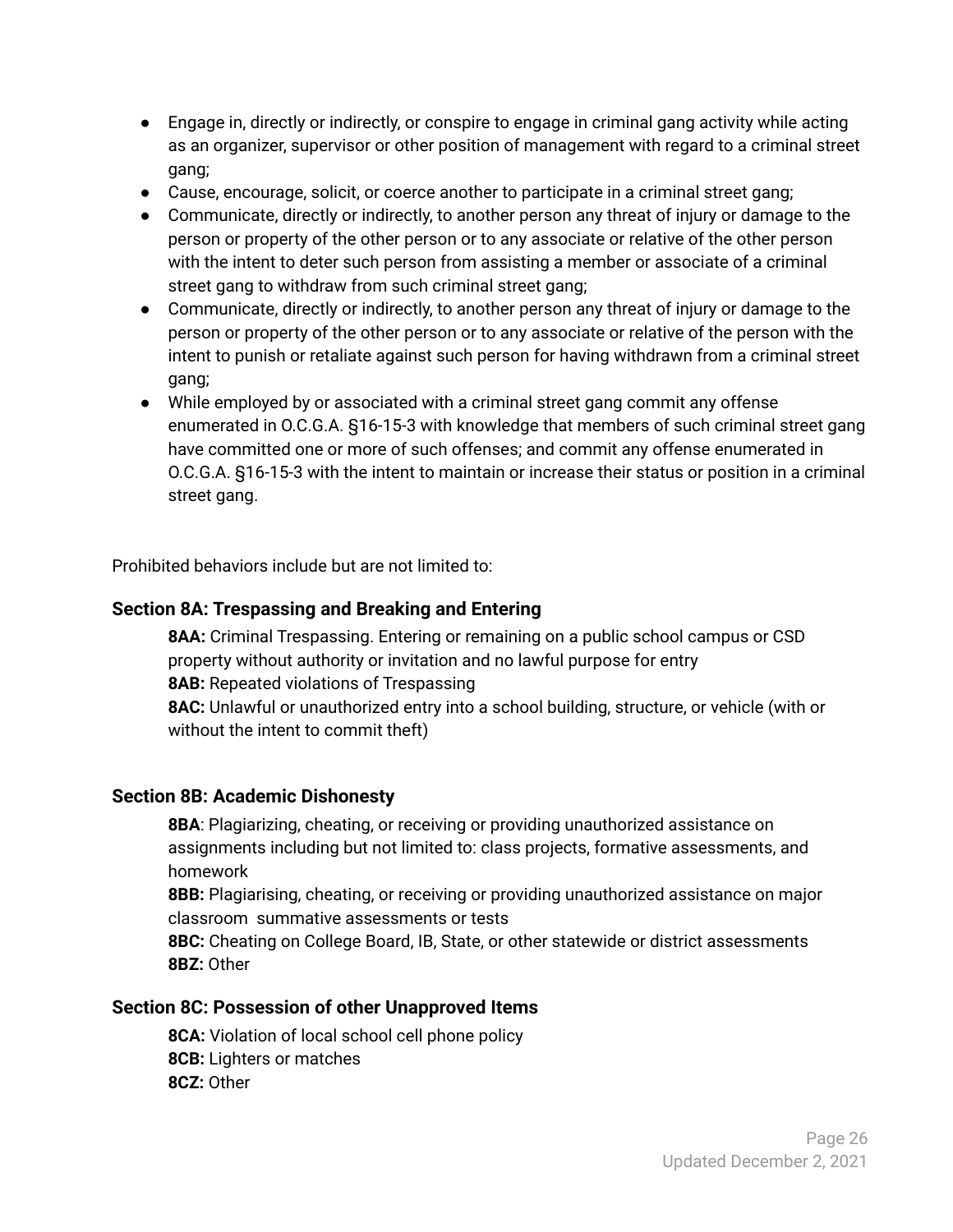#### <span id="page-27-0"></span>**Section 8D: Gang-Related Violations**

**8DA:** Wearing or possession of gang related apparel; conveying personal membership, or affiliation with a gang **8DB:** Gang-related solicitation, violence, threats, defacement of property **8DC:** Repeated Violation of rule prohibiting gang-related activity

**8CZ:** Other

#### <span id="page-27-1"></span>**Section 8E: Off Campus Misconduct**

**8EA:** Any off-campus behavior of a student, that (1) results in the student being criminally charged with a felony and (2) which makes the student's continued presence at school a potential danger to persons or property at the school or which disrupts the educational process or environment

#### <span id="page-27-2"></span>**Section 8F: Other Conduct Subversive to the Good Order of Schools**

**8FA:** Forgery, counterfeiting, or falsification of school records **8FB:** Gambling **8FC:** Loitering **8FD:** Retaliating against or deterring witnesses **8FE:** Providing false information **8FF:** Falsifying, misrepresenting, omitting, or erroneously reporting information regarding instances of alleged inappropriate behavior by a teacher, school administrator, or school employee towards a student **8FZ:** Other

### <span id="page-27-3"></span>**Rule 9: Sexual Misconduct and Indecency**

A student shall not perform any act of indecent or lewd exposure, gesture, caress, fondling, touching of one's own body or the body of another person or any act of sexual intercourse. A student shall not allow any other student or person to commit a lewd or indecent act to the body of oneself. A student shall not use any inappropriate gestures that mimic or imply sexual acts or engage in acts of "streaking" or "mooning" as those terms are commonly understood.

A student shall not possess, view, copy, sell, buy or transmit printed or non-printed pornographic or sexually explicit materials including but not limited to: non-curricular sexually explicit images or drawings depicting the human male or female genitals or buttocks with less than a fully opaque covering any portion or any portion of the female breast with less than a fully opaque covering. Pornographic images as described above where a minor (person under the age of 16) is depicted will be assigned a level 5 consequence.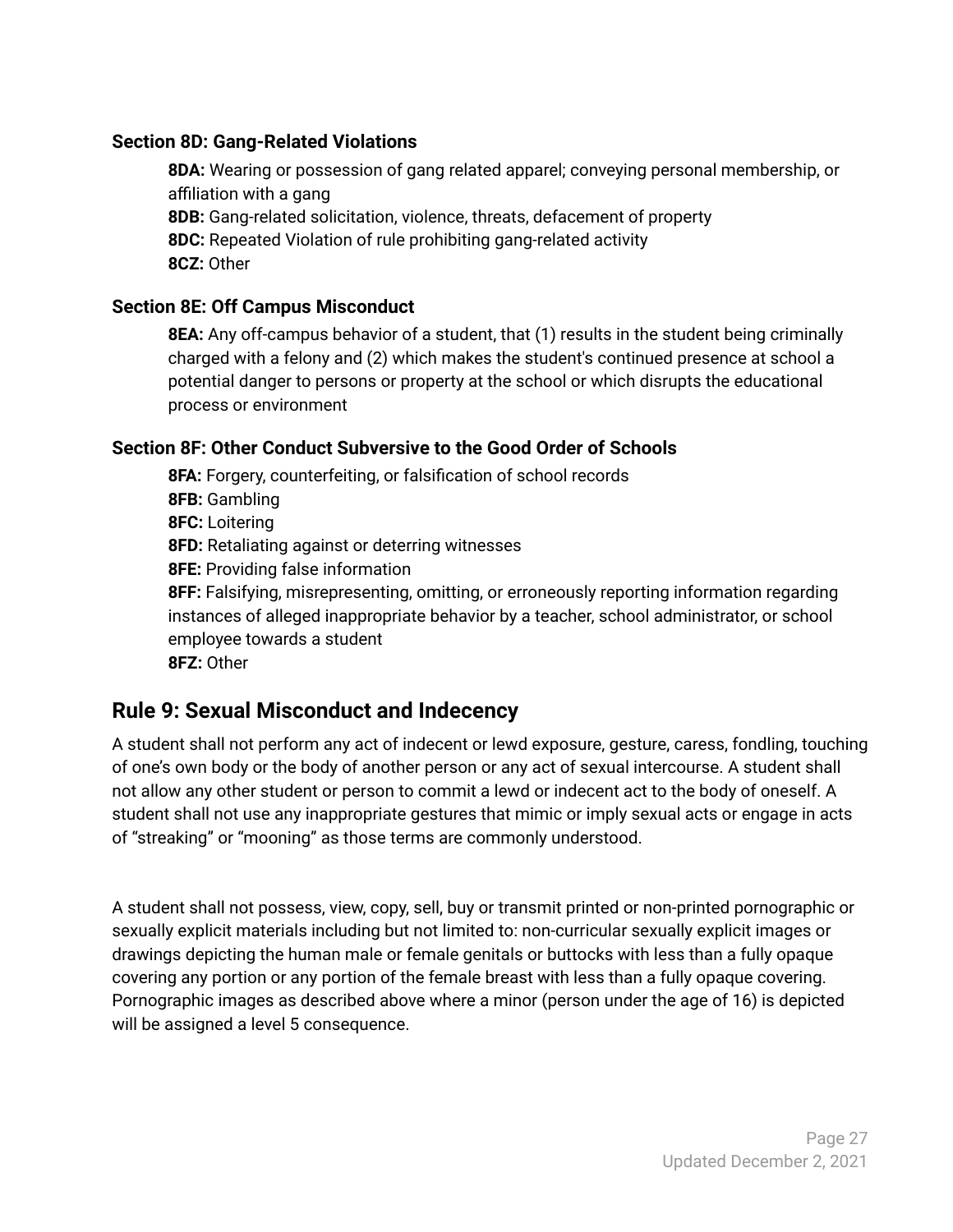A student shall not engage in any act of sexual harassment of a physical, verbal, or written nature. *Effective August 14, 2020 the Federal Government updated its definition of Sexual Harassment to the following:*

Sexual harassment under Title IX is now defined as conduct on the basis of sex that satisfies any of the following:

- *Quid pro quo* by an employee (when a school employee conditions access to educational benefits on unwelcome sexual conduct);
- Unwelcome conduct that is so severe, pervasive and objectively offensive that it effectively denies a person equal access to a school's education program or activity; or
- Sexual assault as defined by the Clery Act, and dating violence, domestic violence and stalking as defined by the Violence Against Women's Act (VAWA).

Violations of Sexual Harassment as defined above will result in either one or more of the sub-rules listed under Rule 9A: Sexual Battery and or Rule 9BE: Sexual Harassment.

If you or your child feel they are a victim of Sexual Harassment, contact your local school Title IX Liason, which is the school principal at all school facilities. The District Title IX Compliance contact information is listed below:

> Dr. Lillie Huddleston Associate Superintendent of Equity and Student Services and Title IX Coordinator 125 Electric Avenue Decatur, GA 30030 TitleIX@csdecatur.net 404-371-3601 ext. 1026

*The complaint process is outlined in the Equitable Opportunities [Administrative](https://www.csdecatur.net/site/handlers/filedownload.ashx?moduleinstanceid=4378&dataid=6378&FileName=Equitable%20Opportunities%20-%20AR%202.4_b_1.pdf) Regulation.*

#### <span id="page-28-0"></span>**Section 9A: Sexual Battery and Sexual Assault**

**9AA:** Rape: The penetration, no matter how slight, of the vagina or anus with any body part or object, or oral penetration by a sex organ of another person, without the consent of the victim.

**9AB:** Fondling: The touching of the private body parts of another person for the purpose of sexual gratification, without the consent of the victim, including instances where the victim is incapable of giving consent because of their age or because of his/her temporary or permanent mental incapacity.

**9AC:** Incest: Sexual intercourse between persons who are related to each other within the degrees wherein marriage is prohibited by law.

**9AD:** Statutory Rape: Sexual intercourse with a person who is under the statutory age of consent.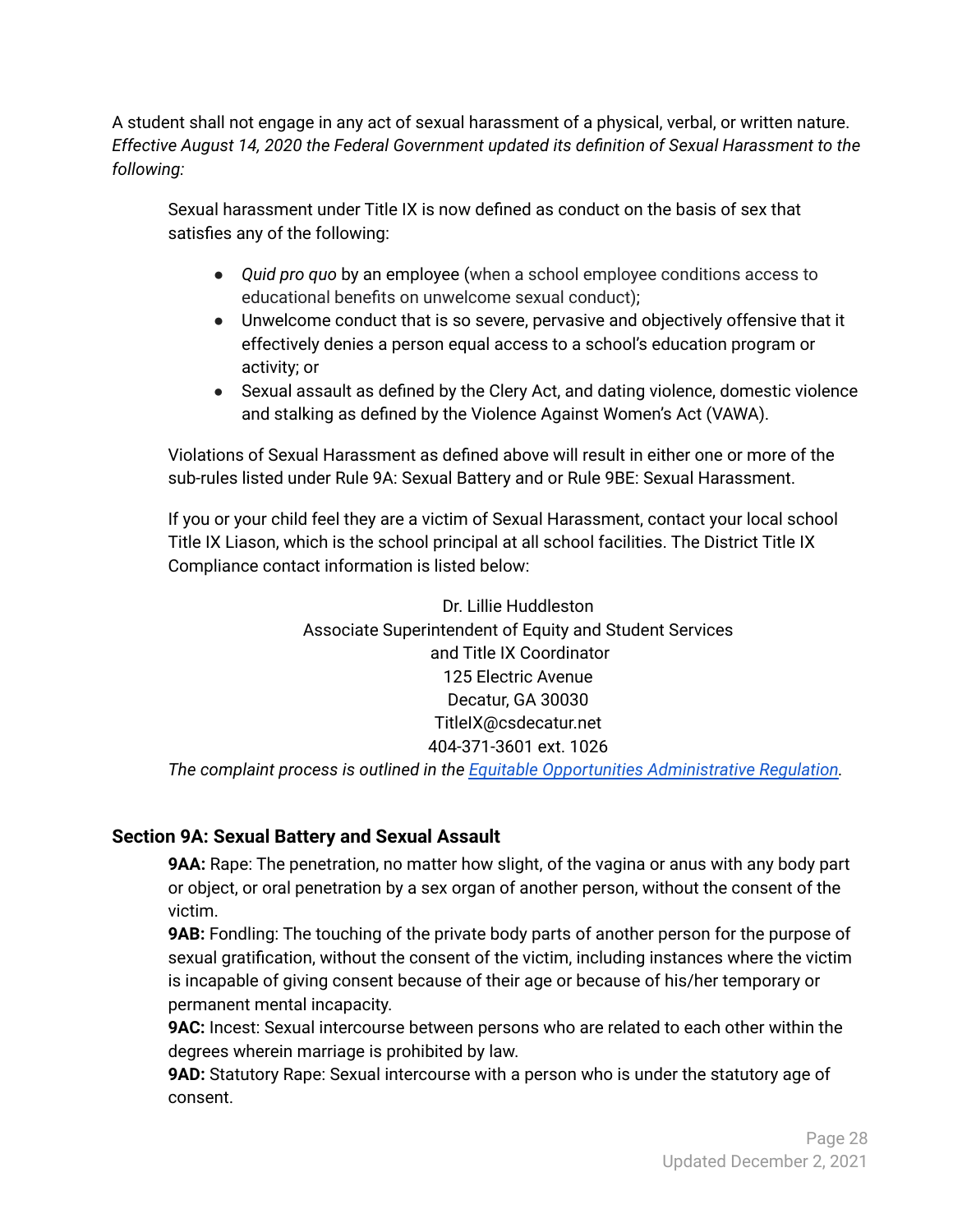#### **9AZ:** Other

#### <span id="page-29-0"></span>**Section 9B: Sexual Harassment**

**9BA:** Comments that perpetuate objectively offensive gender stereotypes, suggestive jokes, or lewd gestures that *are not* directed toward specific individuals or groups of individuals **9BB:** Comments that perpetuate objectively offensive gender stereotypes, suggestive jokes, or lewd gestures that *are* directed towards specific individuals or groups of individuals **9BC:** Physical or non-physical sexual advances or requests for sexual favors **9BD**: Repeated violations of sexual harassment

**9BE:** Sexual Harassment. Unwelcome conduct that is so severe, pervasive and objectively offensive that it effectively denies a person equal access to a school's education program or activity.

**9BZ:** Other

#### <span id="page-29-1"></span>**Section 9C: Sexual Offenses**

**9CA:** Inappropriate sexually-based physical contact including but not limited to public groping of oneself, inappropriate bodily contact with others, or any other sexual contact **9CB:** Sexting (sending or forwarding text messages, that suggest, or describe sexual or lewd acts including images or pictures between electronic communication devices) **9CC:** Lewd behavior (includes streaking or mooning)

**9CD:** Possession, transmission or solicitation of pornographic materials (Materials containing images, descriptions, recordings or other materials that involve the display of genitals, pubic areas, buttocks or breasts of individuals over the age of 16) **9CE**: Possession, distribution, or solicitation of child pornographic materials (Materials containing images, descriptions, recordings or other materials that involve the display of genitals, pubic areas, buttocks or breasts of individuals of persons under the age of 16) **9CF:** Obscene or indecent gestures or gestures that mimic sexual acts or intercourse **9CG:** Sexual intercourse or any act of oral sex or sodomy **9CH:** Repeated violations of sexual offenses **9CZ:** Other

#### <span id="page-29-2"></span>**Rule 10: Unexcused Absences and Tardies**

Students will comply with compulsory attendance (O.C.G.A. §20-2-690.1). This rule also includes the following: tardy to class, tardy to school, AWOL from class, AWOL from school and unexcused absence from school. A student may not leave school grounds prior to the end of the school day after their initial arrival on campus without the express permission of a duly authorized school official.

**10AA:** Tardy to class (10 or less minutes late to class) **10AB:** Tardy to school (10 or less minutes late to school) **10AC:** AWOL from class (absent without official leave or tardy more than 10 minutes)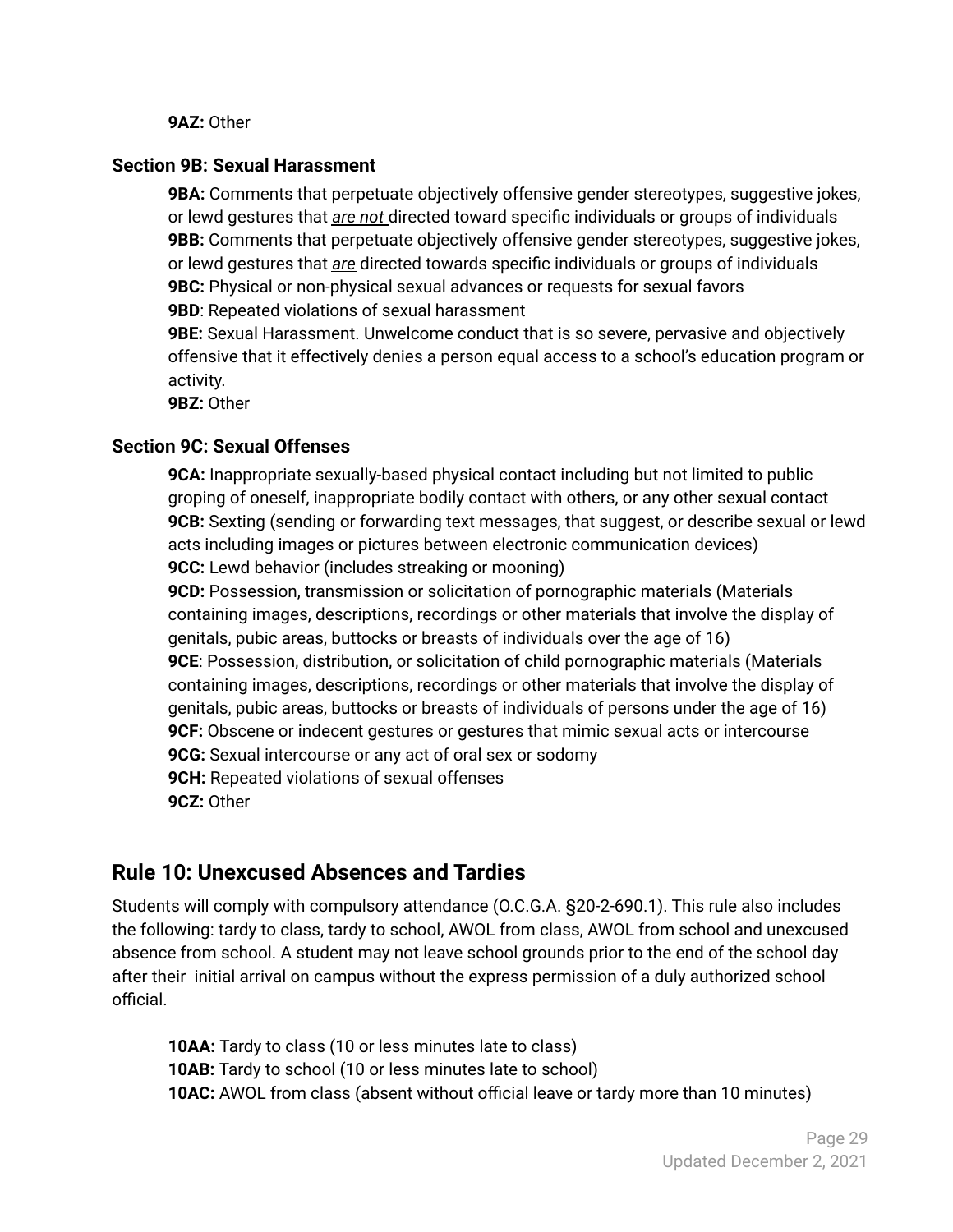**10AD:** AWOL from school (absent without official leave or tardy more than 10 minutes) **10AE:** Repeated violations of attendance rules and or excessive absences

### <span id="page-30-0"></span>**Rule 11: Chronic Disciplinary Infractions**

Students who chronically disrupt or repeatedly violate other school rules even after remediation has been attempted, and a behavior contract has been implemented may be charged with repeated violations of school or district rules.

The student and parent must be notified in advance once the student has been placed on a Rule 11 contract, and that all subsequent violations will lead to an escalation in consequences and may lead to a disciplinary hearing.

**11AA:** Chronic Violation of school rules

### <span id="page-30-1"></span>**Rule 12: Hate Speech**

Students shall not make abusive or threatening speech or writing or any other form of communication or representation that expresses prejudice against a particular group, especially on the basis of gender race, national origin, disability, religion, gender identity, or sexual orientation.

**12AA:** Conduct that substantially disrupts the educational setting or impinges on the rights of other students, including but not limited to use of hate speech, discrimination of others based on gender, national origin, race, disability, religion, gender identity, sexual orientation **12AZ:** Other

# <span id="page-30-2"></span>**Rule Matrix**

The Rule [Matrix](https://drive.google.com/file/d/1T_lEsRi6XS6Sg9gHEQyveWsXTX-HZC6j/view?usp=sharing) outlines the level of each infraction in the Code. Level 1 and Level 2 behaviors are managed by the teacher and Levels 3 - 5 are managed by school administrators. Administrator-managed behaviors are documented in Infinite Campus (IC), the district-wide student information system. Disciplinary infractions reported in IC are also used to fulfil State Department of Education reporting requirements.

# <span id="page-30-3"></span>**School Bus Transportation**

Student behavior, while riding a school bus, is expected to be the same as in all CSD classrooms. All rules enumerated in the CSD SCCRPH and outlined through PBIS plans are to be followed on the school bus.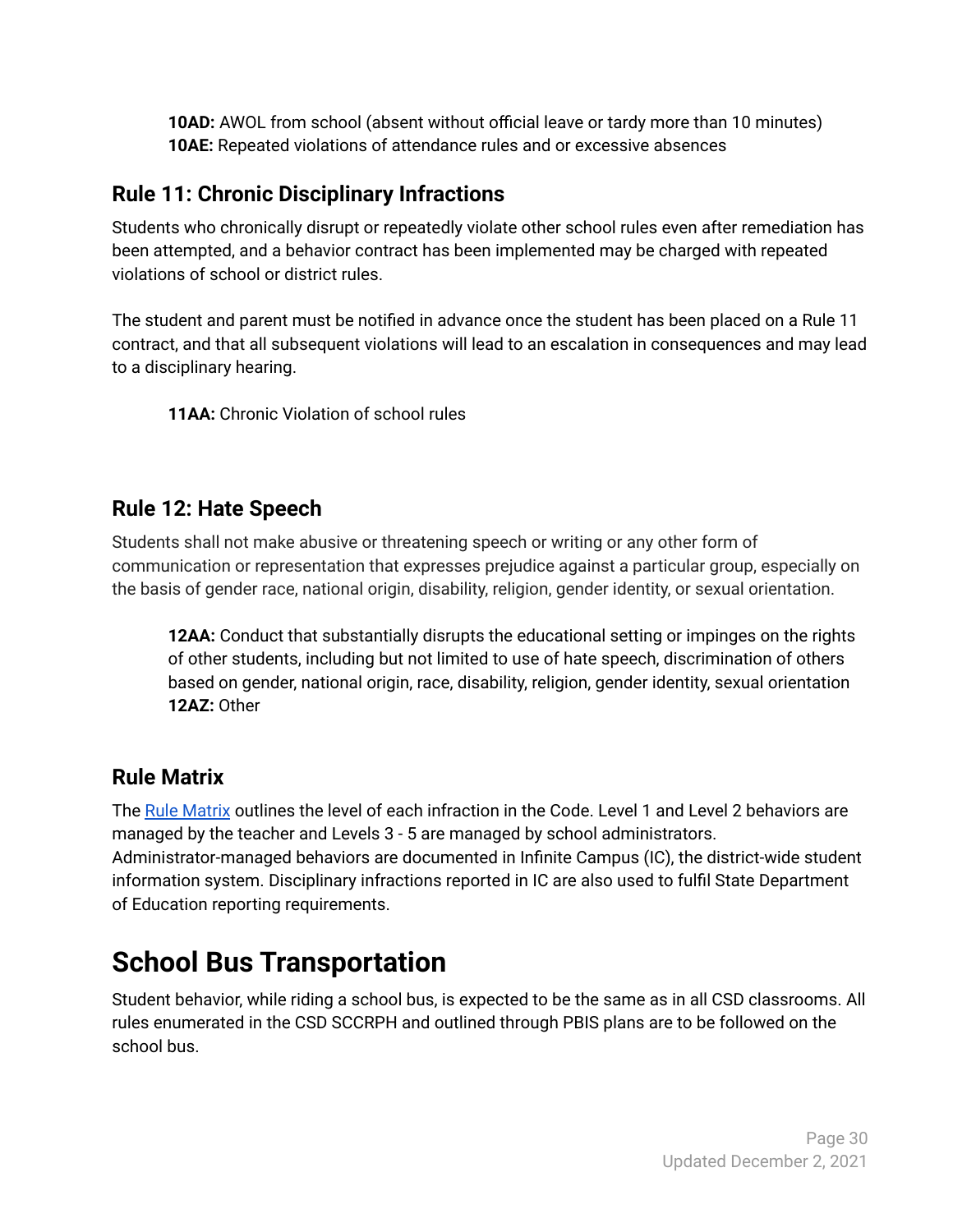# <span id="page-31-0"></span>**Authority of School Bus Driver**

A school bus driver shall have the authority to manage student behavior on their school bus. Bus drivers can refer a student to the principal or designee to maintain discipline on the school bus or bus stop.

## <span id="page-31-1"></span>**Bus Misconduct**

All bus misconduct will be coded as one or more of the aforementioned offenses listed in the CSD SCCRPH.

# <span id="page-31-2"></span>**The Transportation Plan**

All students will be advised of the school bus safety rules by the school bus driver. The driver will use the following steps to manage disorderly student behavior on the bus: (1) speak privately to the student, (2) contact parent, (3) issue bus disciplinary referral for the student to an appropriate administrator and provide the school administrator with the original and complete documentation of the previous steps.

### <span id="page-31-3"></span>**School Bus Safety Rules**

- 1. Students will follow the direction of the driver at all times.
- 2. Students should be at the bus stop five minutes before the bus arrives, waiting in a safe place clear of traffic and 12 feet away from the road at their assigned stop.
- 3. Students will wait in an orderly line and avoid playing at the bus stop and at school.
- 4. Students will cross the roadway in front of the bus after the bus has stopped, they have looked at the driver for a hand signal, and they have looked in both directions for traffic, left, right, left.
- 5. Students will signal the driver with a waving motion if something is dropped and wait for the driver to give a signal before picking up the object.
- 6. Students will go directly to an available or assigned seat when entering the bus. Keep aisles and exits clear.
- 7. Students will remain properly seated, back against the back of the seat, bottom against bottom of the seat, and keep hands to themselves.
- 8. Students will not eat, drink, chew gum, or bring animals (dead or alive), tobacco, glass items, nuisance items, alcohol, drugs, weapons, lighters, or prohibited electronic devices on a school bus. No mirrors, lasers, flash cameras, or any other lights or reflective devices may be used to interfere with the school bus driver's operation of the school bus. Electronic devices such as, but not limited to, cellular phones, or other media players without headphones, or any other device that might interfere with the school bus communications equipment or the school bus driver's operation of the bus are prohibited. Students may only carry items that will fit in their laps, this includes musical instruments. Clothing items that can get caught in the handrail or door are not permitted, including items, which hang from book bags or clothing.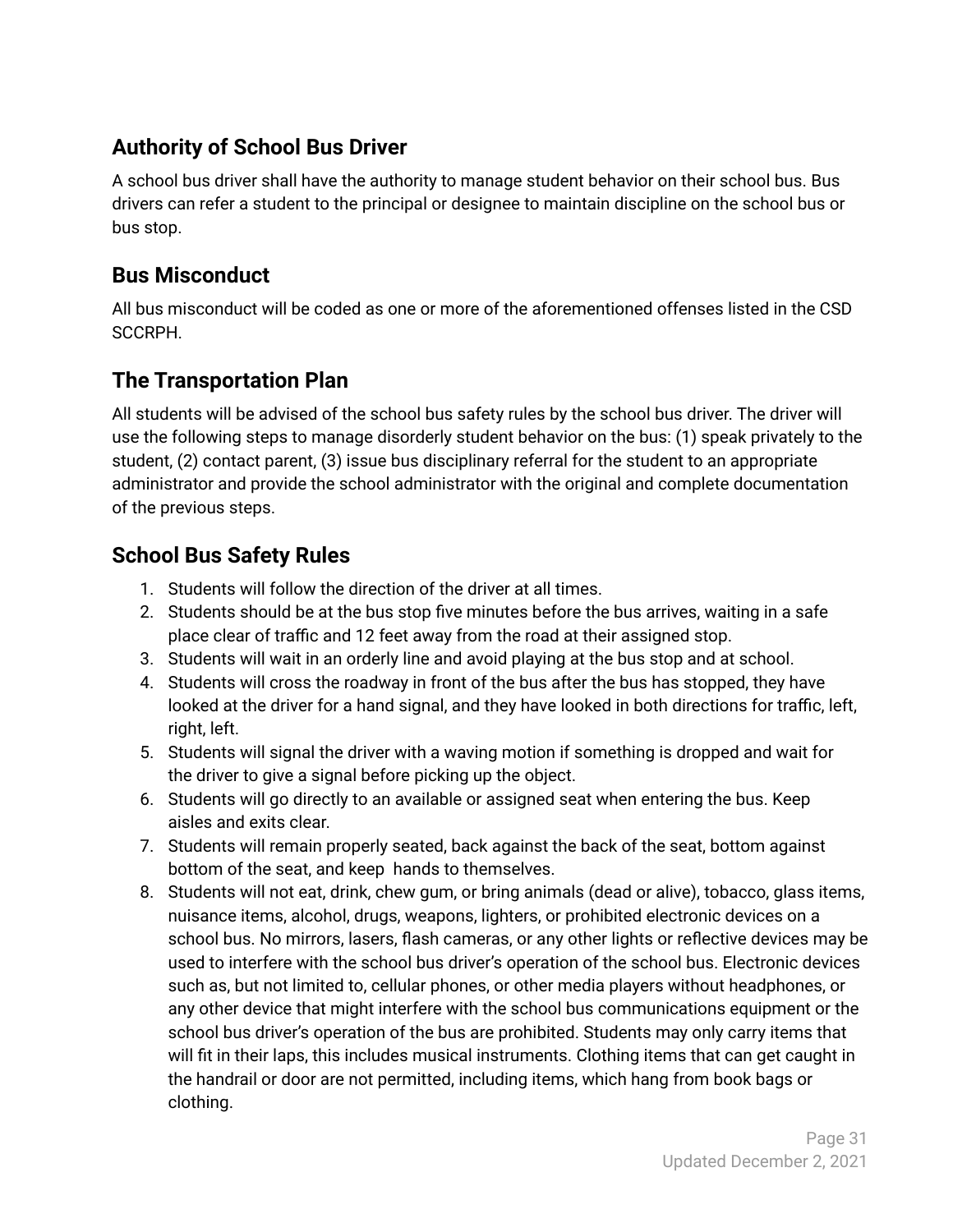- 9. Students will refrain from using loud voices, profanity, and or obscene gestures, and will respect the rights and safety of others. No form of physical violence or disrespect will be tolerated.
- 10. Students will not extend any part of their body, or throw any objects from the bus windows or doors.
- 11. Students will remain totally silent at railroad crossings.
- 12. Students will also be on their best behavior during any real or practice emergency situations.
- 13. Students will remain seated until time to get off the bus.
- 14. Students that do not ride for more than five consecutive school days can be removed from the route.
- 15. Students will help keep their bus clean and in good, safe condition.
- 16. Bullying is prohibited.
- 17. Students should not vandalize the inside or outside of any school bus. Parents will be held responsible for any damage or injury caused by the students actions.
- 18. Students must provide a bus pass signed by a school official/ parent giving permission to ride home with a student, ride a different bus or get off at a different stop.

# <span id="page-32-0"></span>**Discipline Hearings**

CSD follows the established protocols provided by GA Department of Education Title 20 - Disciplinary Tribunals § 20-2-750 through § 20-2-759. A student disciplinary hearing is heard by a disciplinary hearing officer(s) and has been established by the superintendent to handle all acts of misconduct of students enrolled in the school system that may warrant long-term suspension or expulsion. Hearing officers possess the minimum qualifications as set by the State Board of Education in conducting disciplinary hearings. Hearing Officers hear evidence concerning charges of misconduct that have been brought against students which, if proven, may suspend the student for more than ten school days. Throughout this section on Discipline Hearings, the term "school day" is defined as commonly understood and the term "day" (without "school" in front of it) is defined as any weekday other than legal holidays provided for in O.C.G.A. § 1-4-1 and days when the Wilson School Support Center is closed (specific dates of closure are available annually upon submission of a request to the Office of the Superintendent).

# <span id="page-32-1"></span>**Composition of Hearings**

The members of a hearing include the school principal or designee(s), hearing officer, student and parent of the student if the student is under the age of 18. Witnesses may be called to testify on behalf of the school as well on behalf the student; however witnesses are not permitted in the hearing room until called in by the hearing officer.

A hearing officer will listen to disciplinary hearings involving two or fewer students. For hearings involving more than two students, the hearing officer may hear the case with one or more assisting hearing officers. When two or more students are charged with violating school rules arising from a single incident or essentially the same set of facts, a single hearing may be conducted to address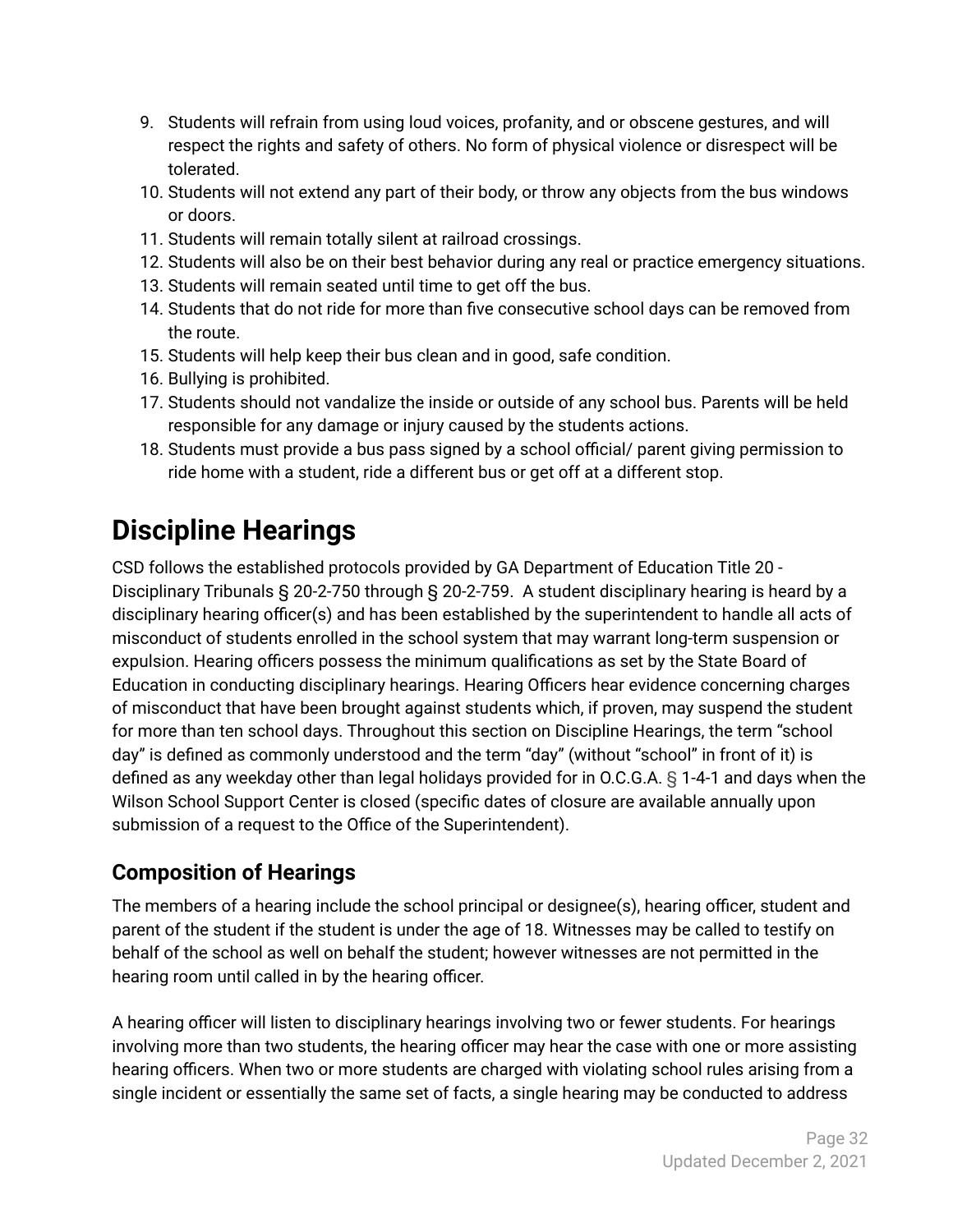the rule violations for all the students involved so long as a single hearing is not likely to result in confusion for the hearing officer(s) or substantially prejudice one student. If a group hearing is held, consequences will be issued separately to each student involved.

# <span id="page-33-0"></span>**Hearing Proceedings**

All hearings are recorded electronically. All aspects of a discipline hearing held before a student disciplinary hearing officer(s) are confidential and are not open to the public. Staff and student witnesses to a particular case may be requested and or subpoenaed by the school system or to testify on its behalf at the hearing. The evidence presented at a disciplinary hearing may be physical (drugs, weapons, discipline record, written statements, etc.), as well as testimony from witnesses. At a disciplinary hearing, the student has the right to be represented by an attorney, obtained at the expense of the student or family of the student. If an attorney is going to represent the student, the school principal must receive notice at least two school days prior to the hearing to arrange for an attorney for the school system to be present. If parents or the student require the services of an interpreter, they should request these services from the local school at least two school days prior to the discipline hearing. The student, parent, guardian, or legal representative for the student can also subpoena witnesses to present testimony on the student's behalf.

# <span id="page-33-1"></span>**Written Notice of Hearing**

When long-term suspension, expulsion, or alternative school is recommended by the school, a discipline hearing is required within 10 days of the first day of suspension. The school or district shall provide written notice of the relevant procedures to the student's parent, guardian, or student if he or she is over the age of 18. The notification shall include the following:

- A brief statement of the act(s) student is alleged to have committed, along with the portion of the SCCRPH allegedly violated.
- The maximum penalty that may be administered for the alleged misconduct, and a recommendation for discipline.
- A copy of the SCCRPH.
- The date, time, and place of the hearing.
- The names of witnesses expected to be called at the hearing and a short summary of the evidence that may be presented.
- A statement that a hearing is required unless the parent, guardian, or student if he or she is over the age of 18, waives the hearing.
- A statement that all parties are afforded an opportunity to be present and respond to evidence and to examine and cross-examine witnesses.

# <span id="page-33-2"></span>**Delivery of Notification**

The notice of hearing shall be delivered to the student and their guardian either in person, by first class mail, certified mail return receipt requested, and or delivery confirmation, in conjunction with electronic mail where available and deemed appropriate by the district to the last known address of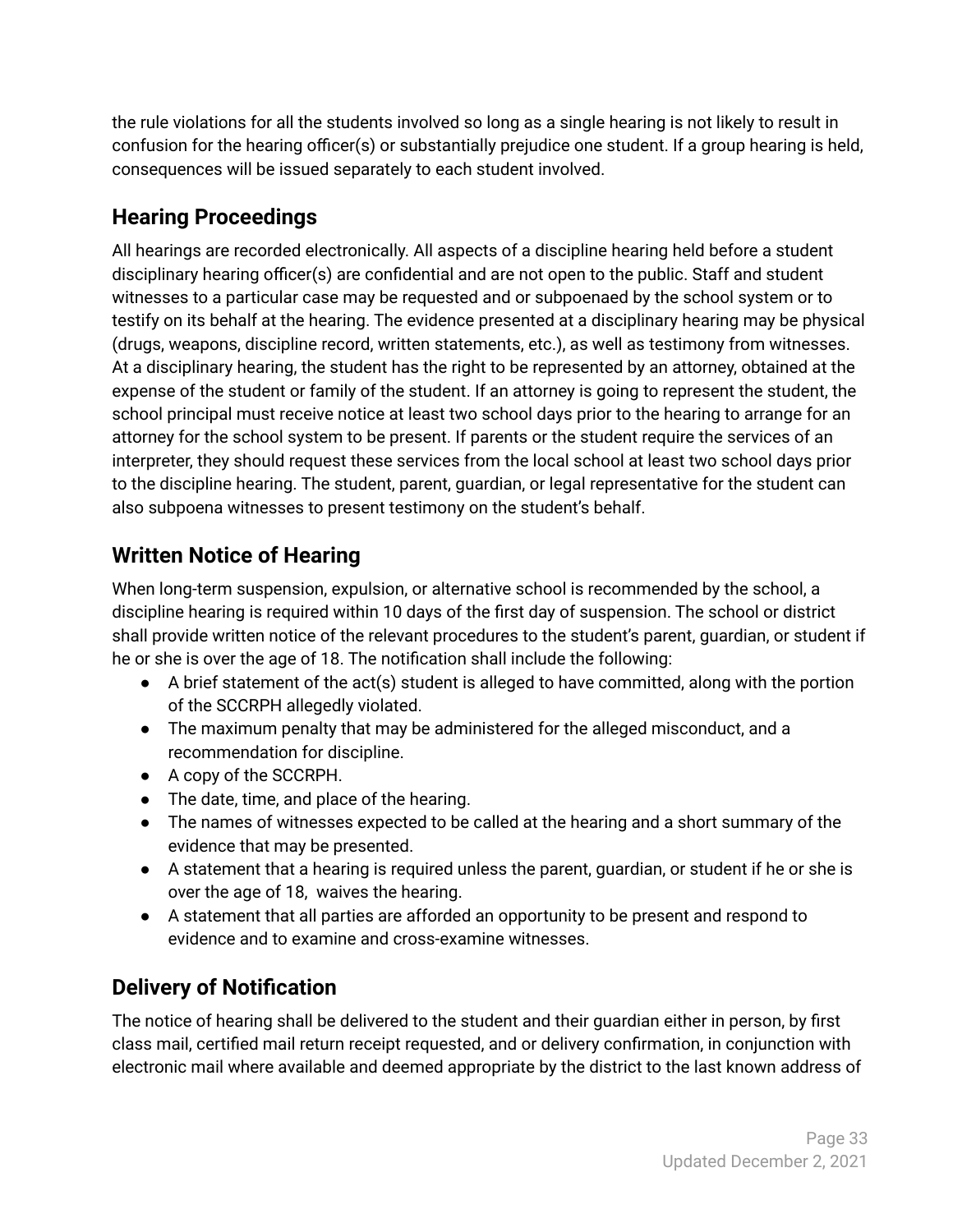the parent or guardian. If notice is delivered in person, a written confirmation of delivery should be obtained by the person delivering the notice to the parent or guardian.

# <span id="page-34-0"></span>**Continuance**

If good and sufficient cause exists, the school system may reschedule a hearing. Upon rescheduling, written notice of the rescheduled date and time of the hearing will be given to the student's parent, guardian, representative, attorney, or student aged 18 or older either in person, by first class mail, certified mail and in conjunction with electronic mail where appropriate.

The student's parent, guardian, representative, attorney, or student aged 18 or older may request a continuance of the hearing from the school system. Continuances should be requested no later than two school days in advance of the scheduled hearing date and time. Extenuating circumstances should be presented to the school system for approval. If a continuance is requested or caused by the parent, guardian, representative, attorney, or student aged 18 or older the student will continue to serve their recommended school level discipline (ISS or OSS) during the time of the continuance and until the hearing is conducted including the Hearing Office rendering a decision.

# <span id="page-34-1"></span>**Waiver of Hearing**

If the student's parent, guardian, representative, attorney, or student aged 18 waives the hearing, they may do so by requesting a waiver from the district prior to the notified date and time of the hearing. If no waiver request is received or if the hearing may not be waived by the parent, guardian, representative, attorney, or student aged 18, the hearing will be held as scheduled, whether or not the parent, guardian, representative, attorney, or student aged 18 chooses to participate.

# <span id="page-34-2"></span>**How Decisions are Made**

The disciplinary hearing officer(s) will determine whether the student was or was not in violation of one or more rules outlined in the CSD Student Conduct Code and Restorative Practices Handbook. The hearing office will determine the appropriate consequences based on the recommendation from the school principal or administrator. The hearing officer(s) may consider only the evidence the officer(s) determines to be relevant to the charges in question in making a determination of whether a rule has been violated. The hearing officer(s) is allowed to give the presented evidence whatever weight the officer thinks is warranted. The disciplinary hearing officer(s) will review the student's school records if he or she is found in violation of the Code. Both parties are given the opportunity to make a closing or summary statement. The hearing officer(s) convenes privately to decide the appropriate consequences. The hearing is concluded when the hearing officer(s) renders their decision. The hearing officer will issue a written summary of the hearing including consequences and other information regarding the decision within five days after the hearing is concluded. The hearing officer's summary letter will be sent to the student's parent or guardian, principal, and Assistant Superintendent. The hearing summary letter will become part of the student's permanent record.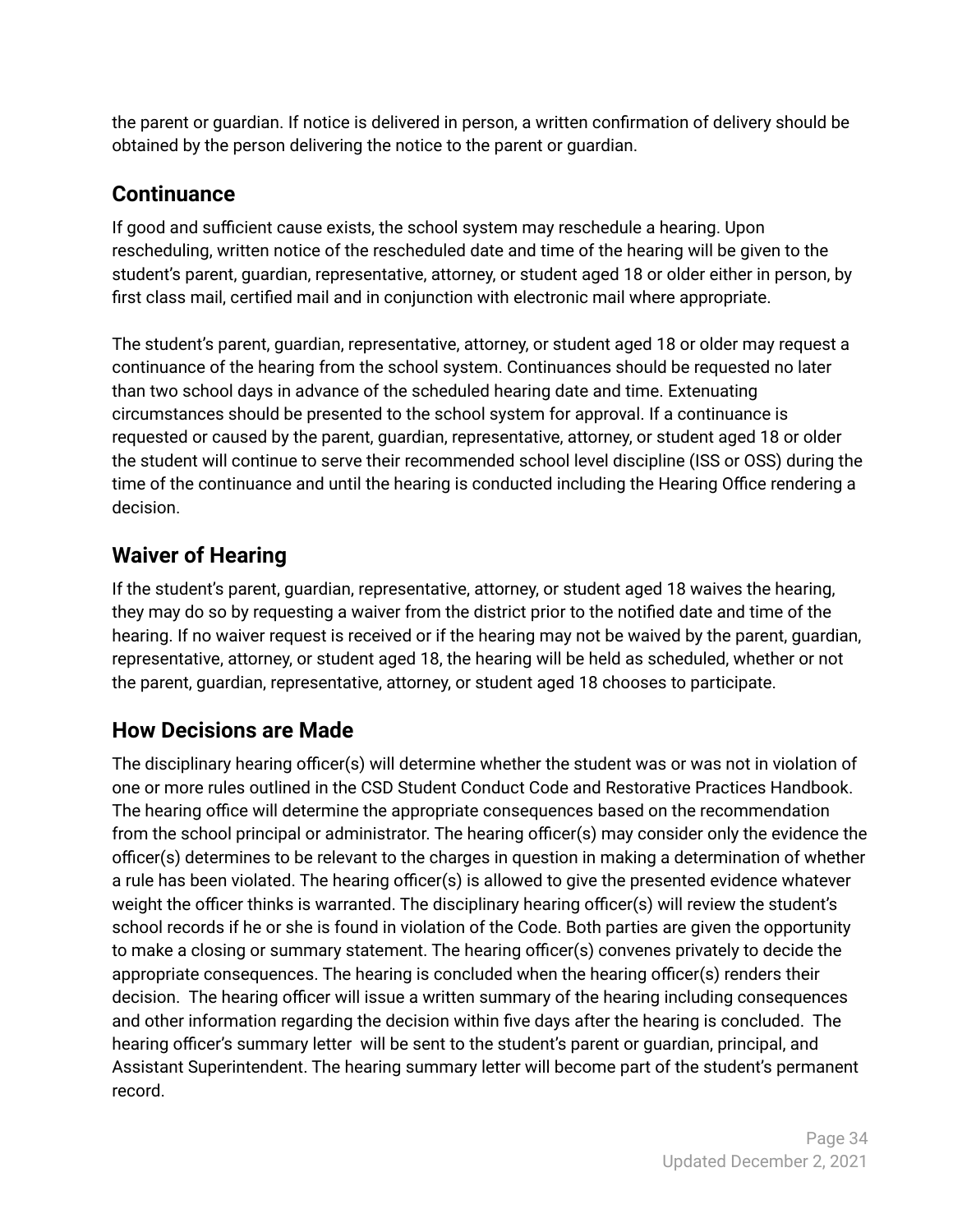# <span id="page-35-0"></span>**Appeals**

Any party may appeal the decision of the hearing officer to the board of education by filing with the superintendent or designee a written notice of appeal within twenty days from the date the entire hearing procedure is concluded. The written notice of appeal must be transmitted via hand delivery or certified mail return receipt requested to the Office of the Superintendent. Electronic mail or any other electronic method of communication, including, but not limited to, facsimile is NOT an acceptable means of transmitting a notice of appeal to the Office of the Superintendent. Such notice of appeal shall set forth the decision of the hearing officer and the basis of the appeal (i.e., the grounds the appealing party asserts as error to be reviewed). Any decision of the hearing officer not appealed in this manner shall be final. The superintendent may in their discretion suspend the disciplinary action imposed by the hearing officer pending the outcome of the appeal.

The board of education shall review the entire record of the hearing that was presented before the hearing officer, the decision of the hearing officer, and the notice of appeal. The Board shall render its decision in writing within ten days from the date it receives the notice of appeal. The decision of the board of education shall be based solely on the record presented before the hearing officer and the board shall NOT consider any other evidence in ruling on the appeal. The Board may take any action it determines appropriate. The decision of the board of education shall be final unless an appeal is made to the State Board of Education within thirty (30) calendar days of the Board's decision. The contents of this notice of appeal and the procedure to be followed before the State Board of Education of Georgia are specified in O.C.G.A. § 20-2-1160. .

Pendency of appeal to the Board will not ordinarily prevent the commencement of the period of suspension or expulsion prescribed by the student disciplinary hearing officer(s). The Superintendent, or designee, (along with the Assistant Superintendent) may review any student disciplinary hearing that is subject to review by the Board of Education pursuant to an appeal or a recommendation of permanent expulsion. In reviewing any student disciplinary hearing, the Superintendent's designee may recommend an amendment or reversal of a hearing officer's finding. This recommendation will be submitted to the Superintendent for consideration and or action. In addition, the Superintendent may, in their discretion, permit a student to return to school pending the outcome of an appeal; this would occur only where the Superintendent believes that there is a substantial likelihood that the student will ultimately prevail on their appeal.

# <span id="page-35-1"></span>**Students with Disabilities**

The CSD Code of SCCRPH Conduct applies to all students in CSD including students with disabilities. CSD is obligated to provide a free appropriate public education (FAPE) to all eligible students with disabilities, including students who have been suspended or expelled, and is prohibited from applying its disciplinary policies in a manner that discriminates against students with disabilities.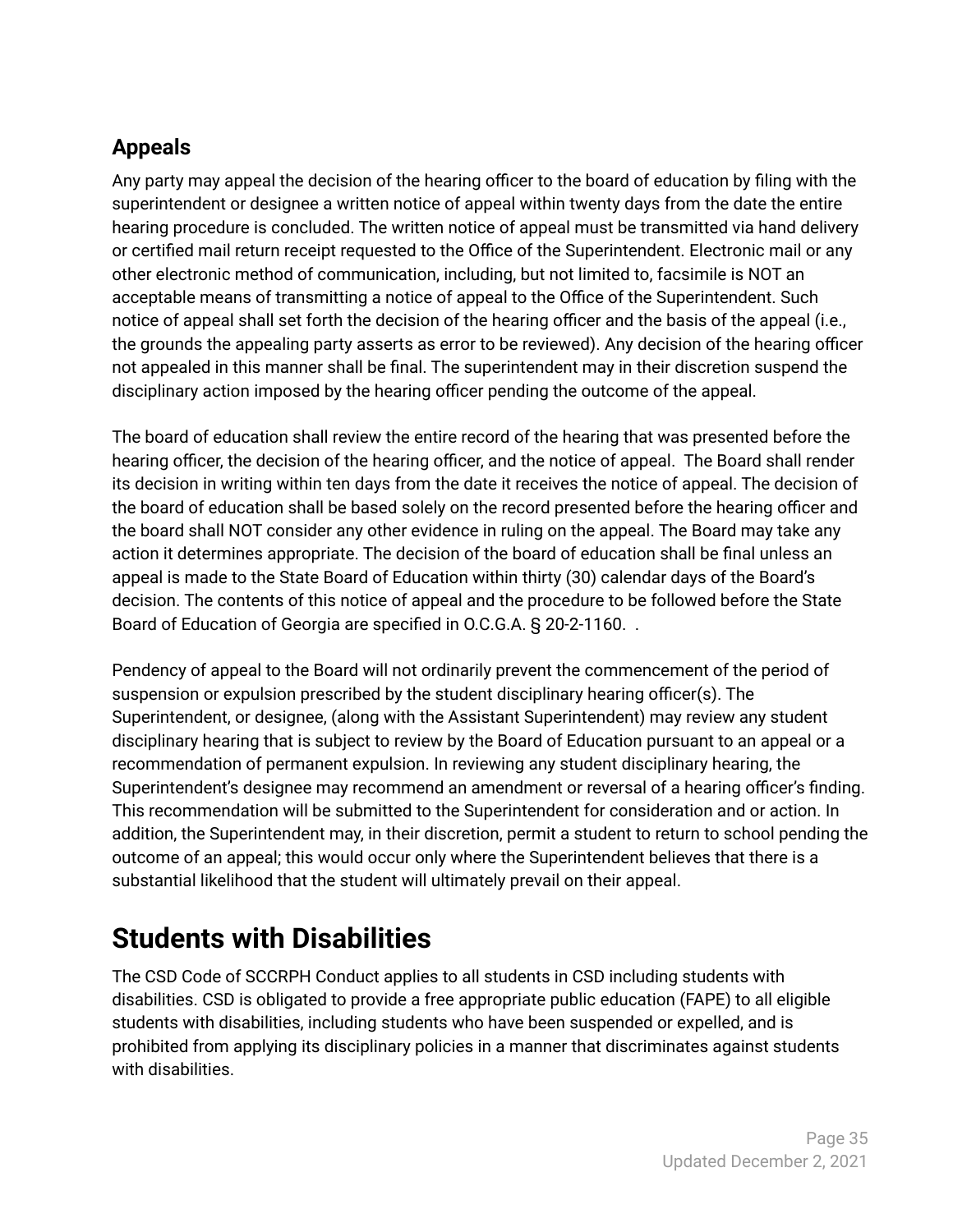Nothing in this Code of Conduct shall be construed to infringe on any right provided to students pursuant to the federal Individuals with Disabilities Education Act, Section 504 of the Federal Rehabilitation Act of 1973, or the federal Americans with Disabilities Act of 1990.

#### **Students with Disabilities and School Bus Transportation**

- If bus transportation is part of the student's IEP as a related service, a bus suspension would be treated as a day of suspension.
- If bus transportation is not part of the student's IEP as a related service, a bus suspension would likely not be treated as a day of suspension.
- The District should consider whether the behavior on the bus is similar to behavior addressed in the IEP and whether the student's behavior on the bus should be addressed in the IEP or a behavior plan.

The District supports the authority of principals and teachers to remove a student from the classroom pursuant to O.C.G.A. § 20-2-738. For a student with disabilities, including those with IEPs or 504 plans, the removal from class must be consistent with state and federal laws and regulations regarding students with disabilities. School staff should refer to additional processes maintained by the Office of the Superintendent and Department of Special Education for more information regarding implementation of the removal process for students with disabilities.

# <span id="page-36-0"></span>**Glossary**

### <span id="page-36-1"></span>**Disciplinary Offenses**

- 1. AWOL absent without leave or when a student leaves a class, school, activity, or event without permission from the supervising staff member.
- 2. Arson intentionally starting or attempting to start any fire or combustion.
- 3. Assault a verbal or other threat or an attempt to physically harm someone that reasonably places that person in fear of physical harm.
- 4. Battery Actual and intentional (direct or indirect) touching or striking of another person against their will in an insulting, offensive or provoking manner; or, intentionally causing bodily harm to an individual.
- 5. Bomb/Explosive any device containing combustible materials and a fuse.
- 6. Bullying Any willful attempt or threat to inflict injury on person, when accompanied by an apparent present ability to do so; or any intentional display of force such as would give the victim reason to fear or expect immediate bodily harm, or any intentional written, verbal, or physical act, which a reasonable person would perceive as being intended to threaten, harass, or intimidate, that: (A) Causes another person substantial physical harm within the meaning of Code Section 16-5-23.1 or visible bodily harm as such term is defined in Code Section 16-5-23.1; (B) Has the effect of substantially interfering with a student's education; (C) Is so severe, persistent, or pervasive that it creates an intimidating or threatening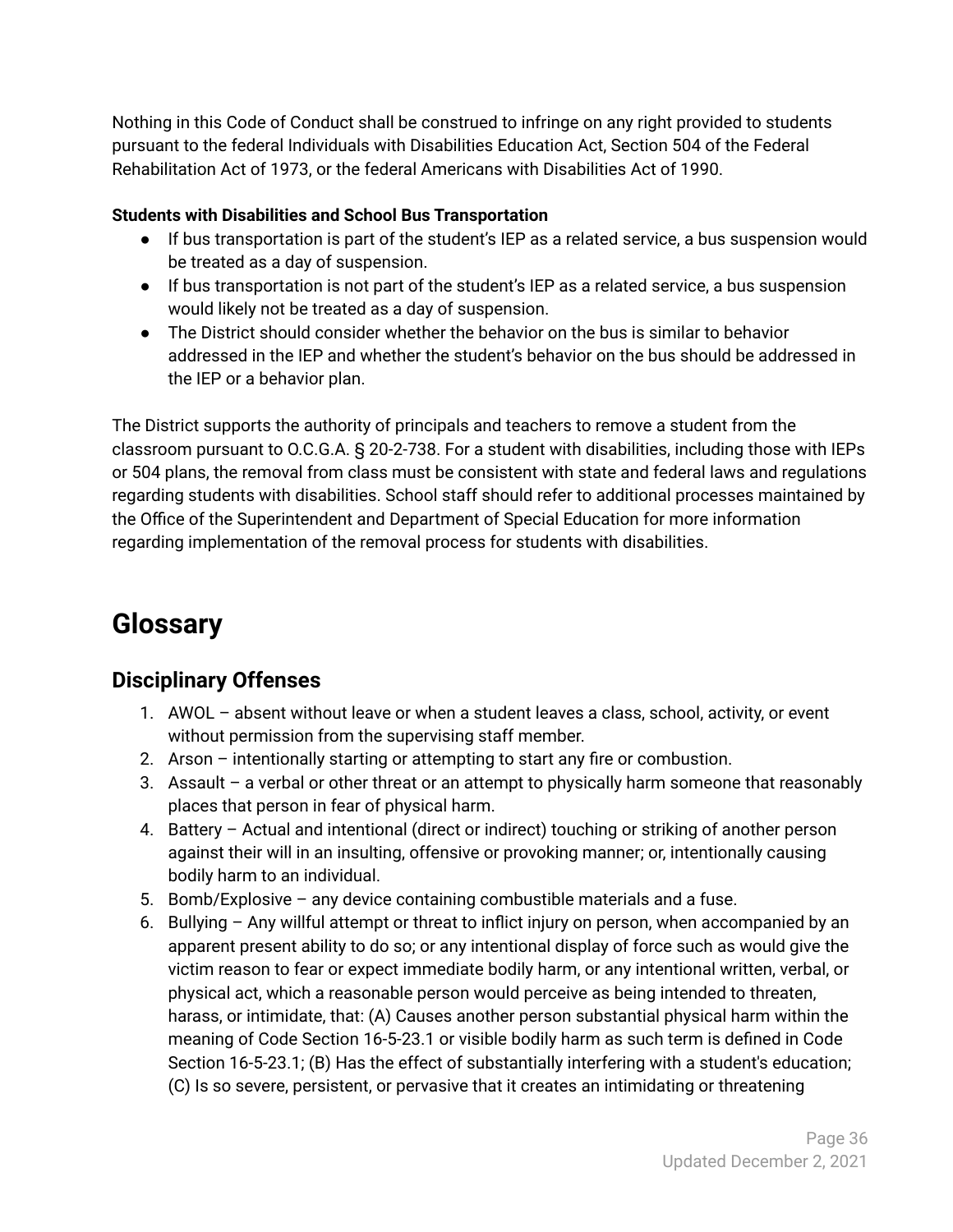educational environment; or (D) Has the effect of substantially disrupting the orderly operation of the school.

- 7. Burglary unauthorized entry into a school district building with the intent of committing an unauthorized act or theft therein when the building or location within the building is closed to the students [See also Theft].
- 8. Campus includes the school building, parking lot and any part of CSD property.
- 9. Child Pornography pornographic photographs, or electronic or digital depiction of a child under the age of 16. *See also definition of "Pornography"*.
- 10. Chronic Disciplinary Problem a student who exhibits a pattern of behavior which interferes with the learning process of other students and which is likely to reoccur. Students who chronically disrupt or repeatedly violate other school rules may be referred to a Disciplinary Hearing (O.C.G.A. §20-2-764).
- 11. Disobedience/Insubordination failure of a student to comply with a reasonable direction or instruction by staff.
- 12. Disorderly Conduct behaving in a violent or otherwise inappropriate manner that disrupts the educational process, activity, or event.
- 13. Disrespect responding in a rude and impertinent manner to staff.
- 14. Disruption behaving in a manner, which interferes with educational activities or school-related activities.
- 15. Drug– Any illegal drug or controlled substance including, but not limited to, marijuana, amphetamines, barbiturate, narcotics, depressants, hallucinogenic, intoxicants, inhalants, or other stimulant drugs. For purposes of this rule, the term drug also includes a prescription or non-prescription drug used outside the authorization of a prescription or the school's medication policy, or any substance represented or believed to be a drug, regardless of its actual content.
- 16. Drug Paraphernalia Drug paraphernalia includes, but is not limited to, water pipes, rolling papers, clips, vape pens, or any other items related to illegal or unauthorized drug use.
- 17. Electronic Communication Devices possession or use of electronic communication or entertainment devices by students at school or school events, including but not limited to cell phones, tablets, watches, etc..
- 18. Extortion use of threats or intimidation to demand money or something of value from another (no weapon).
- 19. False Alarm reporting a fire, bomb, or other threat to public or school safety to school or other officials or setting off a fire alarm without a reasonable belief that a fire exists.
- 20. Fighting serious mutual physical contact such as pushing, shoving, hitting, kicking, hair pulling, or hitting with or without an object, with or without injury. This offense includes posturing or threatening to engage in any of the above.
- 21. Gambling playing any game of skill or chance for money or anything of value.
- 22. Harassment Behavior based on a student's race, color, religion, sex, national origin, disability, age, marital status, sexual orientation, or gender identity that is unwelcome, unwanted, and/or uninvited by the recipient. It can be verbal, non-verbal, and/or physical and includes, without limitation, unwelcome sexual advances, requests for sexual favors, and other verbal or physical contact of a sexual nature.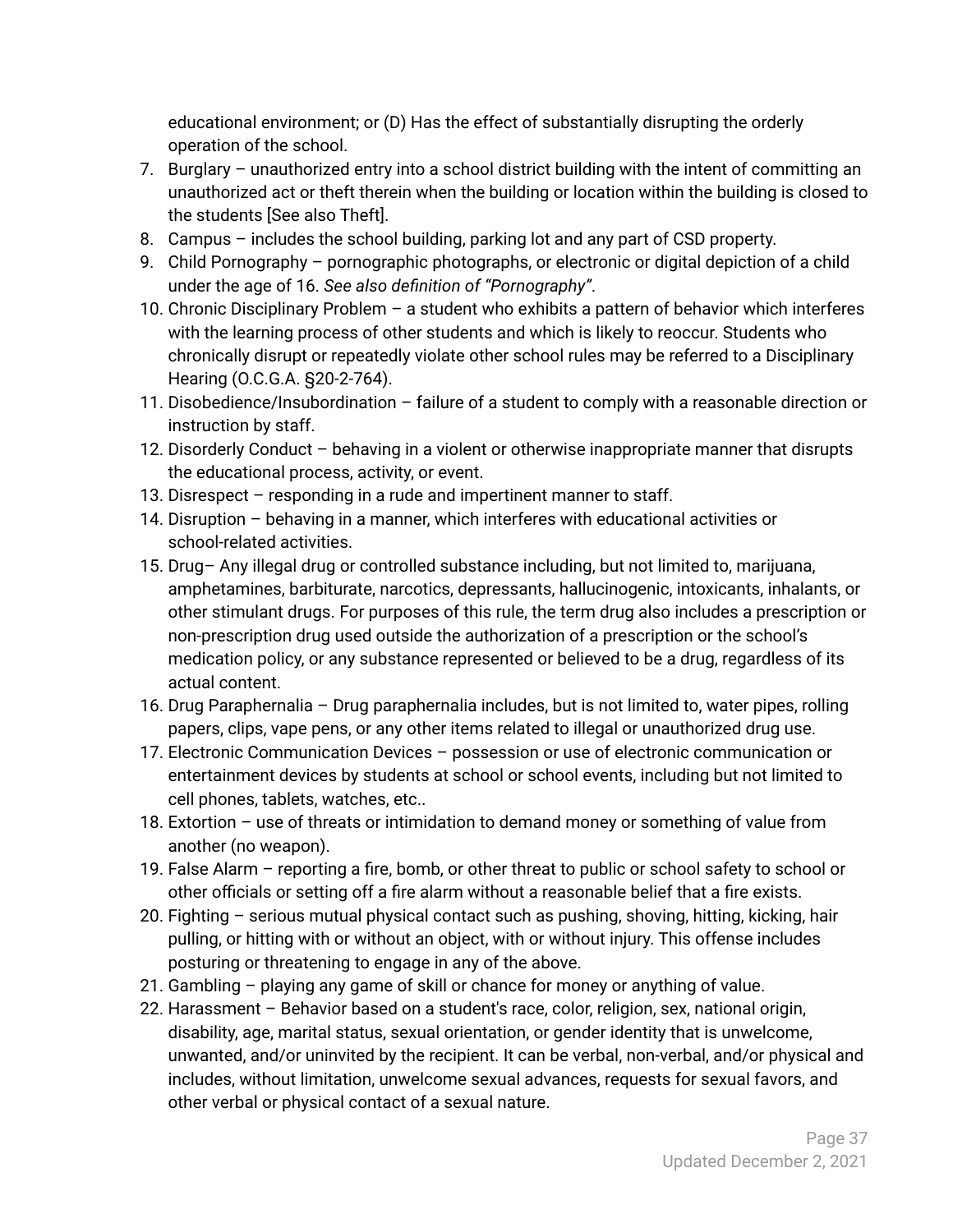- 23. Inappropriate Dress dressing in a manner that disrupts the teaching and learning of others or in violation of the school's dress code.
- 24. Inappropriate Personal Property possession of personal property that is prohibited by the school rules, such as food, beverages, and electronic equipment.
- 25. Loitering/Trespassing entering any school property or school facility without proper authority (includes student entry during a period of suspension or expulsion), or the refusal to leave when directed to do so by school personnel.
- 26. Pornography non-curricular sexually explicit images or drawings depicting the human male or female genitals or buttocks with less than a fully opaque covering of any portion or any portion of the female breast with less than a fully opaque covering. Visual medium that portrays sexually explicit conduct, or any material that depicts a person's body or portion of their body engaged in sexually explicit conduct.
- 27. Possession A person is deemed to be in possession when the item in question is found on the person while at school or at any school event, on or off campus; while the individual is en route to or from school; or if the item is found in the individual's locker, back pack, vehicle, or with their other personal belongings. Please note that the concept of possession includes circumstances where a person has knowledge of an item plus the ability to control the item.
- 28. Profanity/Vulgarity writings, speech, gestures, or materials that convey an offensive, pornographic, obscene, or sexually suggestive messages.
- 29. Public Display of Affection physical demonstration of affection for another person while in view of others, including kissing, hugging, holding hands, etc.
- 30. Robbery taking property from a person by force or violence or threat of aggression.
- 31. Sexual Assault/Offenses intentional sexual contact in a harmful or offensive manner.
- 33. Tardiness failure to be in assigned place at the assigned time without a valid excuse.
- 34. Theft/Larceny unlawful taking and carrying away of property belonging to another person with the intent to deprive the lawful owner of its use [See Burglary].
- 35. Threats/Intimidation the use or threatened use of force or violence to coerce or intimidate.
- 36. Tobacco products includes tobacco, tobacco products including but not limited to dip, cigarettes, snuff, cigars, etc.as well as paraphernalia including, but not limited to, vaporizers, vape pens, lighters, matches & rolling papers.
- 37. Truancy –more than five days of unexcused absences during a school year..
- 38. Vandalism/Graffiti willful or malicious destruction, defacement or marking of public or private personal or real property before, during or after school hours.
- 39. Verbal Abuse purposefully disturbing or threatening by words or actions with the intent to pester or torment another person.
- 40. Weapon unless otherwise defined in a specific provision of this code of conduct, an article or implement that can cause bodily harm, including firearms, guns, knives, razors, clubs, and nunchaku, or any other object intended to be used to inflict bodily harm, including (but not limited to) those as identified in Rule 2.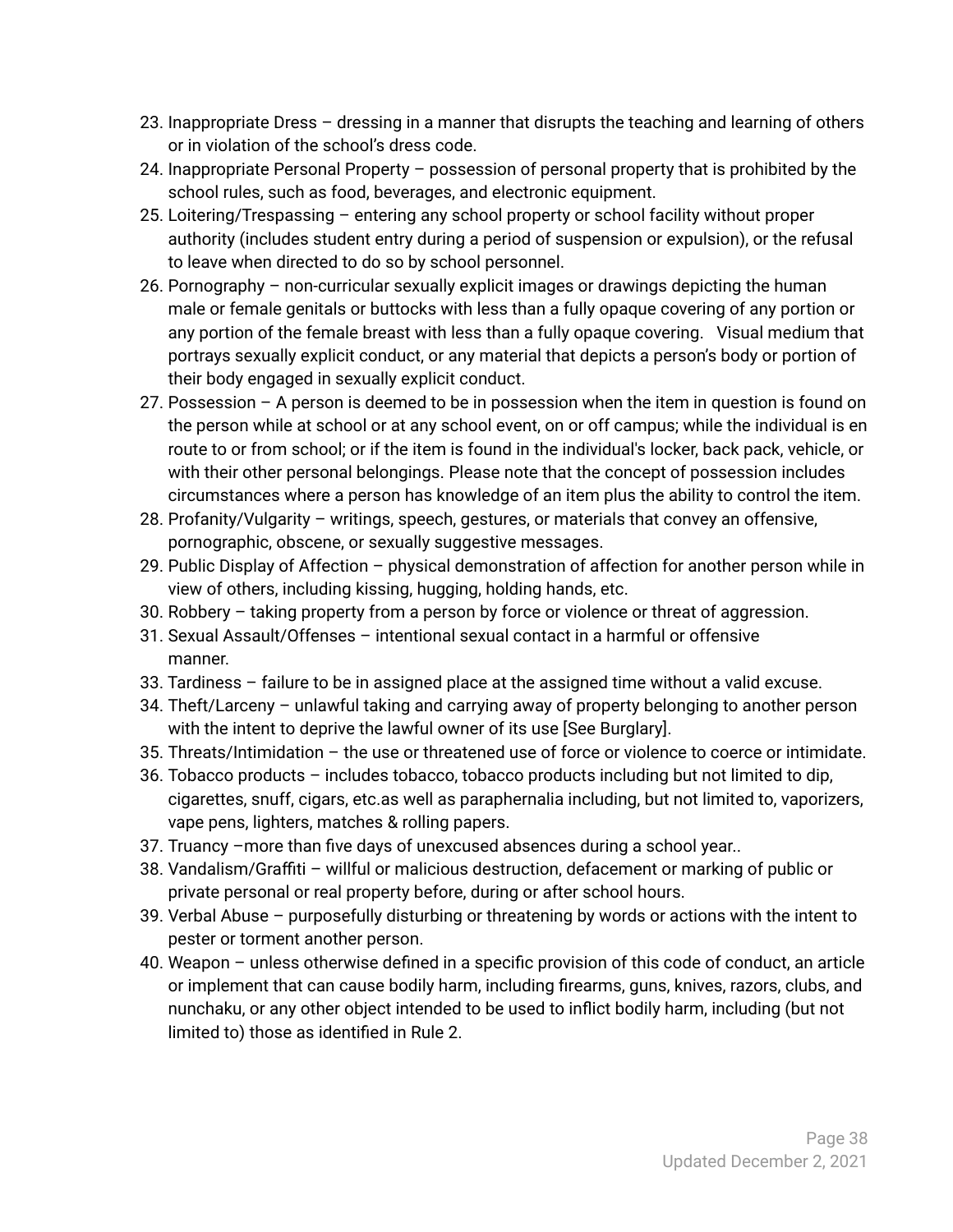### <span id="page-39-0"></span>**Descriptions of Disciplinary Consequences**

- 1. Alternative School a school that provides an educational placement for academic instruction and behavior support away from a student's local school. Placement at an alternative school may occur following a serious disciplinary offense or repeated offenses by a student and is one possible outcome of a disciplinary hearing. The student may not return to the local school or participate in any extra-curricular activities while attending an alternative school.
- 2. Bus Suspension suspension from the bus by the local school administrator for a specified period of time.
- 3. Behavior Intervention Plan (BIP) a plan developed to address specific target behaviors. This plan utilizes information from a functional assessment of behavior to outline behavioral interventions that address the function of the behavior.
- 4. Conference a meeting attended by a teacher and/or administrator and a student and/or parent or guardian.
- 5. Detention required work/study session outside of regular school hours. The student must make arrangements for transportation.
- 6. Expulsion a student is removed from all school property and activities for a specified period of time beyond the current school quarter or semester.
- 7. Functional Behavioral Assessment (FBA) An assessment that includes defining specific behaviors, collecting data on the antecedents and consequences of those behaviors to hypothesize the function of the behavior. An FBA occurs prior to developing a behavioral intervention plan (BIP). The FBA guides the development of a BIP.
- 8. Hearing a formal proceeding held to review charges against a student due to serious or chronic misbehavior. A hearing is conducted by a hearing officer. Hearings are not legal proceedings. Hearings are a school administrative proceeding. Resulting action can be long-term suspension, alternative school placement, or expulsion.
- 9. Hearing Officer an official who conducts a disciplinary hearing for a student charged with a serious offense or repeated offenses. A hearing officer must be trained and impartial, with no prior knowledge of the discipline offense or event.
- 10. Make Up Work Missed During a Suspension suspended students are required to make up all work missed during a period of suspension. Work must be completed within an agreed on time determined by the students' teachers and administrators. All work not made up within this time period will be assigned a grade of zero. Work missed because a student does not return to school on the date allowed by the suspension may not be made up.
- 11. Manifestation Determination Review (MDR) a meeting to consider whether or not there is a relationship between a student's known disability and an offense subject to disciplinary action that may involve a hearing or an alternate placement for more than 10 days. This additional protection applies to students with an IEP, a 504 Plan or a signed consent for initial evaluation. The review is conducted by the IEP committee, the 504 committee, or a group of teachers and administrators who are knowledgeable about the student in question.